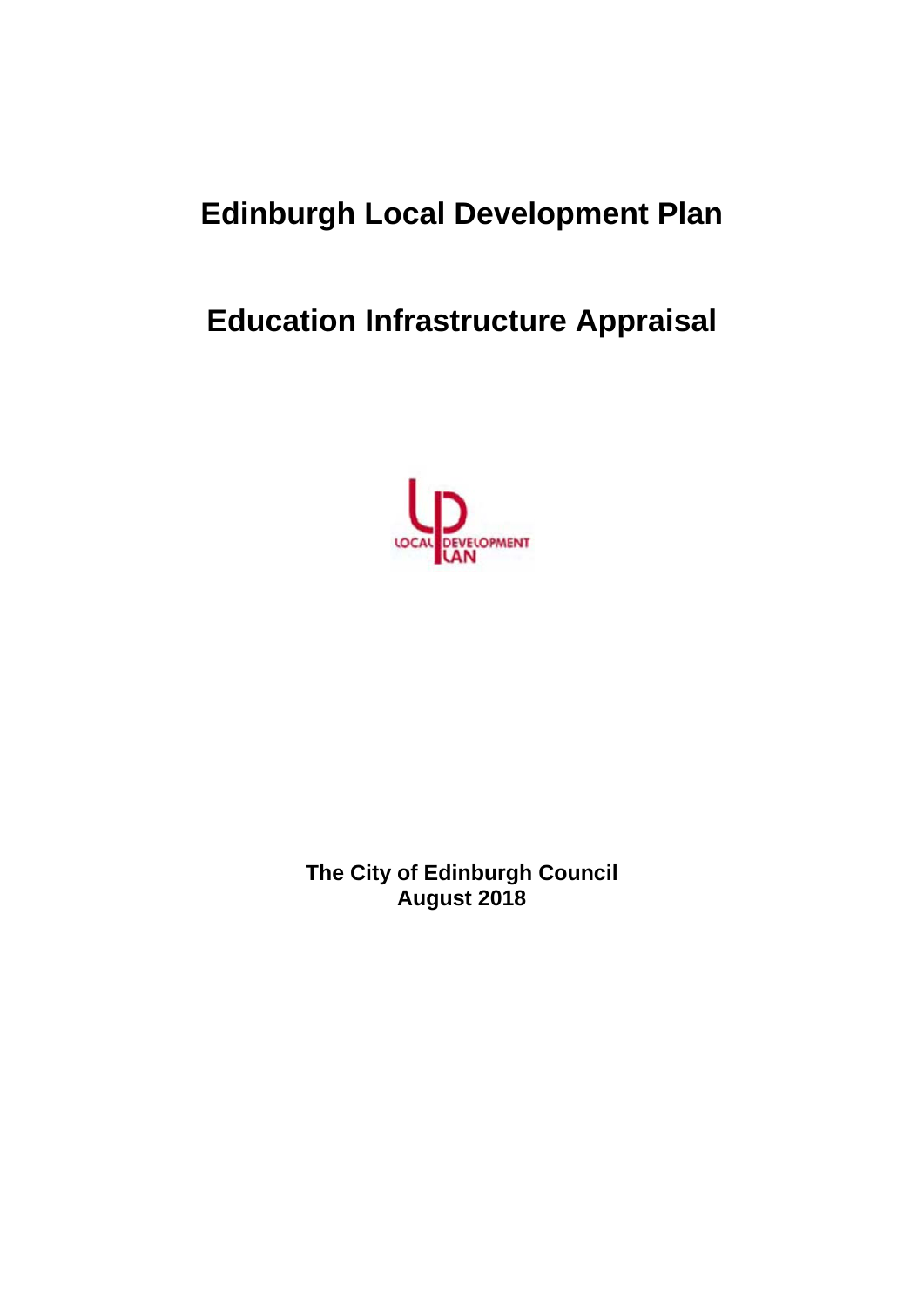## **Contents**

- 1 Purpose
- 2 Summary of Education Infrastructure Requirements
- 3 Context
- 4 Method
- 5 Infrastructure Costs
- 6 West Edinburgh
- 7 Liberton Gracemount
- 8 Castlebrae
- 9 Queensferry
- 10 South West
- 11 Leith Trinity
- 12 Craigroyston Broughton
- 13 Boroughmuir James Gillespie's
- 14 Drummond
- 15 Firrhill
- 16 Portobello
- 17 Tynecastle

Appendix 1 – Cumulative Assessment Area Maps Appendix 2 - Working Capacity of Primary Schools Appendix 3 – Education Infrastructure Costings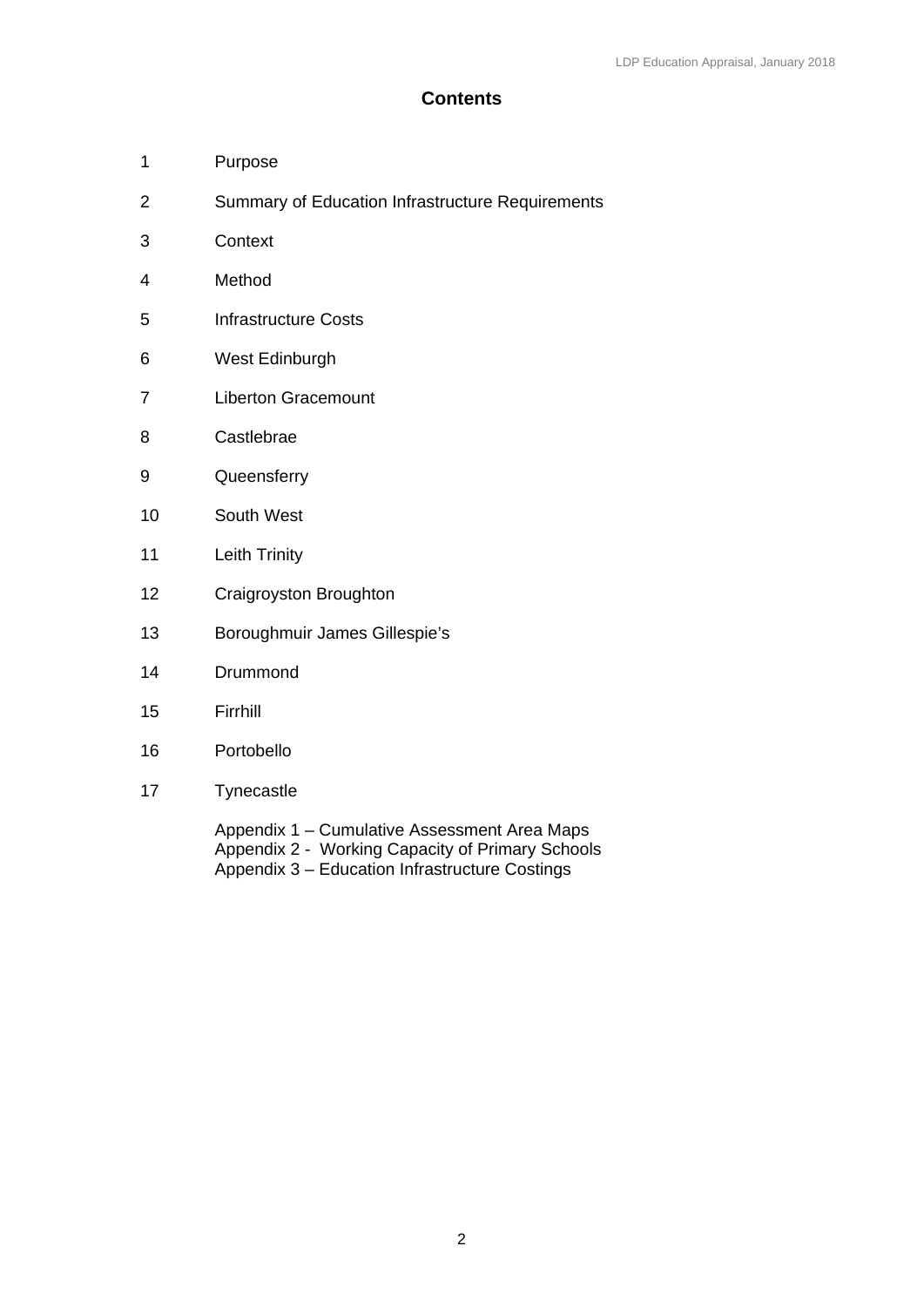## **1 Purpose**

- 1.1 The Local Development Plan (LDP) identifies new housing sites to meet requirements set out in the Strategic Development Plan. In addition to new green field housing allocations in West Edinburgh and South East Edinburgh, the LDP also allocates significant new housing development in Queensferry, South West Edinburgh, Leith Waterfront and Granton Waterfront. The LDP also supports significant new housing within the urban area across the city.
- 1.2 The purpose of this appraisal is to inform the Council's Action Programme. The Action Programme (AP) is a document which sets out how the Council proposes to implement the Council's Local Development Plan by explaining how the infrastructure required to support the growth of the city will be delivered.
- 1.3 This appraisal provides a cumulative assessment of the additional education infrastructure required to accommodate pupils from the new housing development supported by the LDP. It considers the impact of new housing on existing primary and secondary schools, taking into account existing capacity and the growing pressure on the school estate relating to rising school rolls. Details regarding the delivery, costs, and funding streams for the required infrastructure are included within the AP.
- 1.4 Throughout the period covered by the LDP there is the potential for planning applications to be submitted for sites other than those considered as part of this Appraisal. In these circumstances the education infrastructure actions will require to be updated to ensure that appropriate education contributions are also secured from these developments.

## **2 Summary of Education Infrastructure Requirements**

- 2.1 New schools, as well as extensions to existing primary schools and extensions to secondary schools, have been identified as being required to support new housing, a summary of which is provided below. It will also be necessary, in due course, to redraw school catchment boundaries to create new catchments for any proposed new school or to align new developments to existing schools with spare capacity or greater expansion potential. Communities and Families will progress statutory consultations as necessary to deliver the proposals.
- 2.2 In most areas further assessment is required to determine the preferred option to deliver the necessary secondary sector infrastructure. In these circumstances detailed feasibility studies will be commissioned and the AP updated as necessary based on the outcomes of these further assessments.
- 2.3 All of the education infrastructure actions and indicative costs listed below (grouped according to cumulative assessment area) have been determined based on current information. Throughout the lifetime of the LDP these requirements will be monitored with any necessary changes being reflected in future updates of the AP.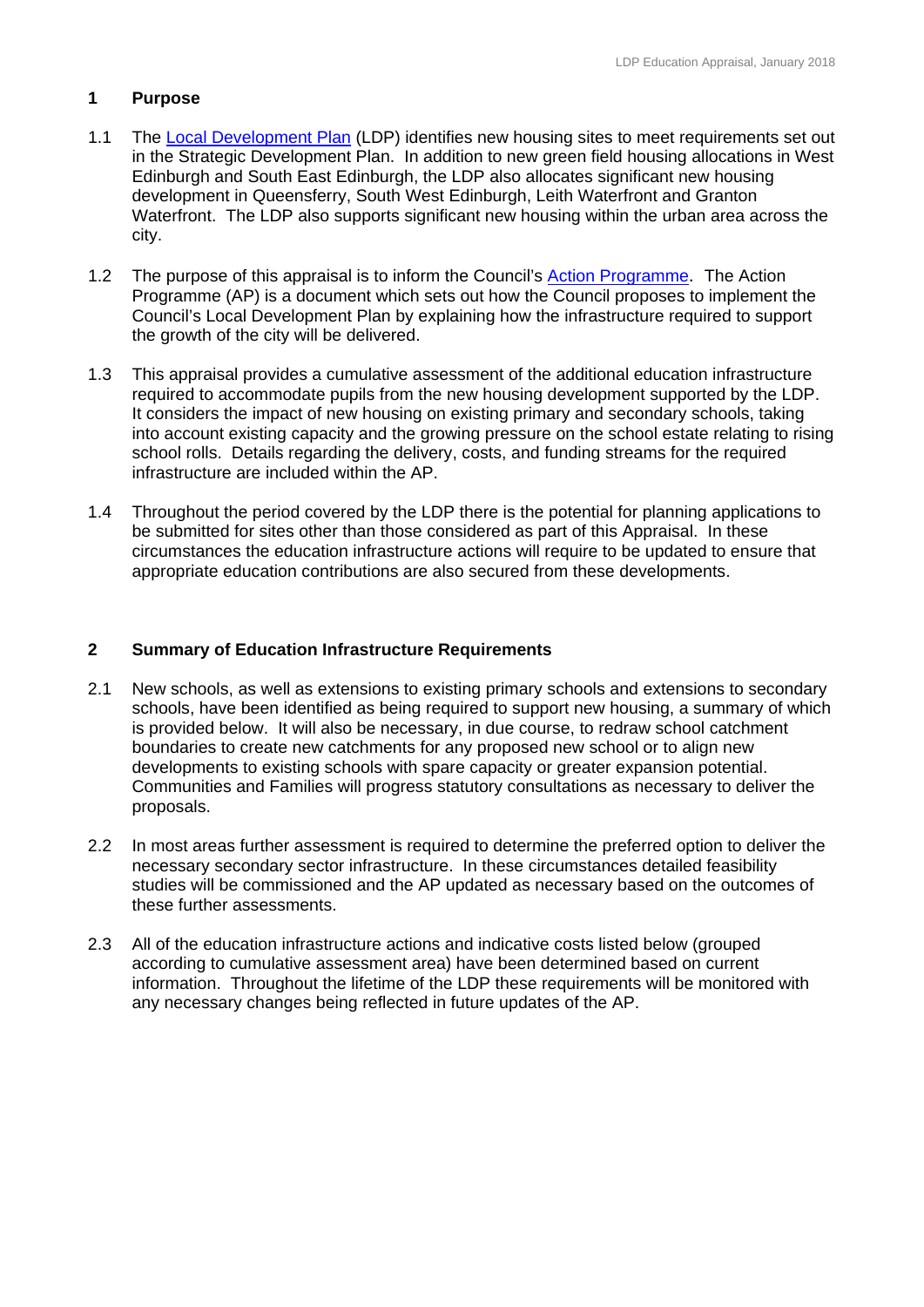| <b>Education Infrastructure Action</b>                                                                                                                      | Indicative Cost (as at Q4 2017,<br>excluding land costs) |  |  |  |
|-------------------------------------------------------------------------------------------------------------------------------------------------------------|----------------------------------------------------------|--|--|--|
| <b>West Edinburgh</b>                                                                                                                                       |                                                          |  |  |  |
| Additional secondary school capacity - 420 pupils (West<br>Edinburgh)                                                                                       | £13,724,645                                              |  |  |  |
| Additional secondary school capacity - 74 pupils (St<br>Augustine's RC HS)                                                                                  | £2,385,474                                               |  |  |  |
| New 21 class primary school and 120 nursery (Maybury LDP<br>New Housing Site)                                                                               | £18,134,905                                              |  |  |  |
| 3 Primary School classes (Gylemuir PS)                                                                                                                      | £946,876                                                 |  |  |  |
| 4 RC Primary school classes (St Andrew's Fox Covert RC<br>PS or St Joseph's RC PS)                                                                          | £1,193,665                                               |  |  |  |
| <b>Liberton Gracemount</b>                                                                                                                                  |                                                          |  |  |  |
| Additional secondary school capacity - 522 pupils (to<br>mitigate the impact of development within the catchment<br>areas of Liberton HS and Gracemount HS) | £17,057,773                                              |  |  |  |
| 4 RC Primary School classes (St John Vianney RC PS or St<br>Catherine's RC PS)                                                                              | £1,193,665                                               |  |  |  |
| 2 Primary school classes (Craigour Park PS)                                                                                                                 | £784,388                                                 |  |  |  |
| New 14 class Primary School and 80 nursery (Broomhills<br>LDP New Housing Site)                                                                             | £13,538,437                                              |  |  |  |
| New 7 class Primary School and 60 nursery (Gilmerton<br>Station Road LDP New Housing Site)                                                                  | £8,893,839                                               |  |  |  |
| <b>Castlebrae</b>                                                                                                                                           |                                                          |  |  |  |
| Additional secondary school capacity - 261 pupils (to<br>mitigate the impact of development within the catchment<br>area of Castlebrae Community HS)        | £8,528,886                                               |  |  |  |
| 3 Primary School classes (Castleview PS)                                                                                                                    | £946,876                                                 |  |  |  |
| Extension to Castleview PS dining hall                                                                                                                      | £392,194                                                 |  |  |  |
| New 11 class Primary School and 80 nursery (Brunstane<br>LDP New Housing Site)                                                                              | £12,218,285                                              |  |  |  |
| Queensferry                                                                                                                                                 |                                                          |  |  |  |
| Additional secondary school capacity - 275 pupils (to<br>mitigate the impact of development within the catchment<br>area of Queensferry Community HS)       | £8,986,375                                               |  |  |  |
| 2 RC Primary School classes (St Margaret's RC PS)                                                                                                           | £784,388                                                 |  |  |  |
| New 14 class Primary School and 80 nursery (Builyeon Road<br>LDP New Housing Site)                                                                          | £13,538,437                                              |  |  |  |
| 1 Primary School class (Kirkliston PS)                                                                                                                      | £392,194                                                 |  |  |  |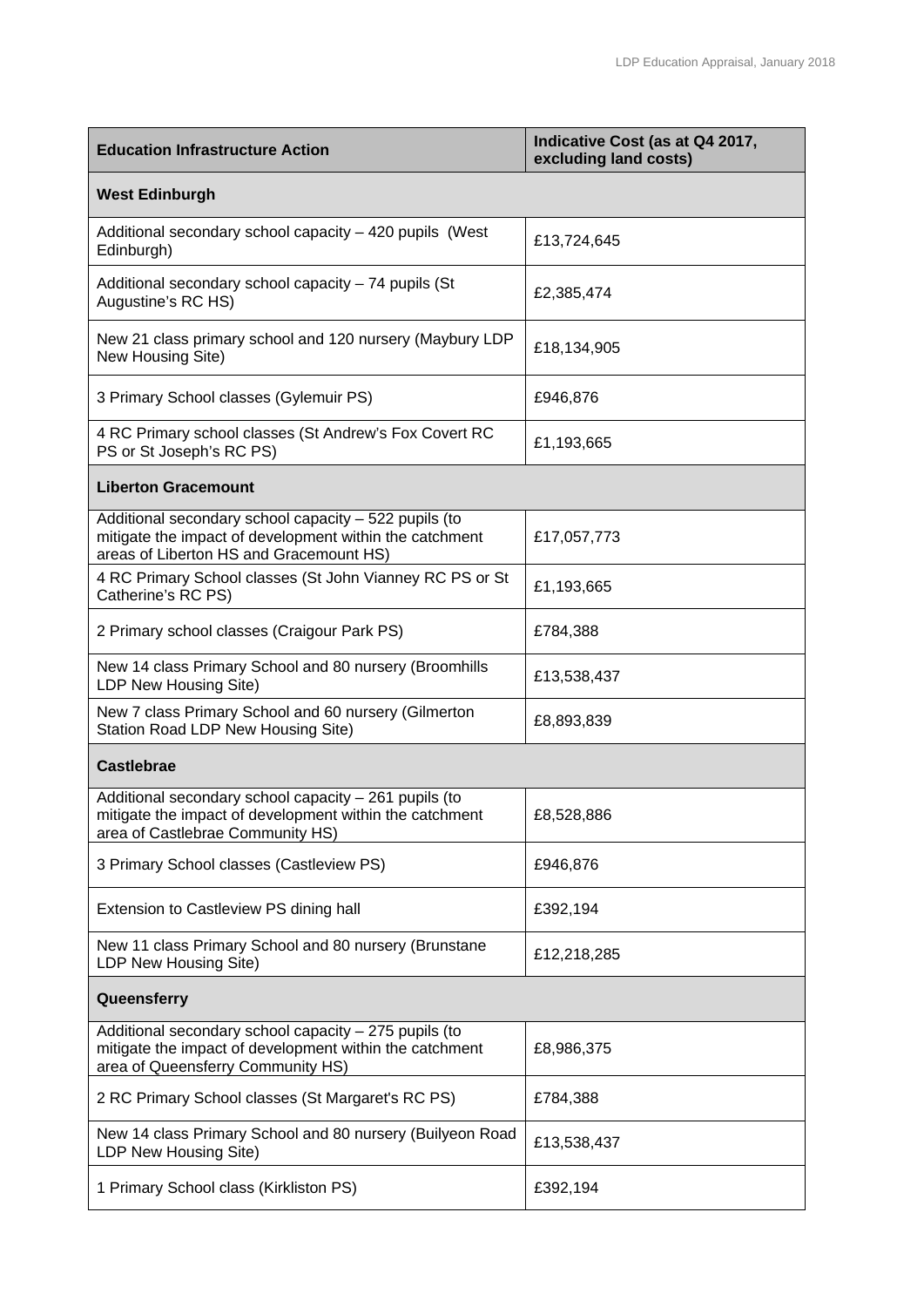| <b>South West</b>                                                                                                                                                        |             |
|--------------------------------------------------------------------------------------------------------------------------------------------------------------------------|-------------|
| 3 Primary School classes (Currie PS)                                                                                                                                     | £946,876    |
| 2 Primary School classes (Dean Park PS)                                                                                                                                  | £784,388    |
| <b>Leith Trinity</b>                                                                                                                                                     |             |
| Additional secondary school capacity - 251 pupils (to<br>mitigate the impact of development within the catchment<br>areas of Leith Academy and Trinity Academy)          | £8,202,109  |
| 2 RC Primary School classes (Holy Cross RC PS)                                                                                                                           | £784,388    |
| New 14 class Primary School and 80 nursery (New Victoria<br>Primary School - Phase 1)                                                                                    | £13,538,437 |
| <b>Craigroyston Broughton</b>                                                                                                                                            |             |
| Additional secondary school capacity - 273 pupils (to<br>mitigate the impact of development within the catchment<br>areas of Craigroyston Community HS and Broughton HS) | £8,921,019  |
| 2 RC Primary School classes (St David's RC PS)                                                                                                                           | £784,388    |
| New 14 class Primary School and 80 nursery (Granton<br>Waterfront)                                                                                                       | £13,538,437 |
| <b>Boroughmuir James Gillespie's</b>                                                                                                                                     |             |
| Additional secondary school capacity - 66 pupils (to mitigate<br>the impact of development within the catchment areas of<br>Boroughmuir HS and James Gillespie's HS)     | £2,156,730  |
| 4 Primary School classes (to be delivered by the new South<br>Edinburgh PS)                                                                                              | £1,193,665  |
| Drummond                                                                                                                                                                 |             |
| 2 Primary School classes (to mitigate the impact of<br>development within the catchment areas of Broughton PS,<br>Abbeyhill PS and Leith Walk PS)                        | £784,388    |
| <b>Firrhill</b>                                                                                                                                                          |             |
| Additional secondary school capacity $-7$ pupils (to mitigate<br>the impact of development within the catchment area of<br>Firhill HS)                                   | £228,744    |
| <b>Portobello</b>                                                                                                                                                        |             |
| 2 Primary School classes (to mitigate the impact of<br>development within the catchment of The Royal High<br>Primary School)                                             | £784,388    |
| <b>Tynecastle</b>                                                                                                                                                        |             |
| Additional secondary school capacity - 5 pupils (St<br>Augustine's RC HS)                                                                                                | £163,389    |
| 2 Primary School classes (Balgreen PS)                                                                                                                                   | £784,388    |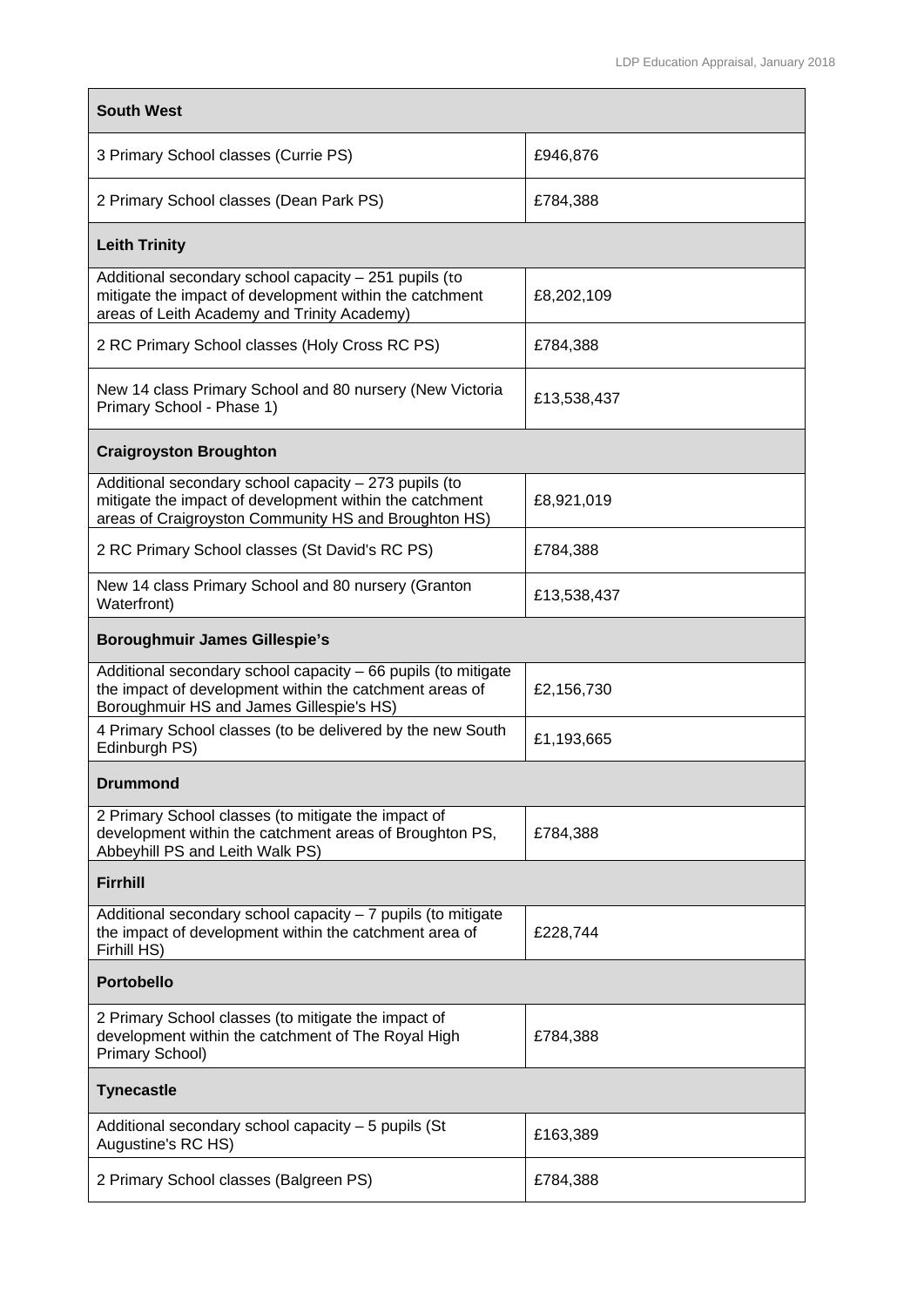## **Context**

### *Overall Trends in School Rolls*

- 3.1 In December 2016 a report to the Education, Children and Families Committee on 'Developing a Vision for the Schools and Lifelong Learning Estate' provided school roll projections for primary and secondary schools across the city and highlighted their strategic importance to future school estate planning.
- 3.2 Demand for places at the City's authority run primary schools has experienced a period of rapid increase; rising from a population of 24,618 primary pupils in 2010 to 29,745 in 2016. Projections suggest the primary roll will increase by a further 1,800 pupils by the end of 2020.
- 3.3 Taking account of the latest National Records of Scotland (NRS) 2014 based population projections, the citywide primary school roll is projected to continue rising and reach an estimated 33,442 by 2025 and then increase further to an estimated 35,655 by 2030, as shown in Figure 1 below:



**Figure 1: Actual and Projected Primary School Roll, 2010-2030** 

- 3.4 The graph also shows the current capacity of the primary school estate for 2016/17. Should the overall primary school roll rise to the projected levels further additional accommodation is likely to be required beyond that already delivered or proposed. A significant part of this requirement is expected to be met by the necessity to provide new or expanded schools to accommodate the significant number of additional pupils expected to be generated from the new housing development in the city as outlined in the LDP.
- 3.5 Secondary school rolls have been experiencing a decline in numbers with the roll of 18,145 experienced in 2016 the lowest since 1993. However, as the rising school rolls in the primary sector work through to the secondary sector, the city wide secondary school roll is projected to rise quickly thereafter to over 25,285 pupils by 2030, as shown in Figure 2 below. Part of this increase is due to the higher stay on rates that are now being recorded from S4 to S5 and S5 to S6.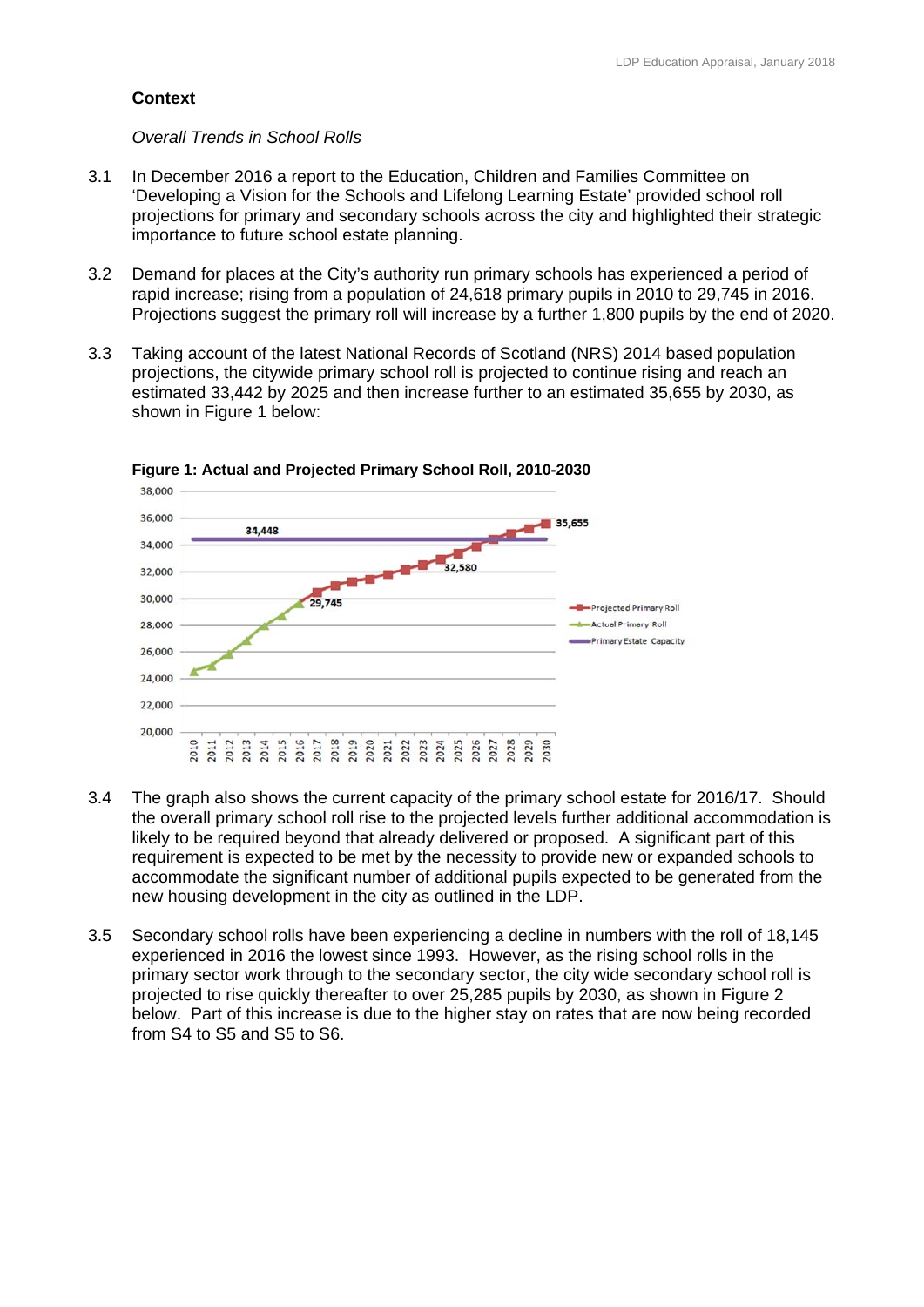

**Figure 2: Actual and Projected Secondary School Roll, 2010-2030** 

- 3.6 With a secondary school estate capacity of 22,165 places, including the increased capacities for the new James Gillespie's and Boroughmuir High Schools, it is projected that the overall capacity will be exceeded by 2022. Figure 2 also shows the predicted school roll and the current capacity of the secondary school estate.
- 3.7 Capacity pressure on the secondary school estate will emerge before 2022 as the number of pupils entering S1 increases. Based on an estimated S1 citywide intake limit of 4,140 places, it is predicted that this capacity will be exceeded by 2020. Ways in which the capacity of the estate can be increased therefore need to be identified.
- 3.8 The Scottish Government has committed to increasing the early learning and childcare entitlement from 600 to 1140 hours per year by 2020 for some 2 year olds and all 3-5 year olds. To achieve this new working practices combined with the construction of new facilities will be required. Officers from the Early Years and School Estate Planning Teams are currently working together in partnership with other local authorities, the Scottish Government and the Scottish Futures Trust to assess the extent of new facilities which will be required.

*Schools and Lifelong Learning Estate Strategic Review* 

3.9 The Council has recently completed a Schools and Lifelong Learning Estate Strategic Review. The outcomes of this review will be reflected in the future school estate strategy.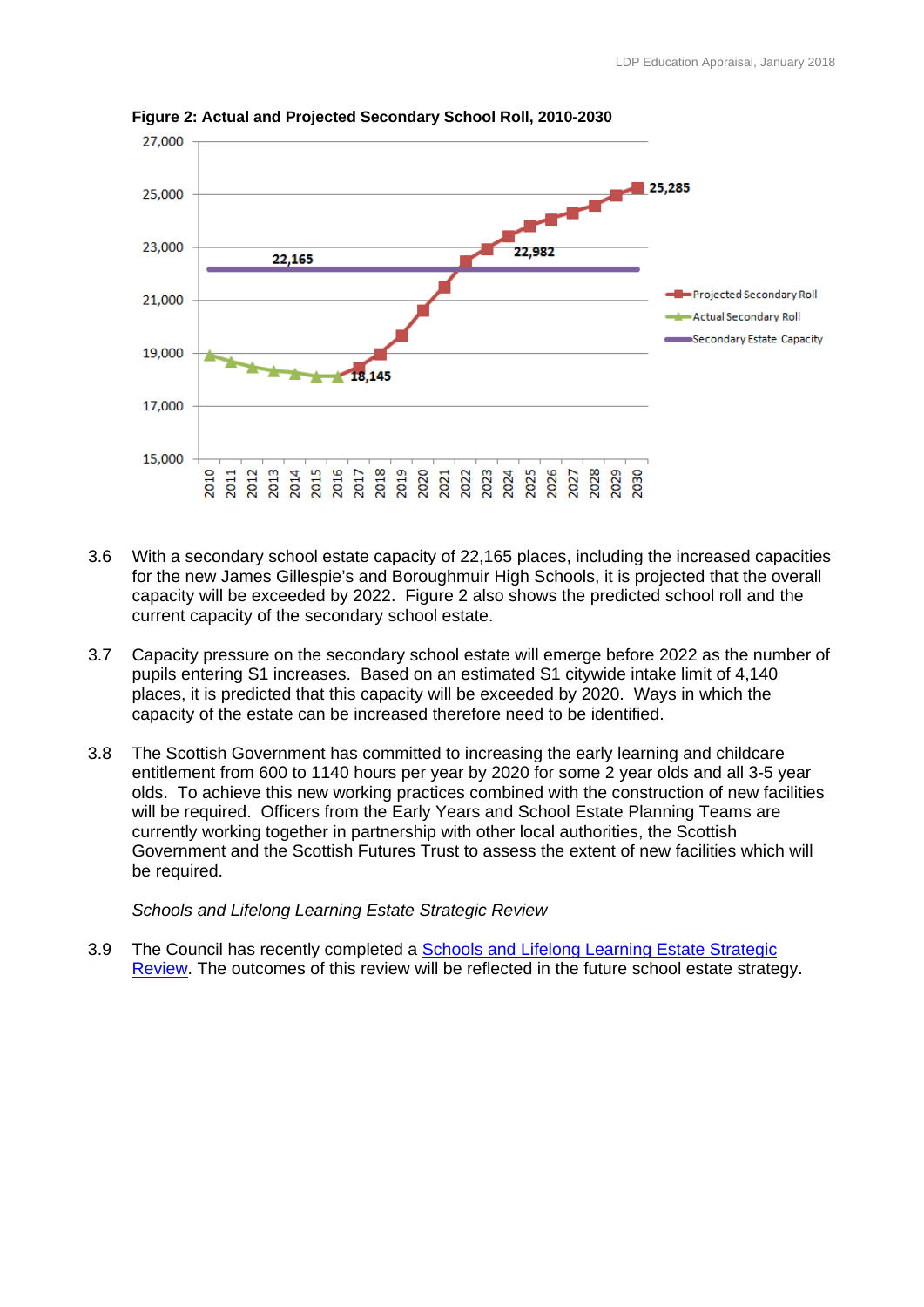## **4 Method**

- 4.1 To determine what new education infrastructure is required to support new housing development, an assumption is made as to the amount of new housing development which will come forward ('housing output'). This takes account of new housing sites allocated in the LDP and other land within the urban area, including potential housing sites identified within the Council's Housing Land Study (June 2014).
- 4.2 The appraisal is based on the cumulative impact of new housing development within different parts of the city. Cumulative Assessment Areas have been identified which are generally based on the catchment area of one or more secondary school. Where areas of new housing development will have an impact on more than one catchment area, larger Assessment Areas are established. In some parts of the city, assessment sub-areas that are based on primary school catchment areas have also been identified. Primary and secondary school catchment areas are set out in Appendix 1.
- 4.3 The first step to identify what educational infrastructure is required is to consider how many additional pupils are expected to be generated in each area. Assumed pupil generation rates have been applied to estimate the number of pupils from the new housing sites. These rates reflect the different impact of houses and flats and are based on the average number of primary and secondary pupils generated from a mix of housing developments across the Council area completed or part completed over the last ten years. The pupil generation rate for denominational schools is based on the proportion of pupils in the Council area attending denominational schools in 2012/13. The assumed pupil generation rates are set out in Table 1.

## **Table 1: Assumed pupil generation rates**

|           | <b>Primary School</b> |                 | <b>Secondary School</b> |              |           |       |
|-----------|-----------------------|-----------------|-------------------------|--------------|-----------|-------|
|           | Total <sup>1</sup>    | ND <sup>2</sup> | RC <sup>3</sup>         | <b>Total</b> | <b>ND</b> | RC    |
| Per Flat  | 0.07                  | 0.06            | 0.01                    | 0.03         | 0.026     | 0.004 |
| Per House | 0.3                   | 0.26            | 0.04                    | 0.2          | 0.17      | 0.03  |

- $\mathbf 1$ The number of additional pupils expected to be generated by a development;
- $\overline{2}$ The proportion of additional pupils that will attend a non-denominational school, based on Council area information for 2012/13;
- 3 The proportion of additional pupils that will attend a Roman Catholic school, based on Council area information for 2012/13.
- 4.4 New green field housing sites are generally expected to provide family housing. For the purpose of this assessment, the ratio of houses to flats on the green field sites is generally assumed to be 80:20. In the urban area and on the sites at Edinburgh Park/Gyle, the provision of a higher proportion of flats is generally assumed. The type of development and pupil generation will be monitored as planning applications are received and, if necessary, any required changes will be reflected in future updates to the AP.
- 4.5 An assessment of school roll projections indicates whether there will be sufficient capacity in existing schools to accommodate the additional pupils, or whether new education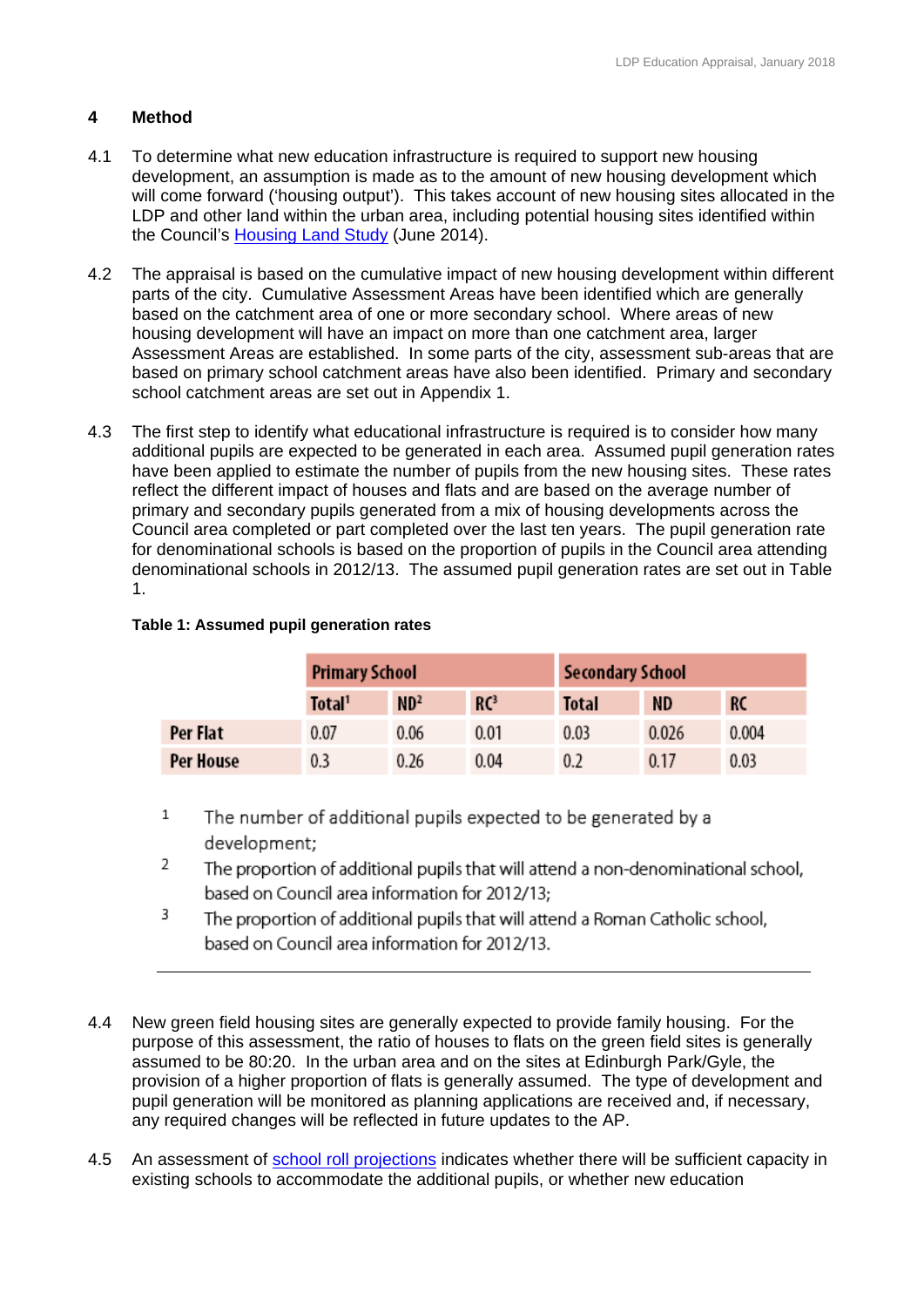infrastructure is required. This is based on the latest roll information together with projected catchment demand for the medium to long term.

- 4.6 School roll projections are informed by catchment numbers in previous years at P1, the annual number of births in the catchment, historic patterns of attendance, National Records for Scotland population projections and the impact of ongoing and new housing sites that are expected to come forward in the short to medium term.
- 4.7 Where these school roll projections indicate that there is insufficient spare capacity to accommodate the increase in school pupils expected to be generated by new housing development, education infrastructure actions have been identified that relate to the number of pupils expected to be generated. Some schools will also require additional accommodation throughout the period of the LDP as a result of rising primary school rolls in the area. These will be determined separately and are not reflected in the actions identified within this Appraisal.
- 4.8 Additional education infrastructure to mitigate the impact of pupils from new development should:
	- Be efficient in terms of class organisation, management and operation;
	- ‐ Deliver a good learning environment with appropriate supporting facilities (gym, dining hall, outdoor space, general purpose space);
	- ‐ Be flexible and able to adapt if there is a higher number of pupils generated by new housing development than anticipated;
	- ‐ Be accessible and well located to serve the catchment population.
- 4.9 Where additional capacity is identified as being required, and this may not be achieved through reconfiguration of existing accommodation, extending existing schools is considered in the first instance. However, given the scale and location of proposed housing developments, in some areas the only realistic option is the provision of a new school.
- 4.10 The location of the school buildings, existing pupil flows, obvious geographical boundaries, public transport links and distances to and from a school are all factors taken into account when establishing new catchment boundaries. However, the principal driver is to ensure that the catchment populations for each of the schools affected are appropriate to their proposed capacity**.**

## *Primary School infrastructure*

- 4.11 Where new primary schools are required to be built, the Council's preferred option is to build schools of 14 or 21 class organisations (two or three stream schools) with the associated provision of either a 80 or 120 nursery respectively to make the most efficient use of capacity. To accommodate these requirements where sites are to be safeguarded in the LDP a minimum site area of 2 hectares is the identified requirement for the provision of a new primary school.
- 4.12 Single stream primary schools are inefficient in terms of management and operational cost and the preference is for larger schools, if justified by predicted pupil generation. Where the necessity for a single stream school has been identified, the 2 hectare site requirement is still necessary to provide flexibility for possible later expansion.
- 4.13 Where a new school or significant extension is required the lead time necessary to deliver the required new educational infrastructure may be three years or more to allow for statutory consultation, design, planning, procurement and construction processes. This needs to be taken into consideration when considering planning applications and the level and timing of the associated developer contributions for housing sites. The AP will be required to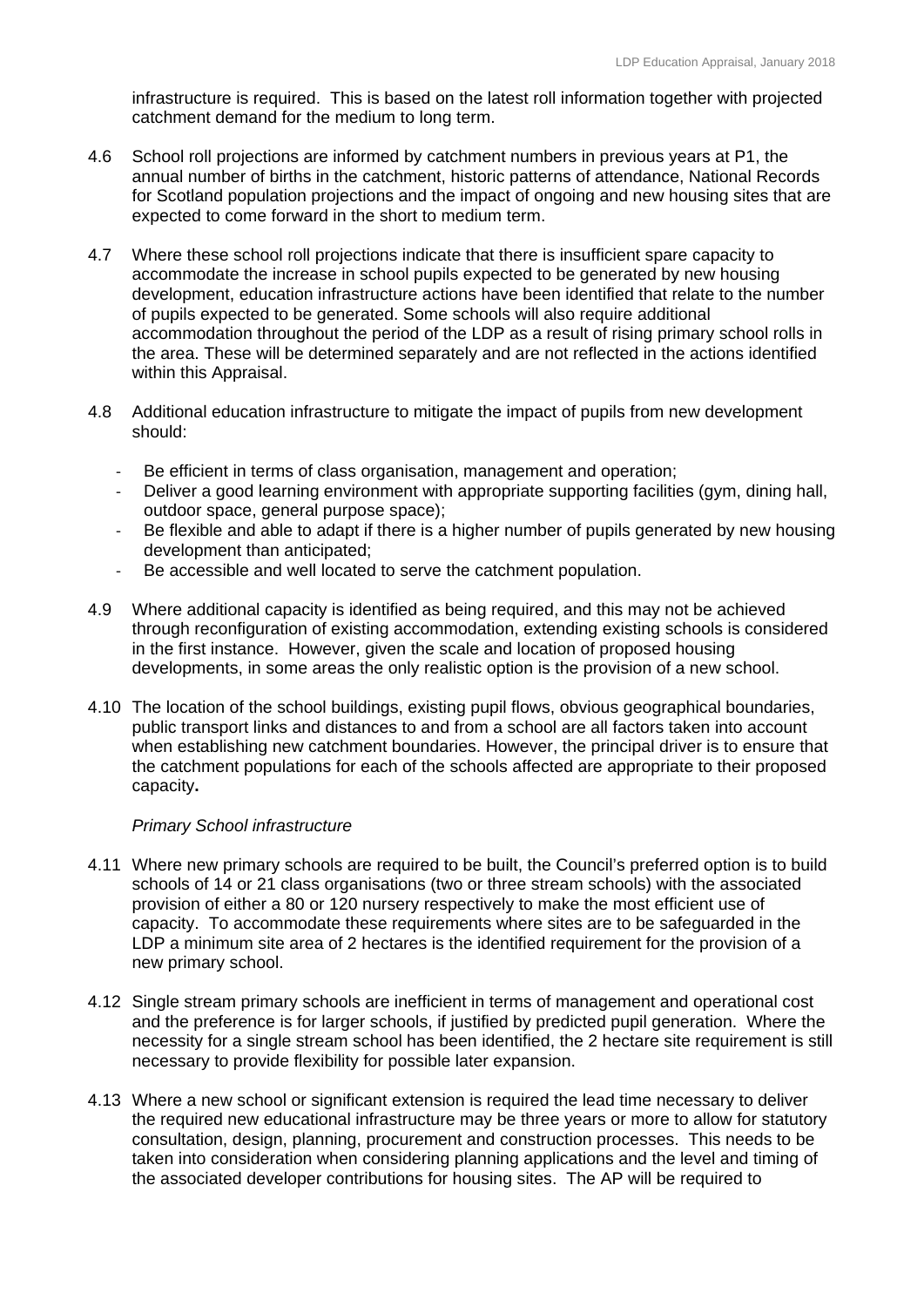demonstrate that the necessary education infrastructure can be delivered to accommodate pupils generated from any of the developments within acceptable timescales.

- 4.14 Feeder primary school catchments nest within the secondary school catchments and where the requirement for a new primary school is identified, new school catchments would need to be created by amending the current school catchment boundaries. Such catchment change would require statutory consultation to identify the location, the expected size of new primary schools and the proposed catchment boundaries. These consultations would be undertaken at the appropriate time by Communities and Families.
- 4.15 To determine what additional education infrastructure is required to mitigate the impact of additional pupils, account is taken of current school capacity, the current and projected school roll, the estimated P1 intake limits and future catchment demand, as well as the number of extra classes that would be required and whether it is feasible / appropriate that these are delivered at the school. The requirement for extra classes can vary significantly depending on the capacity of the school. In some instances, such as an increase from 7 to 8 classes, there is very small change to capacity because of operational inefficiencies associated with an 8 class organisation.
- 4.16 The number of new primary school classrooms that are required reflect the estimated Working Capacity of the school. The Working Capacity is a dynamic and realistic measure of the total number of pupils which can be accommodated in a school in a particular school session. It reflects the organisational needs of the school and takes account of pupil roll, composite classes, staffing etc. It also reflects allowed class sizes, for example the class size maxim for P4-P7 is 33 but for P2-P3 it is only 30. Appendix 2 sets out the current Working Capacity of primary schools by the number of class rooms. Appendix 2 also shows the General Purpose (GP) space requirements for the different class organisations. Primary school buildings will generally have a physical theoretical capacity that is above the Working Capacity for the school as classrooms will generally be designed to accommodate 33 pupils.

## *Early Years infrastructure*

4.17 Provision for the additional Early Years demand generated by new developments is made where it is anticipated a new primary school will be required. No such provision is currently made where extension of an existing school is to be undertaken. However, with the forthcoming changes to the ways in which Early Years provision is made, this may be subject to future review.

## *Secondary School infrastructure*

4.18 A review of capacity is being undertaken at schools across the secondary estate. This will review the suitability of the capacity methodology and consider the impact of the higher stayon rates that are now being experienced at both S5 and S6 as well the potential impact of higher primary schools rolls working through to the secondary school sector. This process will assist in informing the further detailed assessment which is necessary to determine where the required additional secondary school capacity would be best provided in each of the cumulative assessment areas. The outcomes of the assessments will then be used to update the AP.

## *Roman Catholic School infrastructure*

4.19 In assessing the requirement for additional denominational (RC) provision, as well as taking into account local variations due to longer travel times to catchment schools, consideration is given to applying management controls that would give preference to baptised Roman Catholics. In some schools with a high intake of baptised Roman Catholics this option is not available or requires to be combined with a need for extra accommodation. The impact of increased demand on RC schools and the need to prioritise baptised RC pupils may be to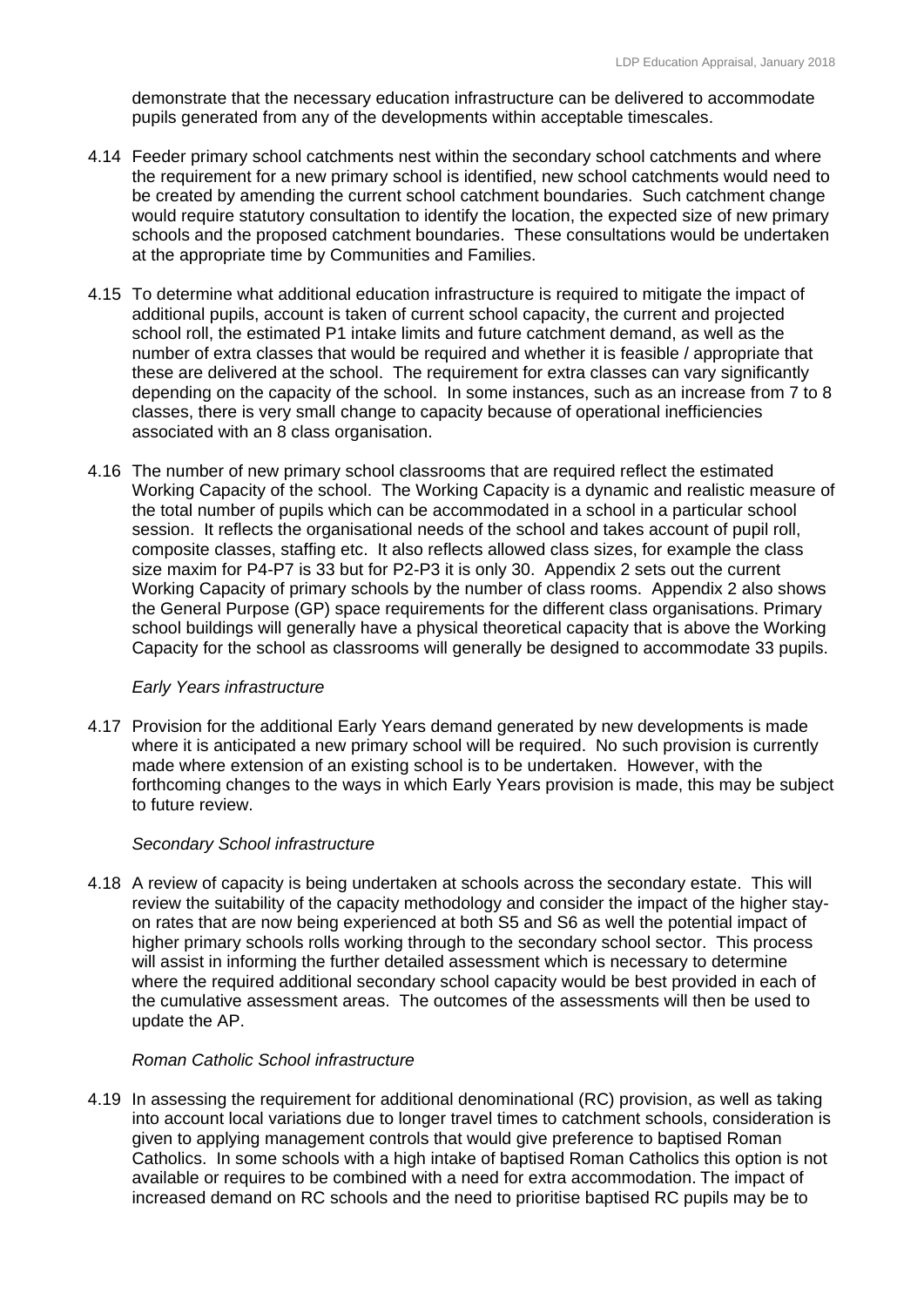return pressure to neighbouring Non-Denominational (ND) schools. Accordingly, the actions proposed to address pressure on the RC sector will be assessed on an individual basis.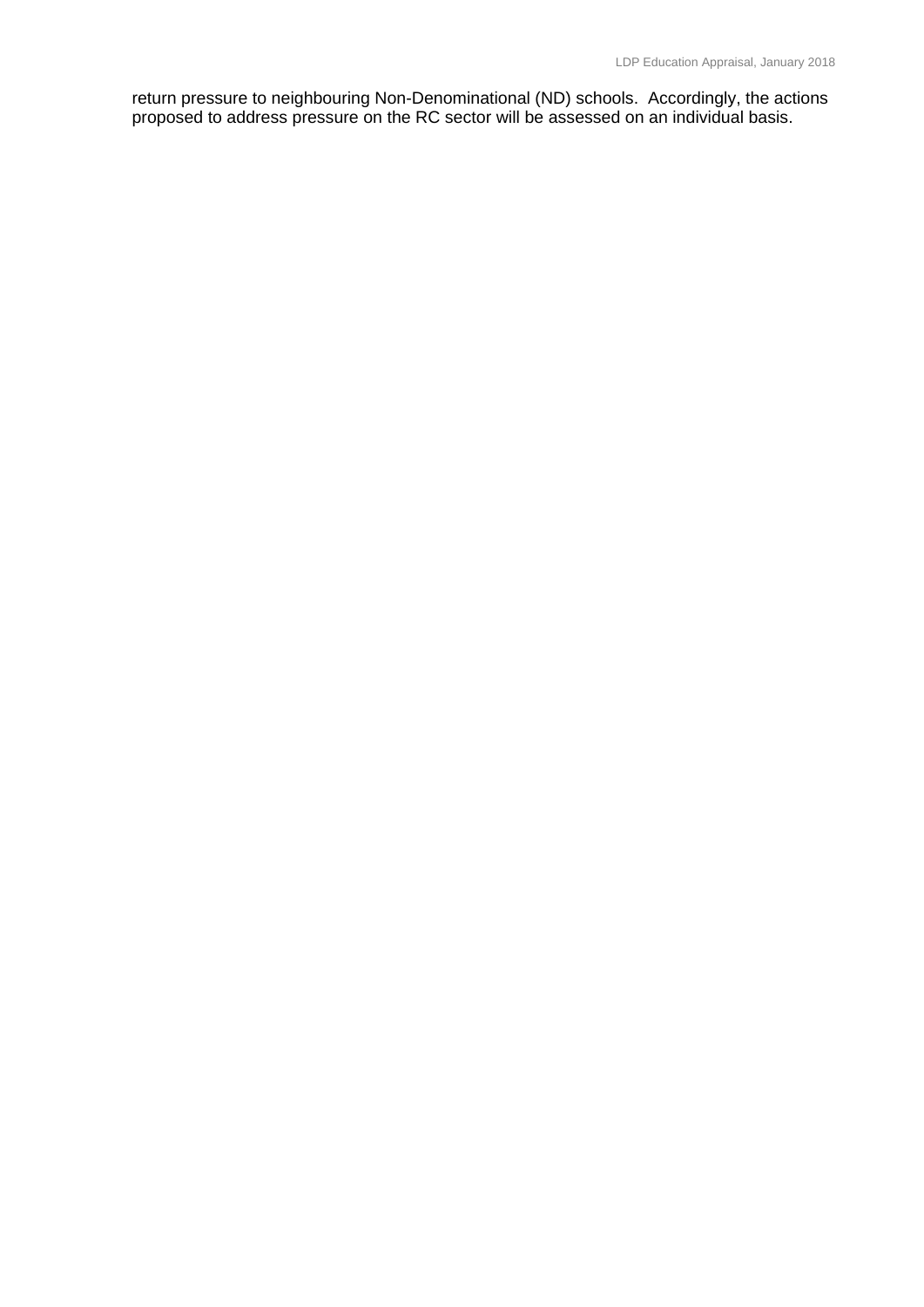## **5 Costs of Providing New Schools and School Extensions**

5.1 This section explains how the estimated costs of delivering new education infrastructure has been determined. Further information is set out in Appendix 3.

## *Primary Schools*

- 5.2 The estimated costs to deliver the primary school education actions have been determined by the estimated floor area and a cost per square metre metric. The floor areas for new primary schools are based on current Council accommodation requirements. The floor areas for extensions come from recent rising roll projects.
- 5.3 The capital cost of providing a new primary school and nursery is based upon the cost metric applied by Scottish Futures Trust for new primary schools of £2,350 per square metre based on Q2 2012 prices. The movement in the BCIS all in tender price index between Q2 2012 and Q4 2017 (forecasted to be 313) results in a revised rate of £3,198 per square metre. Using this cost metric (while applying a 7.5% contingency) the costs are estimated to be as follows:
	- single stream school with 60 nursery £8.894 million
	- 11 class school with 80 nursery E12.218 million
	- double stream school with 80 nursery £13.538 million
	- three stream school with 120 nursery £18.135 million
- 5.4 The costs include provision for fees, furniture, fixtures and fittings but **exclude** any land acquisition costs and/or any site specific costs which would be established through the AP. These costs also **exclude** future cost inflation.
- 5.5 Current information is available from the primary school rising rolls programme regarding the cost of providing additional class spaces (a combination of either class rooms or GP spaces) in two, three and four class configurations in stand-alone buildings. The costs as at Q4 2017 (i.e. excluding future cost inflation) are as follows:
	- Two class extension £784,388
	- Three class extension £946,876
	- Four class extension £1,193,665
- 5.6 These class costs are based on the provision of new accommodation as a stand-alone building but this may not be feasible in some circumstances where an extension to the existing building may be required. In order to determine the preferred delivery approach and cost for each location it will be necessary at the appropriate time to undertake a feasibility study. In some circumstances, where rising rolls or committed development combined with LDP development requires more classes to be provided than would be the case from the LDP development alone, there could be construction cost efficiencies achieved from the provision of a larger building.
- 5.7 There is no current reference cost data available on the basis of which it would be possible to estimate the cost of delivering a single additional class or a dining hall extension at a primary school. This would be very much dependent on the nature of the existing building and would, most likely, require to be delivered as a direct extension to the existing building rather than as stand-alone accommodation. A reference cost of £392,194 has been assumed for a one class extension. This is half the estimated cost of delivering a two-class extension. Again, at the appropriate time it will be necessary to undertake a feasibility study regarding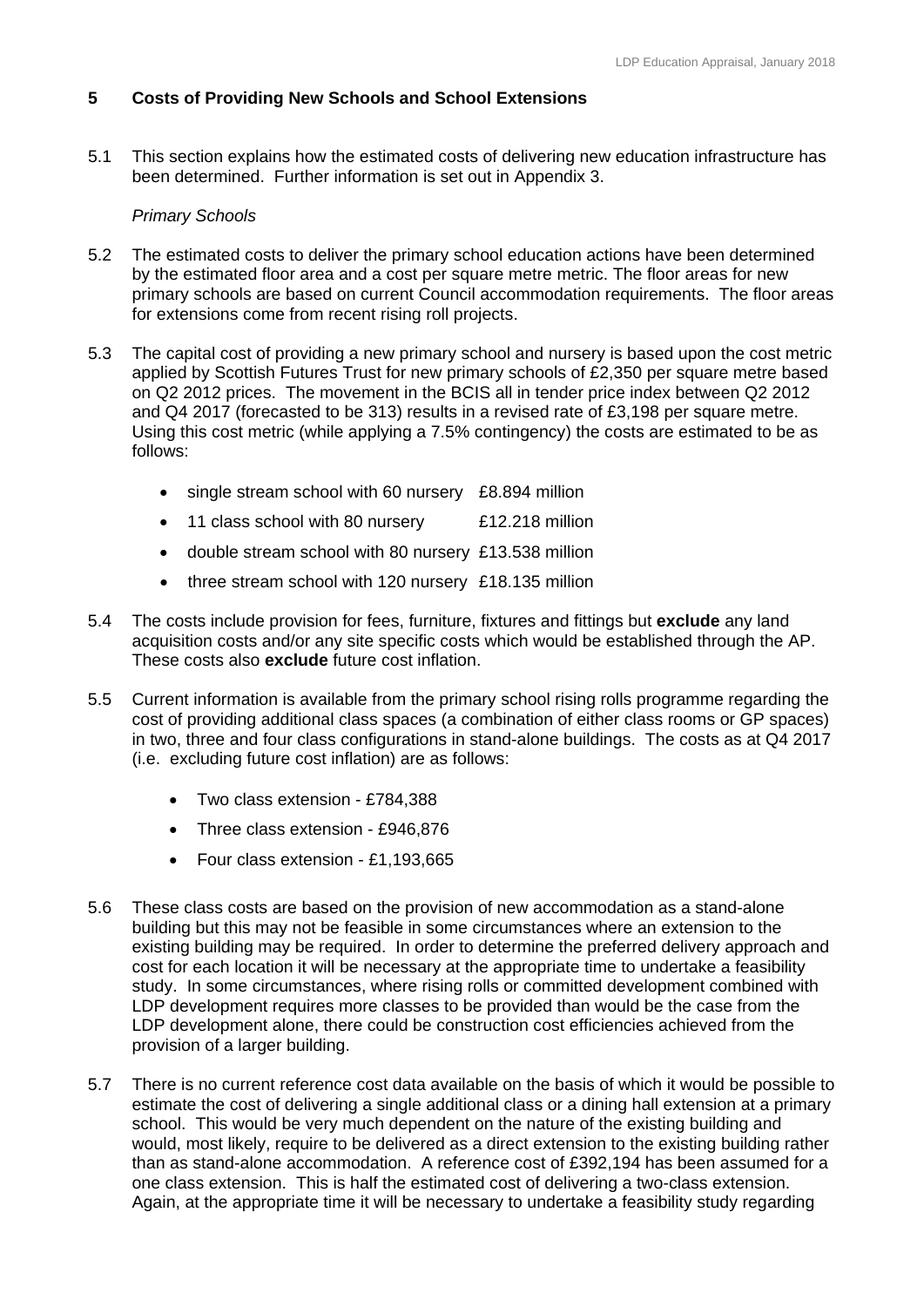the most appropriate way to deliver any additional capacity which has been identified as being required.

- 5.8 In some cases where the capacity of a school reaches a certain level due to the impact of new development, additional General Purpose (GP) space will also be required. The ratios of required GP space to classrooms are provided in Appendix 2.
- 5.9 Extending a school primary or secondary within the existing school grounds may present a requirement to upgrade or improve the educational, play and/or active value of other outdoor spaces within the school site. This may also be a requirement through the Planning process where SportScotland are a statutory consultee. The cost of any such measures is excluded from those shown in 5.5.

## *Secondary Schools*

- 5.10 Additional secondary school capacity could be provided by building a new secondary school, building a replacement building or extending an existing school.
- 5.11 The cost metric established by the project to replace Queensferry High School has been used to estimate the cost of providing additional secondary school capacity on a per pupil basis. The floor area assumptions are based on 11 square metres of floor space per pupil. This reflects what is being targeted for the new Queensferry High School building and is also the Scottish Government space target for a mid-ranged secondary school.
- 5.12 Using the Queensferry High School cost metric (while applying a 7.5% contingency), the per pupil cost of providing additional secondary capacity is therefore £32,678 (at Q4 2017 prices, excluding future inflation). At the appropriate time it will be necessary to undertake a feasibility study regarding the most appropriate way to deliver any additional capacity required in the secondary sector in each area.
- 5.13 There is no current reference cost data available on the basis of which it would be possible to estimate the cost of delivering a significant extension to a secondary school. Large scale secondary school extensions will carry significant additional costs in terms of circulation space and providing extra communal support space.

## *Funding mechanisms*

- 5.14 The financial impact of the Local Development Plan on capital and revenue budgets is reported annually to the Council's Finance and Resources Committee.
- 5.15 Residential development is required to contribute towards the cost of education infrastructure to ensure that the cumulative impact of development can be mitigated. The requirement for developers to provide contributions to cover the cost of delivering the education infrastructure identified by this Appraisal is set out in Supplementary Guidance on 'Developer Contributions and Infrastructure Delivery'.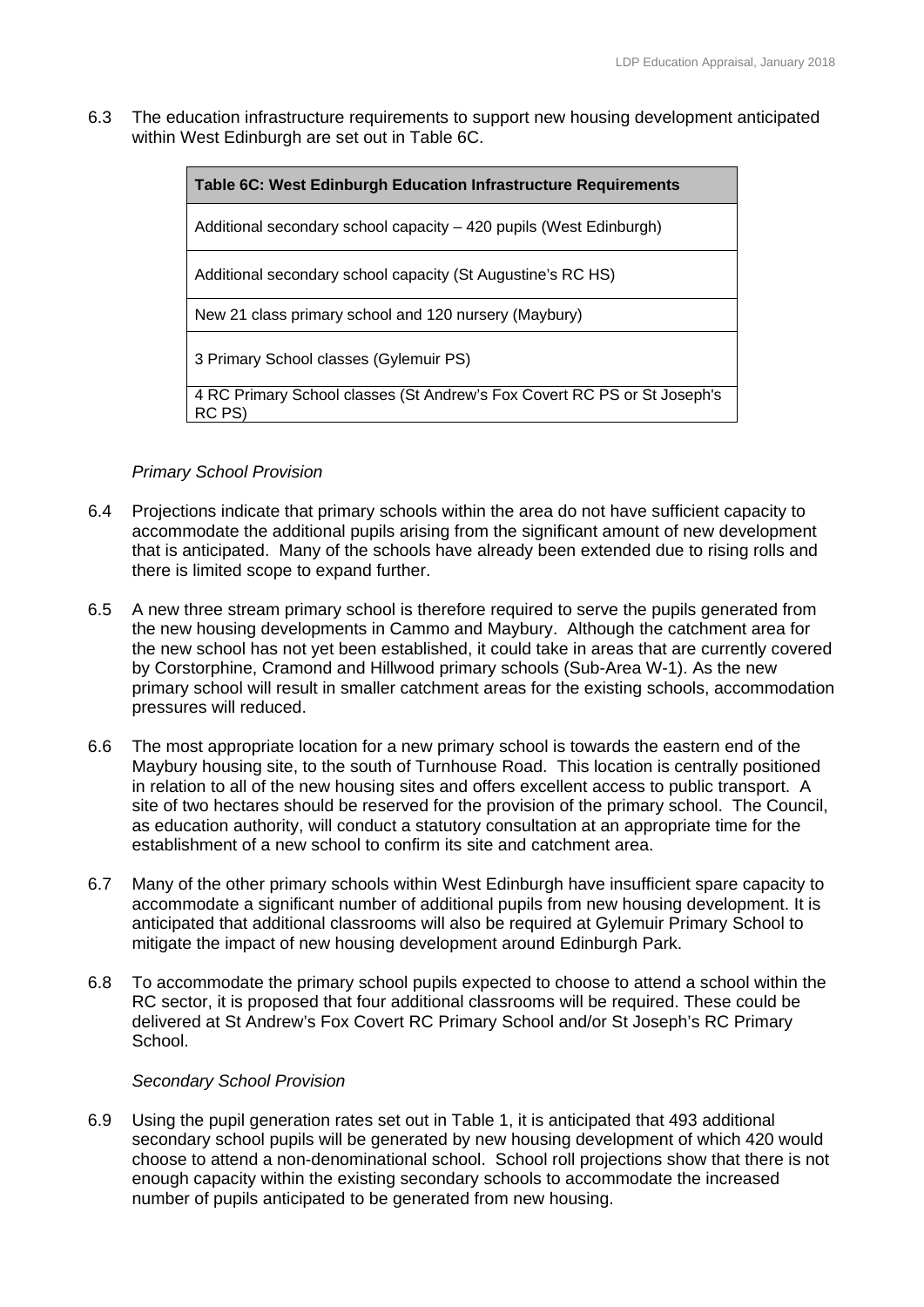- spare capacity and reduce opportunities for out of catchment placements. 6.10 Although there is cross catchment pupil flows between Craigmount, Forrester and Royal High schools, the impact of rising rolls within each catchment area is anticipated to take up
- 6.11 The Council has undertaken an informal consultation on the future of secondary school provision within West Edinburgh. The preferred solution to the requirement to provide additional secondary school capacity within West Edinburgh to support new housing development is to deliver one or more new secondary schools. The reasons why a new school is proposed are set out below.
- new housing development will therefore be concentrated on one school. 6.12 The Council's intention is that the proposed primary school at Maybury will only feed to one secondary school. This will allow a more effective and better supported transition between primary and secondary school. However, the impact of the growth in secondary pupils from
- 6.13 The majority of the proposed new housing development will be within the catchment area of Craigmount High which already has a capacity of 1400, the largest in the city. Significantly increasing its capacity through extensions would be complex and put pressure on outdoor and communal spaces. A larger school would be more difficult to operate from a management and educational perspective.
- 6.14 The potential for more housing development to come forward within West Edinburgh has also been taken into account. Development on the sites set out in Table 6B could reflect the higher estimated capacities set out in the LDP rather than the mid-level assumptions that have been used in this Appraisal. It is also possible that other sites could come forward for development in the future. A strategic infrastructure solution that is adaptable and can respond to future growth in the catchment population is required.

## *Location of a new Secondary School*

- 6.15 The Council, as education authority, would conduct a statutory consultation at an appropriate time for the establishment of a new school to confirm its site and catchment area. It is anticipated that a new secondary school would serve most of the new housing sites, but in order that space can be made available in existing schools for additional pupils from other developments it may also include some areas of existing housing.
- 6.16 The location/s for new secondary school infrastructure in West Edinburgh will be progressed through development of a West Edinburgh spatial strategy to be prepared as part of the new Local Development Plan process.
- 6.17 The potential opportunity to deliver a new secondary school within the International Business Gateway will be explored as part the masterplan process for the area. The Council's Local Development Plan states that the International Business Gateway (IBG) will accommodate international business development and ancillary uses, hotel and conference facilities and potentially housing and education.

## *Roman Catholic Secondary School Provision*

6.18 Projections indicate that new accommodation may also be required at St Augustine's RC High School to cater for the additional demand for Roman Catholic places arising from residential development.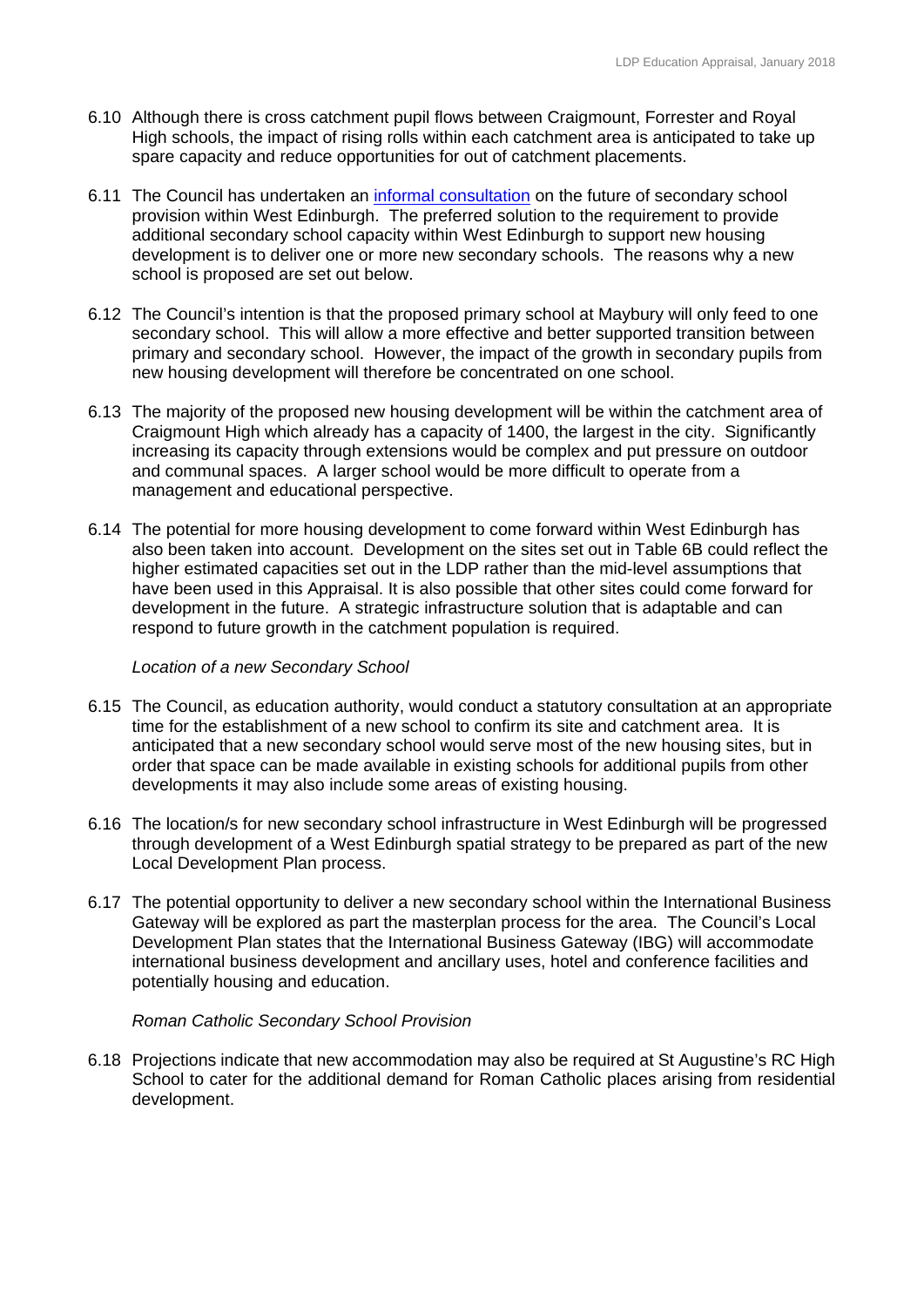## **7 Liberton Gracemount Cumulative Assessment Area**

7.1 This area comprises the catchment of Liberton High School and Gracemount High School, as well as the new housing site at Edmonstone. All schools which have a catchment area that serves the area are set out in Table 7A. Three assessment sub-areas, based on primary school catchment areas, have been identified.

| <b>Table 7A: Liberton Gracemount Schools</b> |                                  |            |  |  |
|----------------------------------------------|----------------------------------|------------|--|--|
|                                              | Secondary<br>Capacity            |            |  |  |
|                                              | Gracemount High<br>Liberton High | 650<br>850 |  |  |
| Sub-area                                     | Primary                          | Classes    |  |  |
| $LG-1$                                       | Gilmerton<br>Gracemount          | 19<br>20   |  |  |
| $LG-2$                                       | Craigour Park                    | 21         |  |  |
| $LG-3$                                       | Liberton                         | 17         |  |  |

7.2 The number of additional pupils expected to be generated in the Area as a result of new housing development is set out in Table 7B.

| Table 7B: Estimated number of pupils from new housing development |                                   |               |              |                          |                            |
|-------------------------------------------------------------------|-----------------------------------|---------------|--------------|--------------------------|----------------------------|
|                                                                   | <b>Assumed</b><br><b>Capacity</b> | <b>Houses</b> | <b>Flats</b> | <b>Primary</b><br>pupils | <b>Secondary</b><br>pupils |
| <b>HSG21 Broomhills</b>                                           | 633                               | 560           | 73           |                          |                            |
| <b>HSG22 Burdiehouse Phase 2</b>                                  | 211                               | 148           | 63           |                          |                            |
| <b>HSG23 Gilmerton Dykes Road</b>                                 | 61                                | 49            | 12           |                          |                            |
| <b>HSG24 Gilmerton Station Road</b>                               | 625                               | 500           | 125          |                          |                            |
| <b>HSG25 The Drum</b>                                             | 150                               | 120           | 30           |                          |                            |
| <b>HSG28 Ellen's Glen Road</b>                                    | 240                               | 144           | 96           |                          |                            |
| HSG39 North of Lang Loan                                          | 220                               | 176           | 44           |                          |                            |
| Urban area - assumed capacity*                                    | 669                               | 454           | 215          |                          |                            |
| Sub-Area LG-1 total                                               | 2,809                             | 2,151         | 658          | 691                      | 450                        |
| HSG30 Moredunvale                                                 | 188                               | 75            | 113          |                          |                            |
| <b>HSG40 Edmonstone</b>                                           | 270                               | 270           | 0            |                          |                            |
| Sub-Area LG-2 total                                               | 458                               | 345           | 113          | 112                      | 72                         |
| No housing capacity identified                                    |                                   |               |              |                          |                            |
| Sub-Area LG-3 total                                               | $\bf{0}$                          | $\bf{0}$      | $\bf{0}$     | $\bf{0}$                 | $\bf{0}$                   |
| <b>Area Total</b><br>$+$ 1. $-$ 1. $-$ 1.<br>                     | 3,267                             | 2,496         | 771          | 803<br><sub>n</sub>      | 522                        |

\* Includes assumed capacities of potential housing sites at 'East of Lasswade Road' and ''East of Burdiehouse'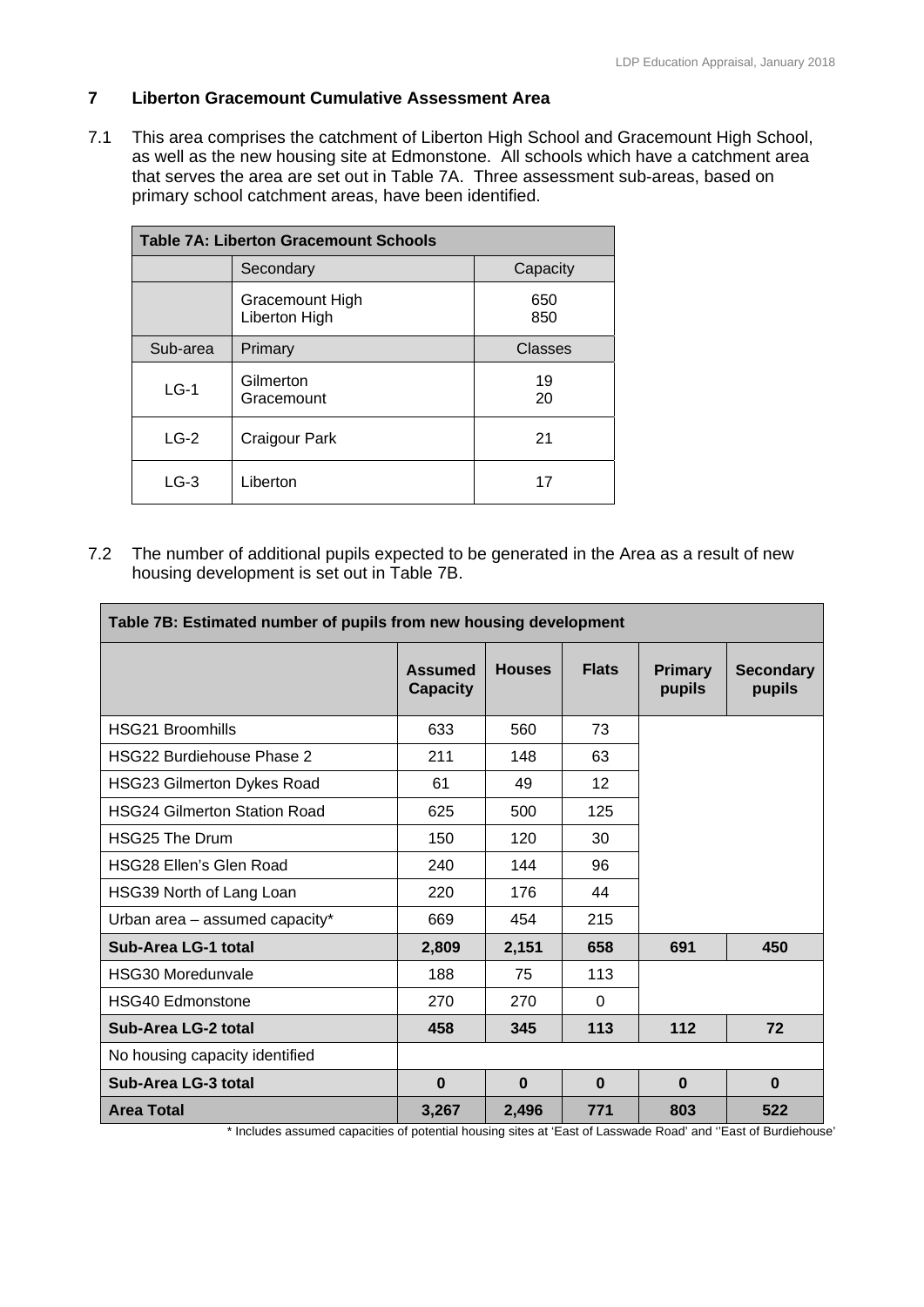7.3 The education infrastructure requirements to support new housing development anticipated within the Area is set out in Table 7C.

| <b>Table 7C: Liberton Gracemount Education Infrastructure Requirements</b>                                                                               |
|----------------------------------------------------------------------------------------------------------------------------------------------------------|
| Additional secondary school capacity – 522 pupils (to mitigate the impact of<br>development within the catchment areas of Liberton HS and Gracemount HS) |
| 4 RC Primary School classes (St John Vianney RC PS or St Catherine's RC PS)                                                                              |
| 2 Primary School classes (Craigour Park PS)                                                                                                              |
| New 14 class Primary School and 80 nursery (Broomhills)                                                                                                  |
| New 7 class Primary School and 60 nursery (Gilmerton Station Road)                                                                                       |

## *Primary School Provision*

- 7.4 Projections indicate that primary schools in the area do not have sufficient capacity to accommodate additional pupils arising from the significant amount of new development that is anticipated within their catchment area and new infrastructure will be required to mitigate the impact.
- 7.5 P1 intake projections for Gracemount Primary School and Gilmerton Primary School indicate that both schools will be expected to accommodate three streams of pupils; this is before most of the new housing expected in the area has been delivered. There are currently no primary schools which accommodate more than three streams of pupils within the City of Edinburgh's estate and there is limited scope to expand Gracemount Primary School due to its constrained grounds.
- 7.6 Due to the scale and location of the new housing sites in Sub-Area LG-1 it is proposed that two new primary schools are established, one within the 'Broomhills' housing site and the second within the 'Gilmerton Station Road' housing site. A site of two hectares is required for the provision of a primary school, this will provide flexibility to allow the school to expand at a later date if necessary.
- 7.7 Based on the above, the requirement is for a new double stream (14 class) school at 'Broomhills' with a capacity of 420 pupils. This school is expected to be delivered first. At Gilmerton Station Road there would be a requirement for a single stream (seven class) primary school with a capacity of 210 pupils.
- 7.8 A statutory consultation has been carried out to establish the location and catchment area for the new primary school within the 'Broomhills' housing site. The catchment area will cover the new LDP development sites of 'Broomhills' (currently in Gracemount Primary School's catchment areas) and 'Burdiehouse' (currently in Gilmerton Primary School's catchment area), as well as some existing residential areas. The new school will mean that there is more space available for pupils from other housing sites that will remain within the catchment areas of Gracemount Primary School and Gilmerton Primary School.
- 7.9 Although the proposed school at 'Broomhills' will free up some capacity, Gilmerton Primary School will not have sufficient space in the long-term to accommodate all additional pupils expected to be generated by new housing within its catchment area. A second new school at 'Gilmerton Station Road' is therefore proposed to alleviate the increasing accommodation pressures that are anticipated as development sites are built out.
- 7.10 The most appropriate location for a new primary school to serve the Gilmerton sites would be land in the northern part of the housing site at Gilmerton Station Road. This is the largest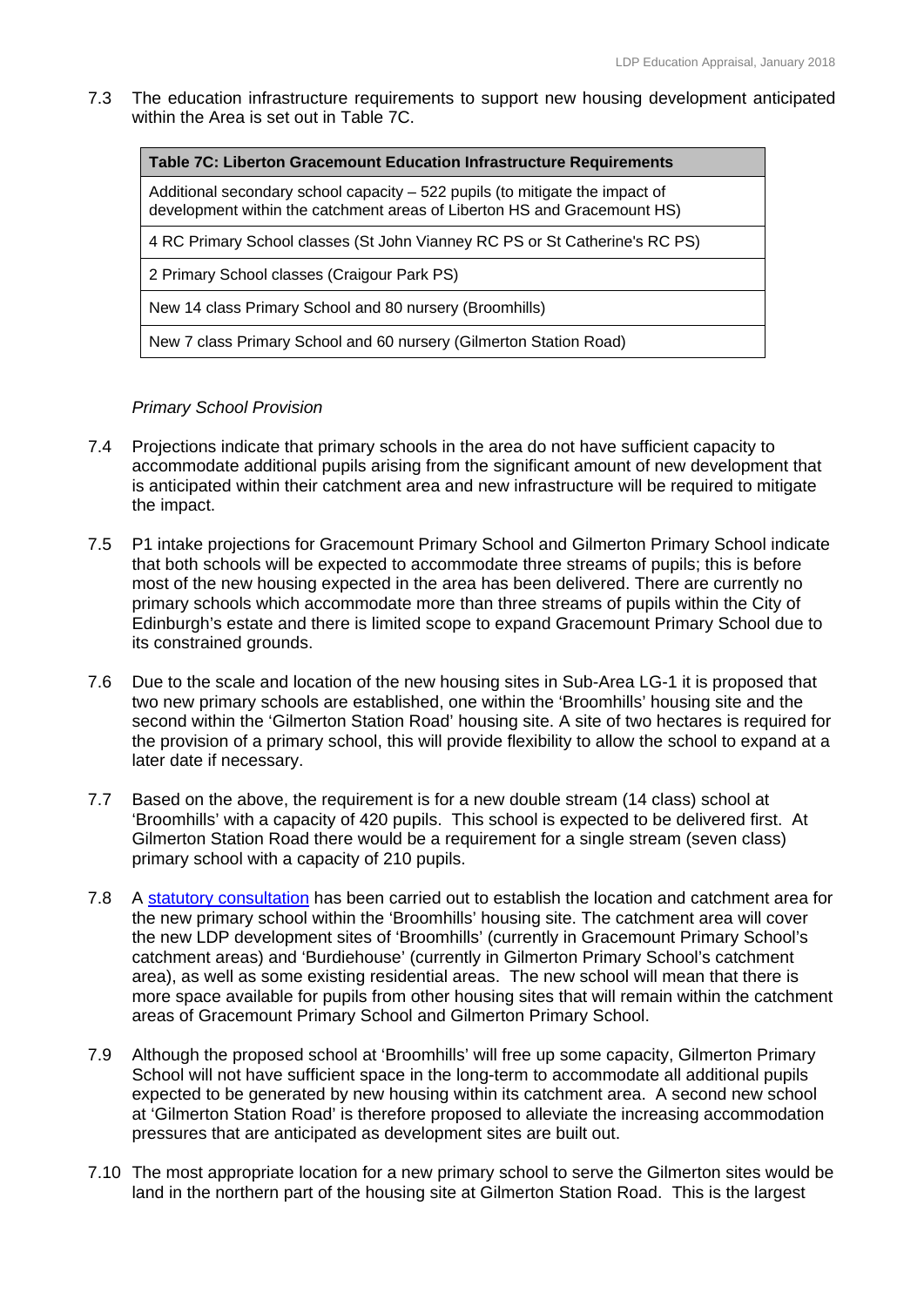new site in the Gilmerton area and would offer good access from all of the other sites in this area. Prior to progressing with a statutory consultation to confirm its location and catchment boundary, the requirement for the second new school will be reassessed at the appropriate time taking account of where new housing is being delivered, how many additional pupils are actually being generated, and up-to-date school roll projections.

- 7.11 Two further housing sites at 'Mordunvale' and 'Edmonstone' will be expected to generate additional pupils that will increase the demand for places at Craigour Park Primary School. Plans are in place for the delivery of two additional classrooms at this school as required to accommodate a growth in pupil numbers. A statutory consultation is required to extend the catchment area of Craigour Park Primary School to cover the 'Edmonstone' housing site.
- 7.12 Although no housing sites have been identified within the catchment area of Liberton Primary School, it is facing accommodation pressures and two new classrooms are due to be delivered in August 2017. If a development within this area came forward, a contribution may be required towards the provision of additional primary school capacity.
- 7.13 The area is served by two denominational primary schools. St John Vianney serves the eastern part of the cumulative assessment area with St Catherine's covering the western side. Four extra classrooms will be needed to cater for the additional pupils from new housing development. Further detailed assessment is required to determine if it is appropriate to deliver all four classrooms at one school, with a catchment boundary realignment to free up capacity at the other school.

## *Secondary School Provision*

- 7.14 The new housing sites lie within the Liberton and Gracemount High School catchments. There is limited capacity in Gracemount High School and some capacity at Liberton High School but this will eventually be taken up as the high primary school intakes that are now occurring in this part of the city feed through to the secondary schools. There is a cross movement of pupils between the Gracemount and Liberton High Schools and part of the area is covered by a shared dual catchment area.
- 7.15 Additional school capacity will be needed in the area to accommodate the additional secondary pupils. Further detailed assessment is necessary to determine where the additional capacity would be best provided; either at Liberton High School or Gracemount High School or a combination across both of these schools.
- 7.16 A statutory consultation is required to extend the catchment area of Liberton High to cover the housing site at 'Edmonstone'.
- 7.17 The area is served by Holy Rood RC High School. It is expected that the school will continue to operate at, or close to, capacity through high S1 intakes although part of this capacity is likely to continue to be taken by non-baptised Roman Catholic pupils. The new housing sites within the area are expected to generate additional Roman Catholic secondary pupils. Management controls will be applied in the first instance to give priority to baptised Roman Catholic pupils in preference to extending Holy Rood RC High School. The impact of this policy is that fewer non-baptised pupils will be provided with a place at Holy Rood RC High School and will opt instead to attend Liberton or Gracemount High.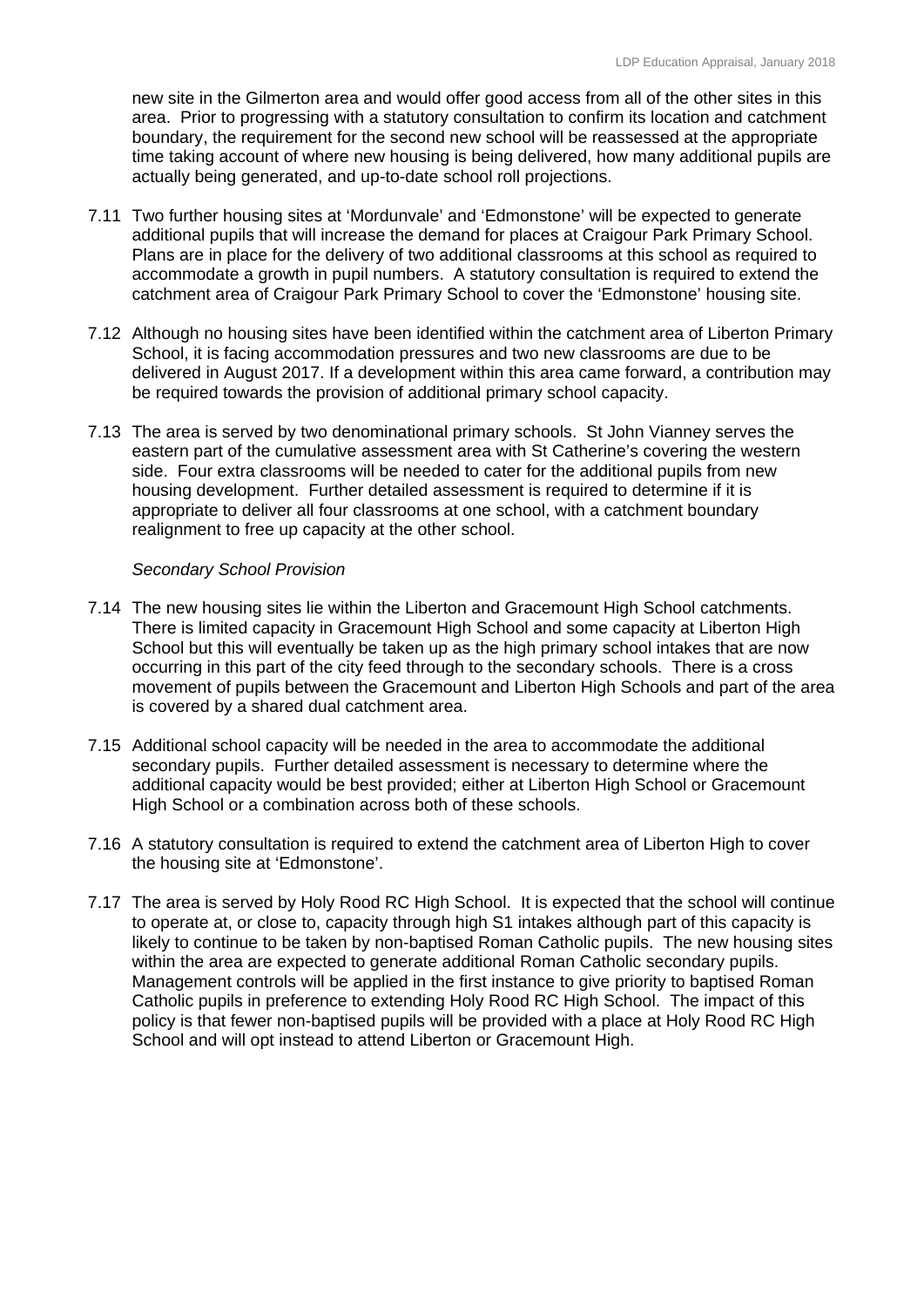## **8 Castlebrae Cumulative Assessment Area**

8.1 This area comprises the catchment area of Castlebrae Community High School, as well as land known as the South East West Parkland. All schools which have a catchment area that serves the area are set out in Table 8A. Three assessment sub-areas, based on primary school catchment areas, have been identified.

|          | <b>Table 8A: Castlebrae Schools</b> |          |
|----------|-------------------------------------|----------|
|          | Secondary                           | Capacity |
|          | Castlebrae Community High           | 600      |
| Sub-area | Primary                             | Classes  |
| $C-1$    | Prestonfield                        | 11       |
| $C-2$    | Castleview<br>Niddrie Mill          | 15<br>15 |
| $C-3$    | Newcraighall                        | 6        |

8.2 The number of additional pupils expected to be generated in the Area as a result of new housing development is set out in Table 8B.

| Table 8B: Estimated number of pupils from new housing development |                                   |                |              |                          |                            |
|-------------------------------------------------------------------|-----------------------------------|----------------|--------------|--------------------------|----------------------------|
|                                                                   | <b>Assumed</b><br><b>Capacity</b> | <b>Houses</b>  | <b>Flats</b> | <b>Primary</b><br>pupils | <b>Secondary</b><br>pupils |
| Urban area - assumed capacity                                     | 45                                | $\overline{7}$ | 38           |                          |                            |
| Sub-Area C-1 total                                                | 45                                | $\overline{7}$ | 38           | 5                        | 3                          |
| <b>HSG15 Greendykes Road</b>                                      | 145                               | 58             | 87           |                          |                            |
| <b>HSG16 Thistle Foundation</b>                                   | 149                               | 45             | 104          |                          |                            |
| HSG41 The Wisp                                                    | 83                                | 51             | 32           |                          |                            |
| Urban area - assumed capacity                                     | 147                               | $\Omega$       | 147          |                          |                            |
| Sub-Area C-2 total                                                | 524                               | 154            | 370          | 72                       | 42                         |
| <b>HSG27 Newcraighall East</b>                                    | 154                               | 131            | 23           |                          |                            |
| <b>HSG29 Brunstane</b>                                            | 1140                              | 912            | 228          |                          |                            |
| Sub-Area C-3 total                                                | 1,294                             | 1,043          | 251          | 330                      | 216                        |
| <b>Area Total</b>                                                 | 1,863                             | 1,204          | 659          | 407                      | 261                        |

8.3 The education infrastructure requirements to support new housing development anticipated within the Area are set out in Table 8C.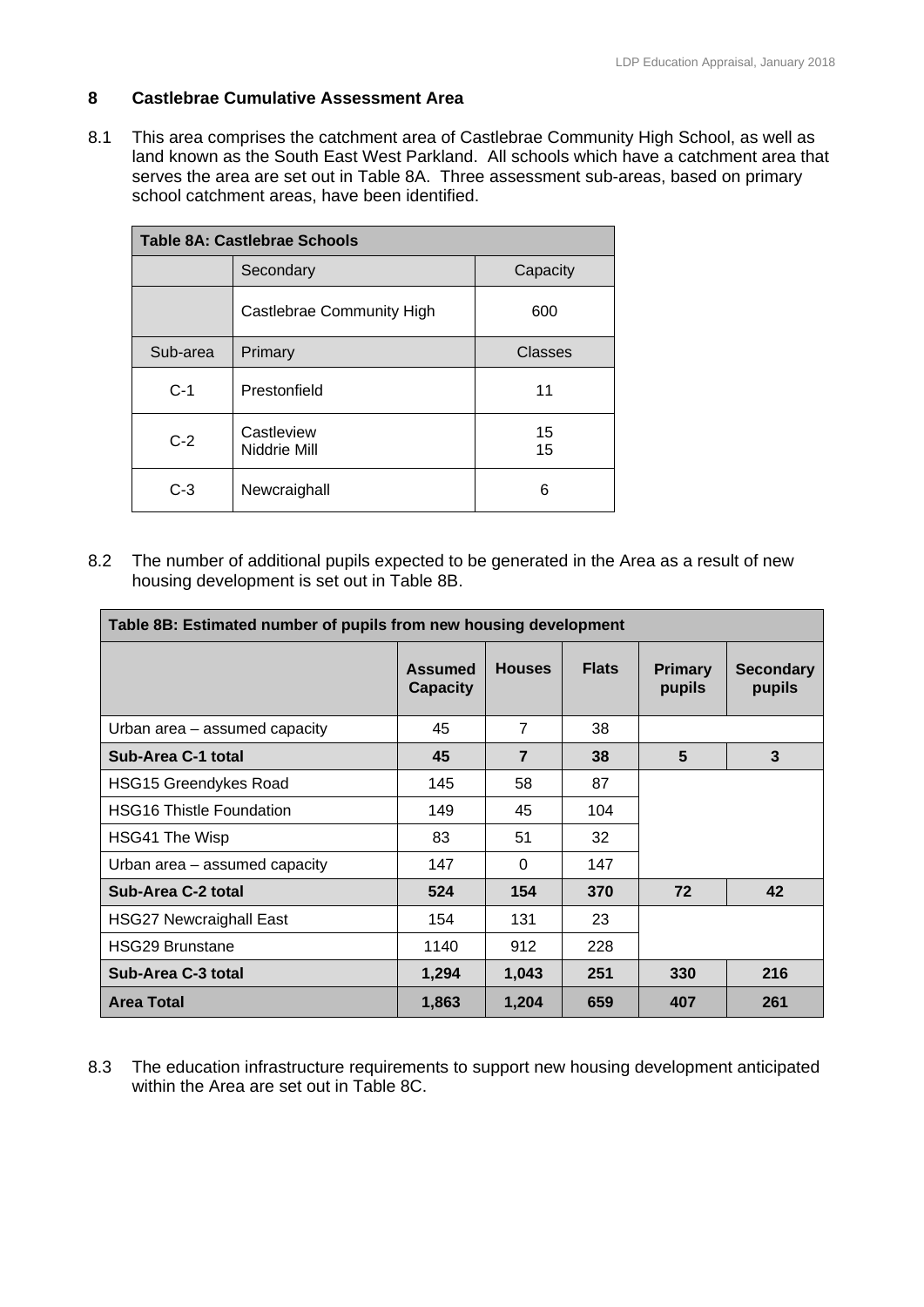## *Primary School Provision*

- 8.4 Large existing committed developments in the Niddrie Mill and Castleview Primary School catchments will take up current spare capacity. Three new classrooms and a larger dining hall will have to be provided at Castleview Primary School to accommodate additional pupils from new housing development around Greendykes and the Wisp.
- 8.5 The catchment boundaries of Niddrie Mill and Castleview Primary Schools will be reviewed to make sure that new housing is aligned to the most appropriate school.
- 8.6 The amount of new development proposed within the catchment of Newcraighall Primary School requires a new primary school as there is limited opportunity to expand the existing school. While Brunstane Primary School does have capacity to take extra pupils it lies in the Portobello High School catchment and there is no scope to extend this school.
- 8.7 It is therefore proposed that a new 11 class primary school is provided within the 'Brunstane' housing site. The most appropriate location for a new primary school is within the eastern part of the site which provides a central location with good accessibility. A site of two hectares should be reserved for the provision of the primary school.
- 8.8 The Council would conduct a statutory consultation at the appropriate time to confirm the site location and catchment boundary of the new school. This will reduce the catchment area of Newcraighall Primary School and free up capacity for pupils from other housing sites.
- 8.9 In terms of Roman Catholic primary schools, the area is served by St Francis RC, St John Vianney RC and St John's RC. Funding is committed for a replacement St John's RC Primary School with the same capacity as the current school (14 classes). It is proposed that management controls would be applied to give priority to baptised Roman Catholic pupils living in the catchment rather than seek provision of extra accommodation at that school. The impact of this policy would be that fewer non-baptised pupils would be provided with a place at St John's RC Primary School and would opt instead to attend their ND primary catchment school.
- 8.10 Given the distance, it is assumed that pupils from new housing sites within the catchment area of St John Vianney RC Primary School will choose to attend their catchment nondenominational primary school.

## *Secondary School Provision*

- 8.11 The area is served by Castlebrae Community High School. Placements to surrounding schools have resulted in low rolls but as pupil numbers increase and as large scale committed housing developments in the catchment take place, the roll will increase over time. The Council has progressed a statutory consultation to replace Castlebrae High School on a site within the Craigmillar town centre. The site could accommodate a phased expansion of a new high school to serve the area, including the additional pupils anticipated to be generated by new housing.
- 8.12 The area is served by Holy Rood RC High School. It is expected the school will continue to operate at, or close to, capacity through high S1 intakes, although part of this capacity is likely to be taken by non-baptised Roman Catholic pupils. Management controls will be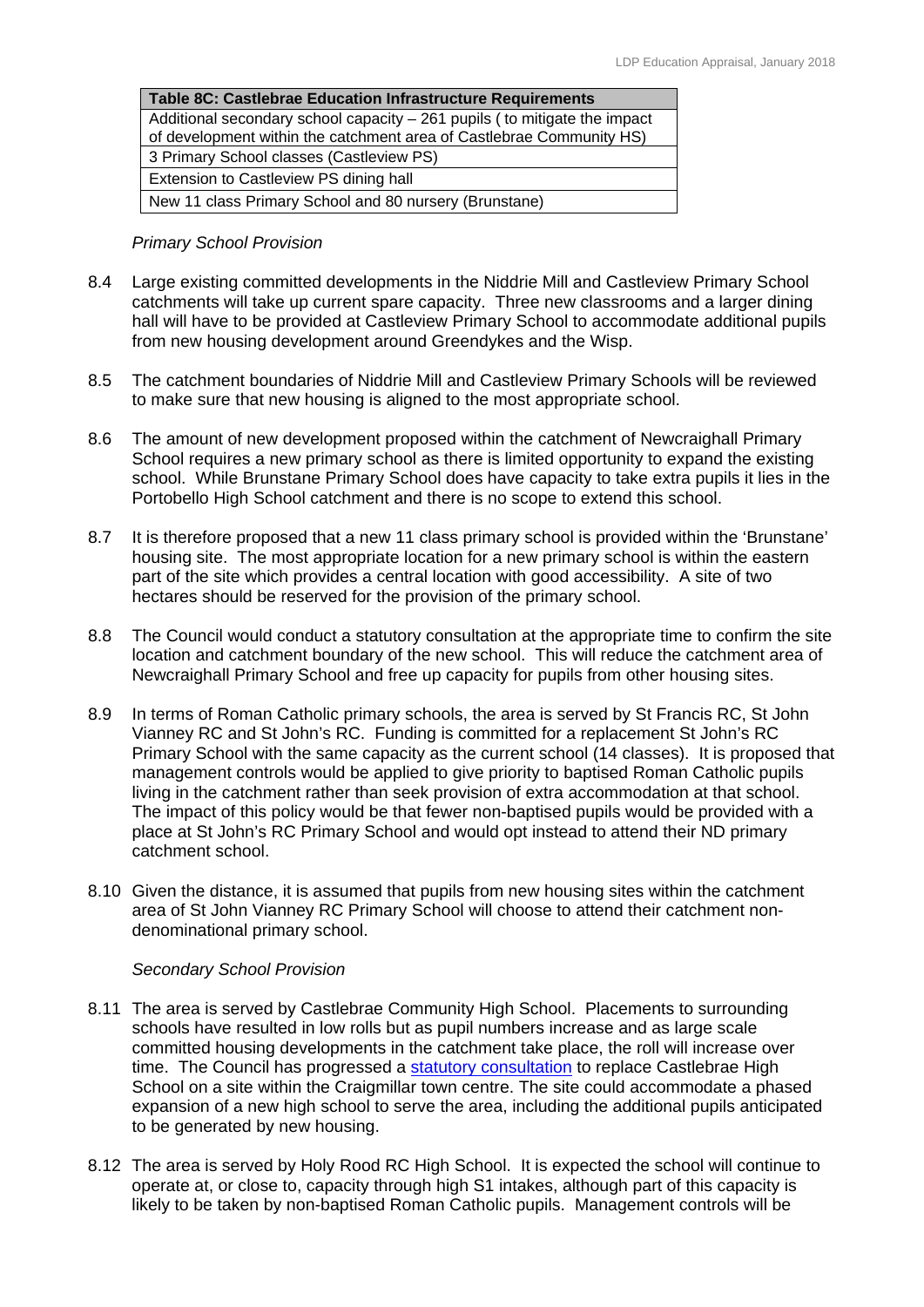applied to give priority to baptised Roman Catholic pupils. As Holy Rood RC High School already draws a high number of non RC baptised pupils from the Craigmillar area, in this instance there is potential for this policy to put greater pressure directly on Castlebrae Community High School.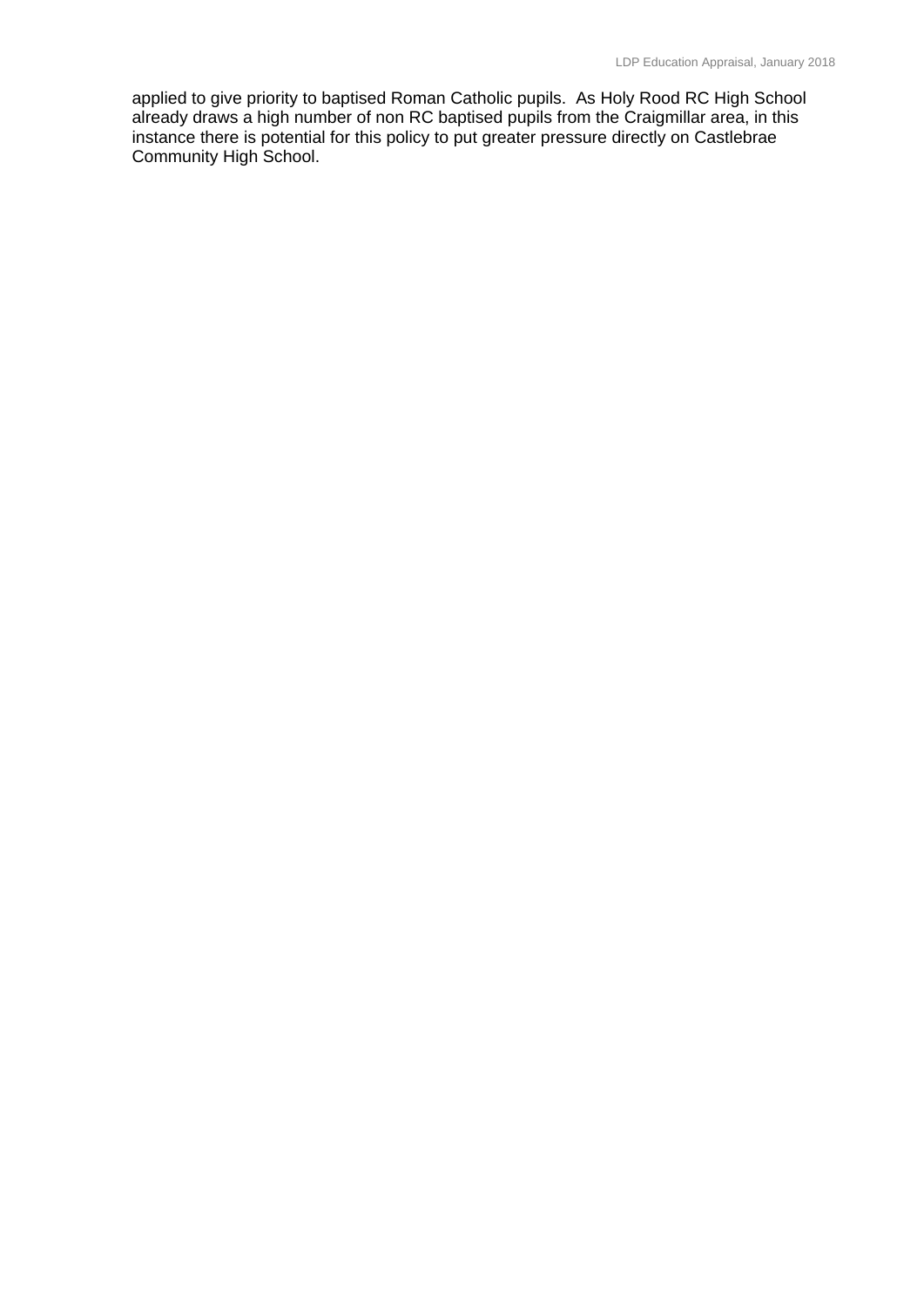## **9 Queensferry Cumulative Assessment Area**

9.1 This area comprises the catchment area of Queensferry High School. All schools which have a catchment area that serves the area are set out in Table 9A. Two cumulative assessment sub-areas, based on primary school catchment areas, have been identified.

|          | <b>Table 9A: Queensferry Schools</b> |               |
|----------|--------------------------------------|---------------|
|          | Secondary                            | Capacity      |
|          | Queensferry High                     | 1,000         |
| Sub-area | Primary                              | Classes       |
| $Q-1$    | Dalmeny<br>Echline<br>Queensferry    | 5<br>12<br>14 |
| $O-2$    | Kirkliston                           | 17            |

9.2 The number of additional pupils expected to be generated in the Area as a result of new housing development is set out in Table 9B.

| Table 9B: Estimated number of pupils from new housing development |                                   |               |              |                          |                            |
|-------------------------------------------------------------------|-----------------------------------|---------------|--------------|--------------------------|----------------------------|
|                                                                   | <b>Assumed</b><br><b>Capacity</b> | <b>Houses</b> | <b>Flats</b> | <b>Primary</b><br>pupils | <b>Secondary</b><br>pupils |
| <b>HSG1 Springfield</b>                                           | 150                               | 120           | 30           |                          |                            |
| <b>HSG32 Builyeon Road</b>                                        | 840                               | 672           | 168          |                          |                            |
| <b>HSG33 South Scotstoun</b>                                      | 375                               | 300           | 75           |                          |                            |
| <b>HSG34 Dalmeny</b>                                              | 15                                | 15            | 0            |                          |                            |
| Urban area - assumed capacity                                     | 350                               | 110           | 240          |                          |                            |
| Sub-Area Q-1 total                                                | 1,730                             | 1,217         | 513          | 401                      | 259                        |
| Urban area - assumed capacity                                     | 100                               | 80            | 20           |                          |                            |
| Sub-Area Q-2 total                                                | 100                               | 80            | 20           | 25                       | 16                         |
| <b>Area Total</b>                                                 | 1,830                             | 1,297         | 533          | 426                      | 275                        |

9.3 The education infrastructure requirements to support new housing development anticipated within the Area are set out in Table 9C.

| Table 9C: Queensferry Education Infrastructure Requirements                                                                                        |
|----------------------------------------------------------------------------------------------------------------------------------------------------|
| Additional secondary school capacity - 275 pupils (to mitigate the impact of<br>development within the catchment area of Queensferry Community HS) |
| 2 RC Primary School classes (St Margaret's RC PS)                                                                                                  |
| New 14 class Primary School and 80 nursery (South Queensferry)                                                                                     |
| 1 Primary School class (Kirkliston PS)                                                                                                             |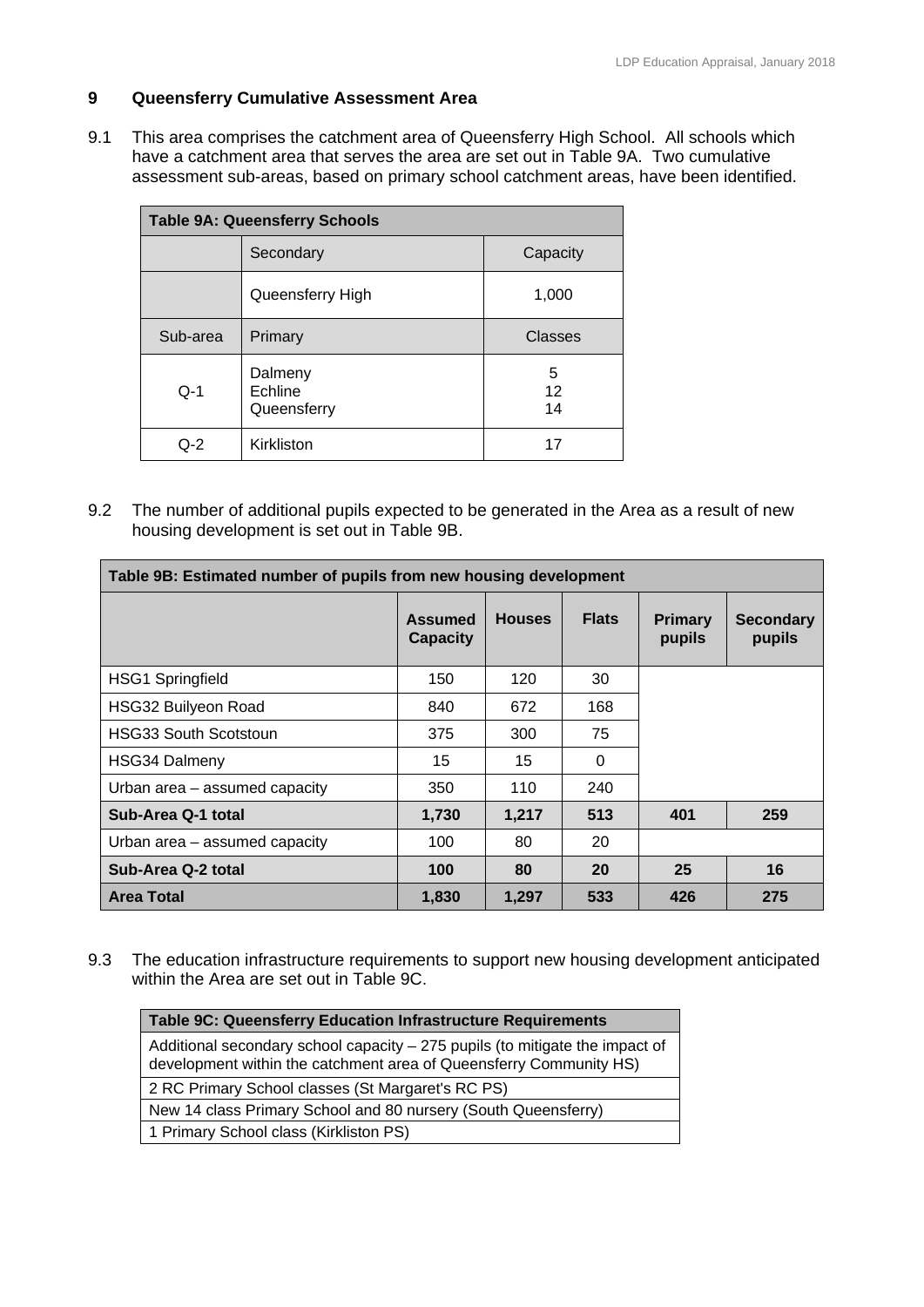- 9.4 All primary schools which serve the area are operating at high occupancy levels. Queensferry and Kirkliston Primary Schools require additional capacity to cater for pupils from new housing which has already secured planning permission. Further additional capacity will therefore have to be provided to accommodate the pupils anticipated to be generated by new housing proposals which are supported by the LDP.
- 9.5 A new 14 class, two-stream primary school is proposed to cater for new pupils within Sub-Area Q-1. The most appropriate location for a new primary school is within the 'Builyeon Road' housing site. This location is centrally positioned and offers good accessibility. A site of two hectares should be reserved for the primary school.
- 9.6 The Council would conduct a statutory consultation at the appropriate time to confirm the site location and catchment boundary of the new school. This will reduce the catchment area of existing schools and free up capacity for pupils from other housing sites.
- 9.7 Additional primary school pupils are expected to be generated within the catchment of Kirkliston Primary School as a result of new housing proposals supported by the LDP. The extra capacity required at the school will depend on the scale of the proposed development but for the purpose of the AP it is assumed that there will be a need for at least one additional classroom.
- 9.8 Using the pupil generation rates in Table 1, it is anticipated that 57 of the new primary school pupils generated within the area will choose to attend a Roman Catholic school. The area is served by St Margaret's RC Primary School. There are current plans to deliver a new gym hall at the school to cater for recent and projected growth in the school roll. However, additional classroom space is also required. It is proposed that St Margaret's RC Primary School's capacity is increased to accommodate the additional pupils anticipated to be generated by new housing development.

#### *Secondary School Provision*

- 9.9 The impact of rising rolls and committed developments in the catchment is expected to take up most of the spare capacity at Queensferry Community High School. Additional capacity will therefore be required to cater for pupils from new housing developments. Work is currently underway to deliver a replacement high school on the existing site, with a greater capacity so that it can accommodate an increase in the school roll.
- 9.10 St Augustine's RC High School is the Roman Catholic secondary school that serves the area. However, given the comparable distances, it is assumed that most pupils from new housing sites will choose to attend their catchment non-denominational secondary school.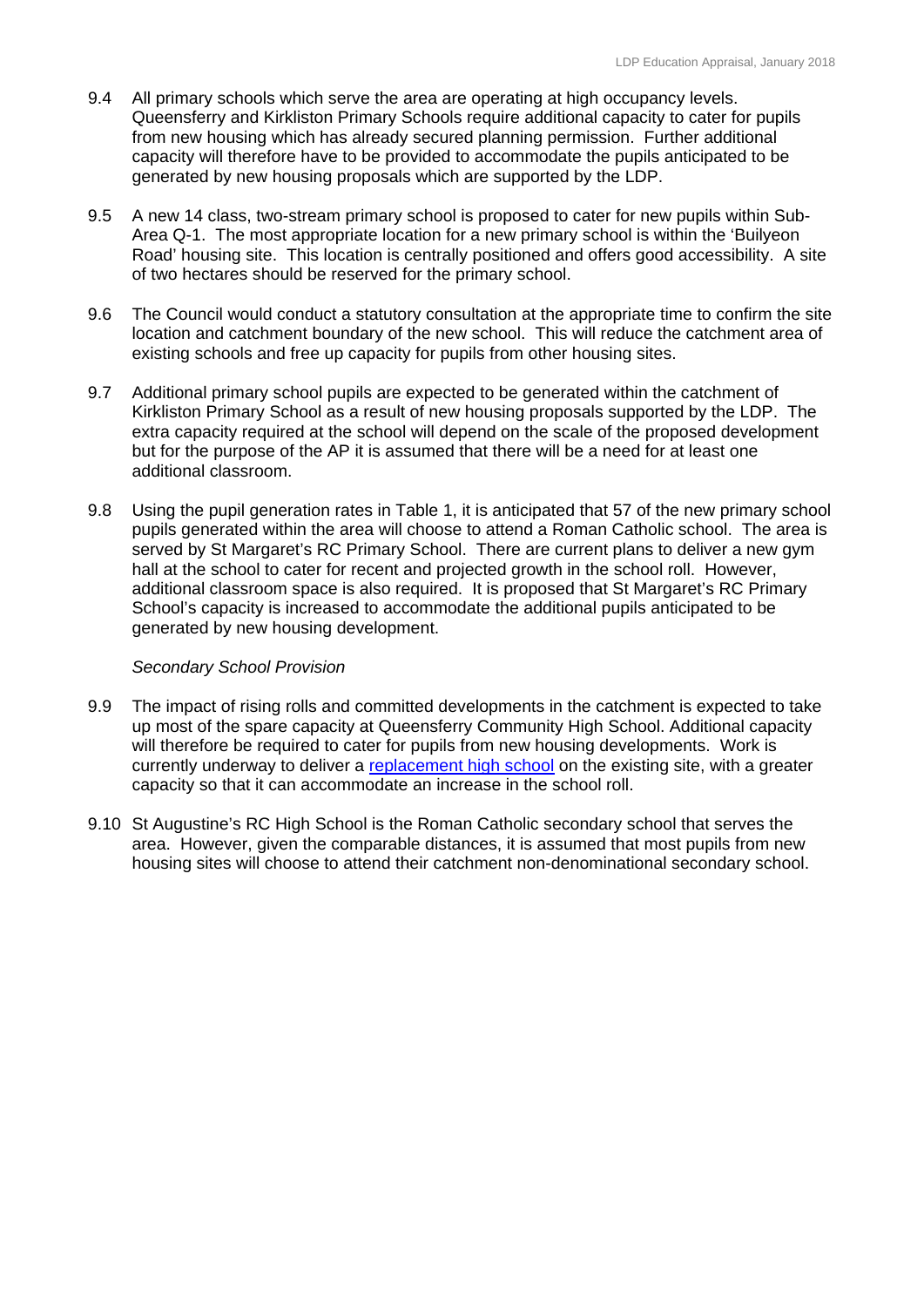## **10 South West Cumulative Assessment Area**

10.1 This area comprises the catchment area of Balerno High School, Currie High School and Wester Hailes Education Centre. All schools which have a catchment area that serves the area are set out in Table 10A. Three assessment sub-areas, based on primary school catchment areas, have been identified.

| <b>Table 10A: South West Schools</b> |                                                                    |                     |  |  |
|--------------------------------------|--------------------------------------------------------------------|---------------------|--|--|
|                                      | Secondary                                                          | Capacity            |  |  |
|                                      | <b>Balerno High</b><br><b>Currie Community High</b><br><b>WHEC</b> | 850<br>900<br>750   |  |  |
| Sub-area                             | Primary                                                            | Classes             |  |  |
| <b>SW-1</b>                          | Currie<br>Dean Park<br>Juniper Green<br><b>Nether Currie</b>       | 15<br>16<br>15<br>7 |  |  |
| <b>SW-2</b>                          | Ratho                                                              | 11                  |  |  |
| $SW-3$                               | <b>Canal View</b><br>Clovenstone<br>Sighthill                      | 14<br>13<br>11      |  |  |

10.2 The number of additional pupils expected to be generated in the Area as a result of new housing development is set out in Table 10B.

| Table 10B: Estimated number of pupils from new housing development |                                   |               |              |                          |                            |  |
|--------------------------------------------------------------------|-----------------------------------|---------------|--------------|--------------------------|----------------------------|--|
|                                                                    | <b>Assumed</b><br><b>Capacity</b> | <b>Houses</b> | <b>Flats</b> | <b>Primary</b><br>pupils | <b>Secondary</b><br>pupils |  |
| <b>HSG35 Riccarton Mains Road</b>                                  | 17                                | 17            | 0            |                          |                            |  |
| <b>HSG36 Curriehill Road</b>                                       | 53                                | 39            | 14           |                          |                            |  |
| <b>HSG37 Newmills Road</b>                                         | 206                               | 85            | 121          |                          |                            |  |
| <b>HSG38 Ravelrig Road</b>                                         | 120                               | 120           | $\Omega$     |                          |                            |  |
| Urban area – assumed capacity                                      | 101                               | 21            | 80           |                          |                            |  |
| Sub-Area SW-1 total                                                | 497                               | 282           | 215          | 100                      | 63                         |  |
| No housing capacity identified                                     |                                   |               |              |                          |                            |  |
| Sub-Area SW-2 total                                                | $\bf{0}$                          | $\bf{0}$      | $\bf{0}$     | $\bf{0}$                 | $\bf{0}$                   |  |
| <b>HSG31 Curriemuirend</b>                                         | 165                               | 33            | 132          |                          |                            |  |
| Urban area - assumed capacity                                      | 37                                | 15            | 22           |                          |                            |  |
| Sub-Area SW-3 total                                                | 202                               | 48            | 154          | 25                       | 14                         |  |
| <b>Area Total</b>                                                  | 699                               | 330           | 369          | 125                      | 77                         |  |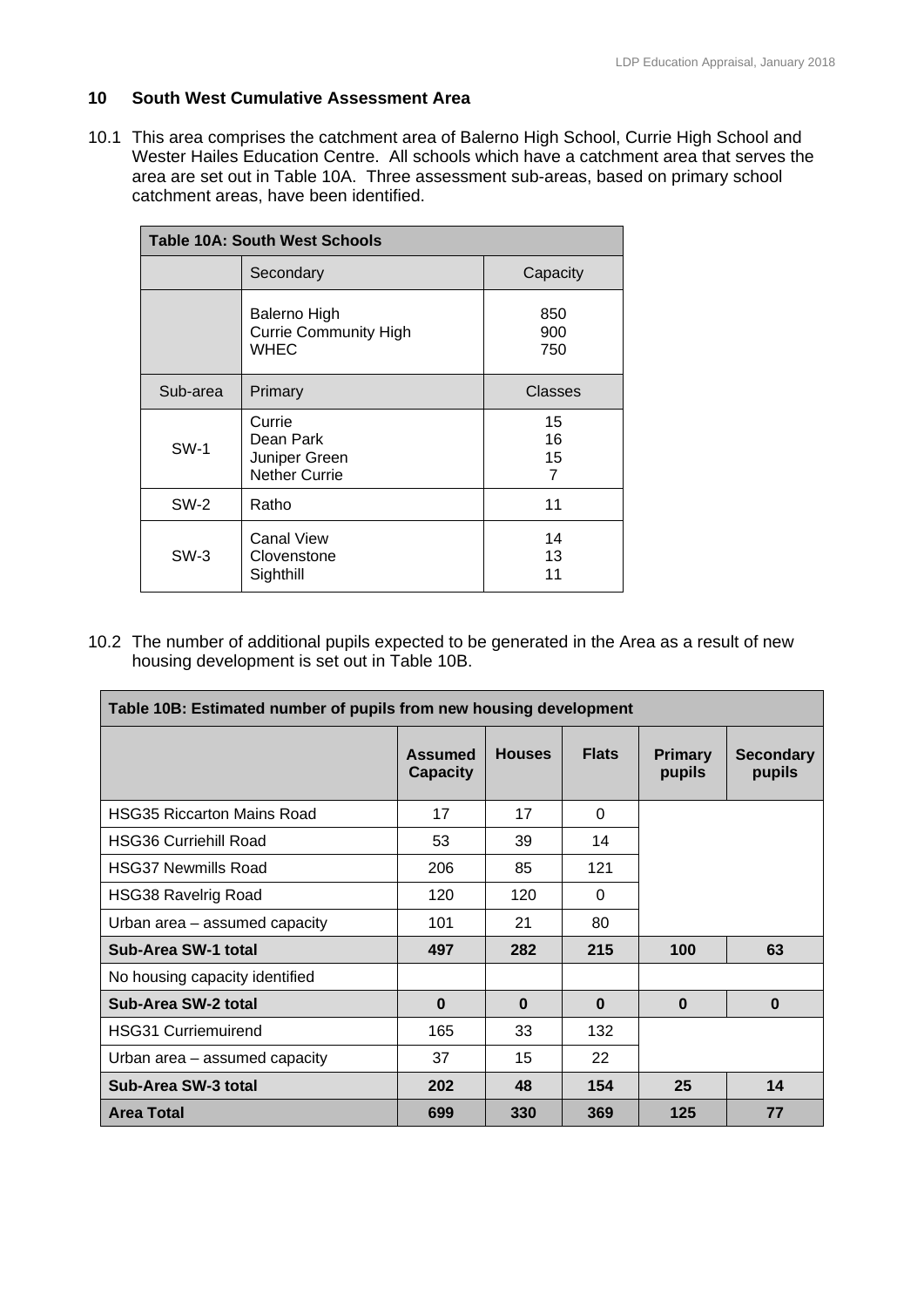10.3 The education infrastructure requirements to support new housing development anticipated within the Area are set out in Table 10C.

| Table 10C: South West Education Infrastructure Requirements |  |  |  |
|-------------------------------------------------------------|--|--|--|
| 3 Primary School classes (Currie PS)                        |  |  |  |
| 2 Primary School classes (Dean Park PS)                     |  |  |  |

## *Primary School Provision*

- 10.4 Most of the housing sites in the area fall within the catchment area of Currie Primary School. The school is projected to face accommodation pressures and a requirement for three additional classrooms has been identified. Consideration will be given in the first instance to whether any catchment changes with Dean Park Primary School or Nether Currie Primary School will reduce the need for new accommodation.
- 10.5 Planning permission for new housing at a site at Ravelrig Road has been secured. This identified a need for two additional classrooms at Dean Park Primary School to accommodate pupils from new housing.
- 10.6 A potential housing site at Curriemuirend is at the edge of the catchment area for Juniper Green Primary School. However, as there is limited spare capacity within this school, it is proposed to make a catchment change to transfer the area to the adjacent Clovenstone Primary School and Wester Hailes Education Centre catchments. There is spare capacity at both of these schools to accommodate the proposed development.
- 10.7 No new housing development is anticipated within the catchment area of Ratho Primary School. However, if new housing development did come forward it is expected that new accommodation will be required at Ratho Primary School to accommodate the additional pupils.
- 10.8 Although a significant amount of new housing is proposed for within the catchment of St Cuthbert's RC Primary School, given the distance that pupils will have to travel it is assumed that they will choose to attend their catchment non-denominational primary school instead. Management controls will be applied as necessary to give priority to baptised Roman Catholics pupils should it be required.
- 10.9 Communities and Families would conduct a statutory consultation at an appropriate time to progress any proposed catchment change.

## *Secondary School Provision*

- 10.10 School roll projections indicate that Currie Community High School and Balerno High School may be operating at, or close to, capacity. If additional housing sites come forward, contributions towards increasing capacity may be required.
- 10.11 Although a significant amount of new housing is proposed for within the catchment of St Augustine's RC High School, given the distance that most of the new pupils will have to travel it is assumed that they will choose to attend their catchment non-denominational primary school instead.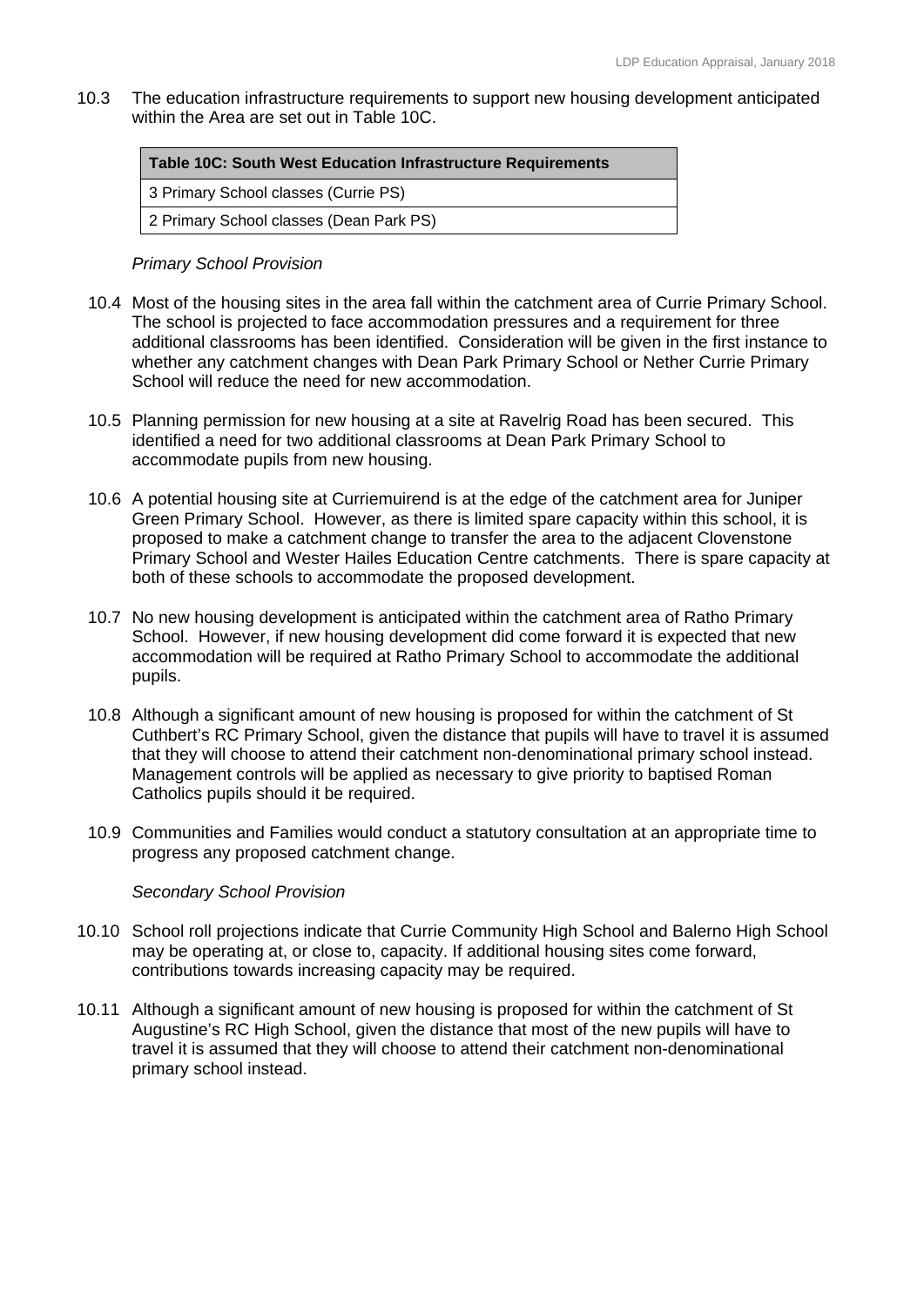## **11 Leith Trinity Cumulative Assessment Area**

11.1 This area comprises the catchment area of Leith Academy and Trinity Academy, including Leith Waterfront. All schools which have a catchment area that serves the area are set out in Table 11A. Two cumulative assessment sub-areas, based on primary school catchment areas, have been identified.

| <b>Table 11A: Leith Trinity Schools</b> |                                                  |                      |  |  |
|-----------------------------------------|--------------------------------------------------|----------------------|--|--|
|                                         | Secondary                                        | Capacity             |  |  |
|                                         | Leith Academy<br><b>Trinity Academy</b>          | 950<br>950           |  |  |
| Sub-area                                | Primary                                          | <b>Classes</b>       |  |  |
| $LT-1$                                  | Craigentinny<br>Hermitage Park<br>Leith<br>Lorne | 12<br>14<br>17<br>10 |  |  |
| $LT-2$                                  | Trinity<br>Victoria<br>Wardie                    | 19<br>10<br>20       |  |  |

11.2 The number of additional pupils expected to be generated in the Area as a result of new housing development is set out in Table 11B.

| Table 11B: Estimated number of pupils from new housing development |                                   |               |              |                          |                            |  |
|--------------------------------------------------------------------|-----------------------------------|---------------|--------------|--------------------------|----------------------------|--|
|                                                                    | <b>Assumed</b><br><b>Capacity</b> | <b>Houses</b> | <b>Flats</b> | <b>Primary</b><br>pupils | <b>Secondary</b><br>pupils |  |
| EW1c Leith Waterfront (Salamander<br>Place)                        | 1,355                             | 44            | 1,311        |                          |                            |  |
| EW1b Central Leith Waterfront (east)                               | 1,200                             | $\Omega$      | 1,200        |                          |                            |  |
| Urban area - assumed capacity                                      | 480                               | $\Omega$      | 480          |                          |                            |  |
| Sub-Area LT-1 total                                                | 3,035                             | 44            | 2,991        | 222                      | 99                         |  |
| EW1a Leith Waterfront (Western<br>Harbour)                         | 1,785                             | 11            | 1,774        |                          |                            |  |
| EW1b Central Leith Waterfront (west)                               | 1,500                             | 200           | 1,300        |                          |                            |  |
| Urban area - assumed capacity                                      | 588                               | 0             | 588          |                          |                            |  |
| Sub-Area LT-2 total                                                | 3,873                             | 211           | 3,662        | 320                      | 152                        |  |
| <b>Area Total</b>                                                  | 6,908                             | 255           | 6,653        | 542                      | 251                        |  |

11.3 The education infrastructure requirements to support new housing development anticipated within the Area are set out in Table 11C.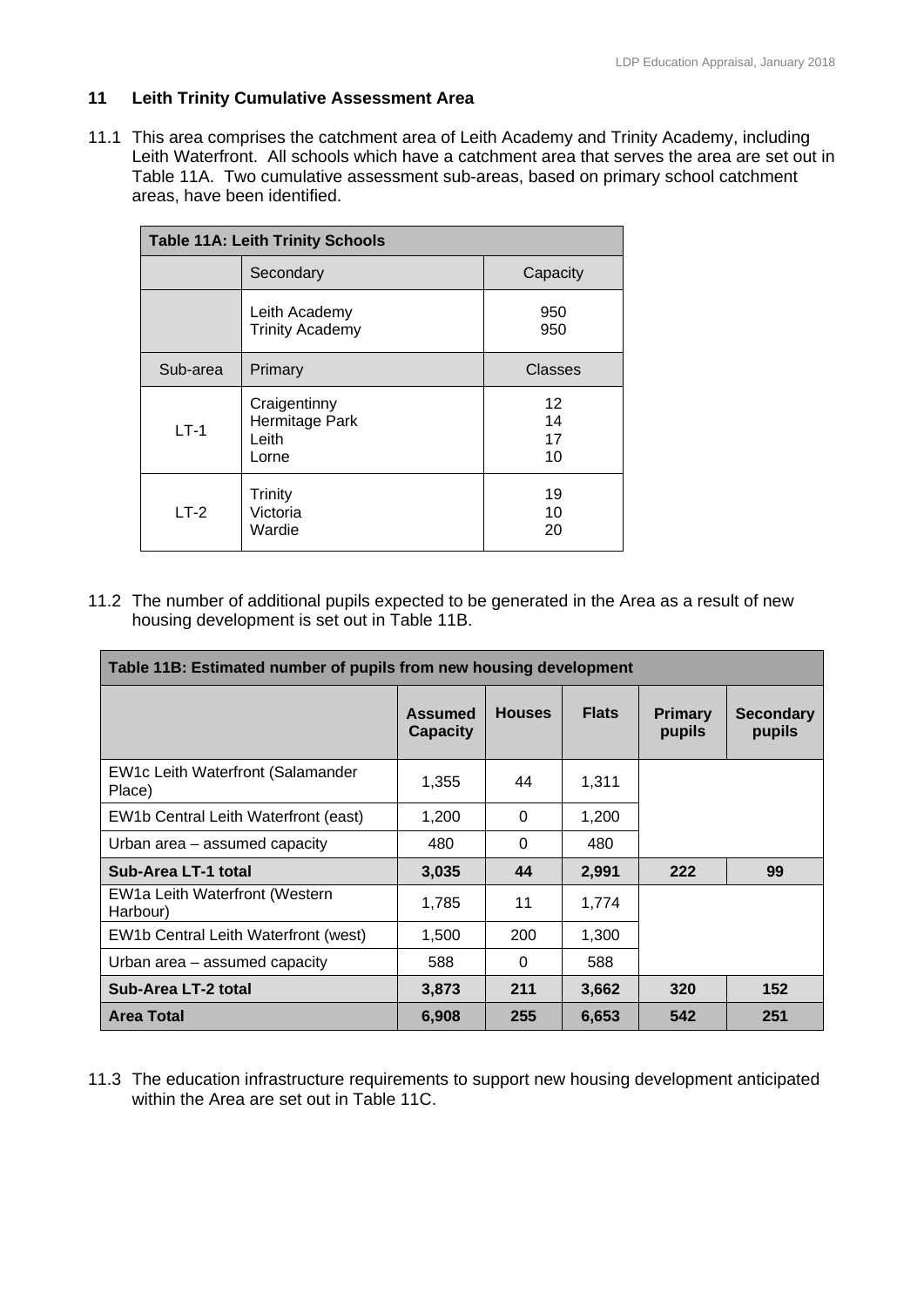## **Table 11C: Leith Trinity Education Infrastructure Requirements**

Additional secondary school capacity – 251 pupils ( to mitigate the impact of development within the catchment areas of Leith Academy and Trinity Academy)

2 RC Primary School classes (Holy Cross RC PS)

New 14 class Primary School and 80 nursery (New Victoria Primary School - Phase 1)

## *Primary School Provision*

- 11.4 Most new housing development within Sub-Area LT-2 is expected to be delivered at Western Harbour or Leith Central Waterfront, but there is also expected to be significant development on other sites in the urban area. There is not sufficient capacity within the local schools to accommodate the additional pupils anticipated to be generated from these housing sites and there is limited opportunity to extend the existing school buildings.
- 11.5 There is a long-standing proposal to provide an additional primary school within the Western Harbour area. This new school is now required to alleviate accommodation pressures as a result of the new development. There are already 120 non-denominational primary school pupils from the first phases of development at Western Harbour, most of which attend the nearby Victoria Primary School. A further 275 new non-denominational primary school pupils are expected from other new housing in the area. A new double stream (14 class) primary school is required to accommodate these pupils. The Council's Action programme identifies a requirement for the school to be delivered by August 2020.
- 11.6 A statutory consultation has been carried out. A site within Western Harbour has been established and a catchment area for the new school has been identified. As part of the statutory consultation the Council has agreed to the relocation of Victoria Primary School to the new school.
- 11.7 In order for the new school to accommodate a relocated Victoria Primary School it will require additional capacity that is over and above what is required to accommodate the number of pupils expected to be cumulatively generated from new housing as well as children from existing housing at the existing Western Harbour. The school will therefore be built with a 'phase 2' expansion strategy in place that will be delivered as required.
- 11.8 The new catchment area will include areas that are currently served by Trinity Primary School (e.g. Central Leith Waterfront west). As the catchment area of Trinity Primary School will be smaller, projected accommodation pressures at this school will be reduced.
- 11.9 Using the pupil generation rates in Table 1, it is anticipated that 57 of the new primary school pupils generated within Sub-Area LT-2 will choose to attend a Roman Catholic school. All RC primary schools that serve this area are projected to have accommodation pressures. The most efficient way of ensuring that there is sufficient capacity in the RC sector for pupils from new development is by delivering two additional classrooms at Holy Cross RC Primary School.

## *Secondary School Provision*

11.10 Additional school capacity will be needed in the area to accommodate the additional secondary pupils. Further detailed assessment is necessary to determine where the additional capacity would be best provided; either at Leith Academy or Trinity Academy, or a combination across both of these schools.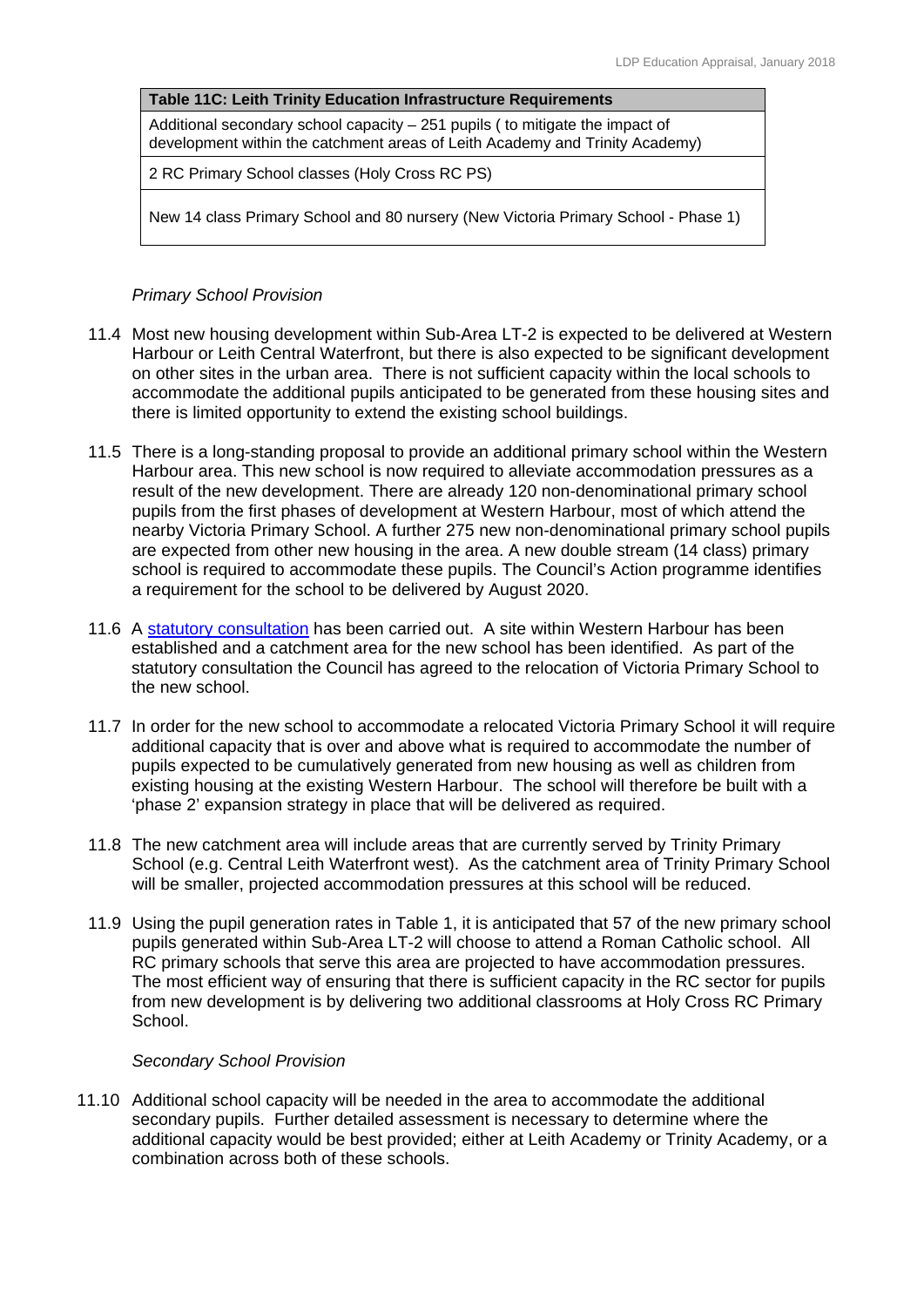11.11 The area is served by Holy Rood RC High School. It is expected the school will continue to operate at, or close to, capacity through high S1 intakes, although part of this capacity is likely to be taken by non-baptised Roman Catholic pupils. Management controls will be applied to give priority to baptised Roman Catholic pupils. There is potential for this policy to put greater pressure directly on the non-denominational secondary schools.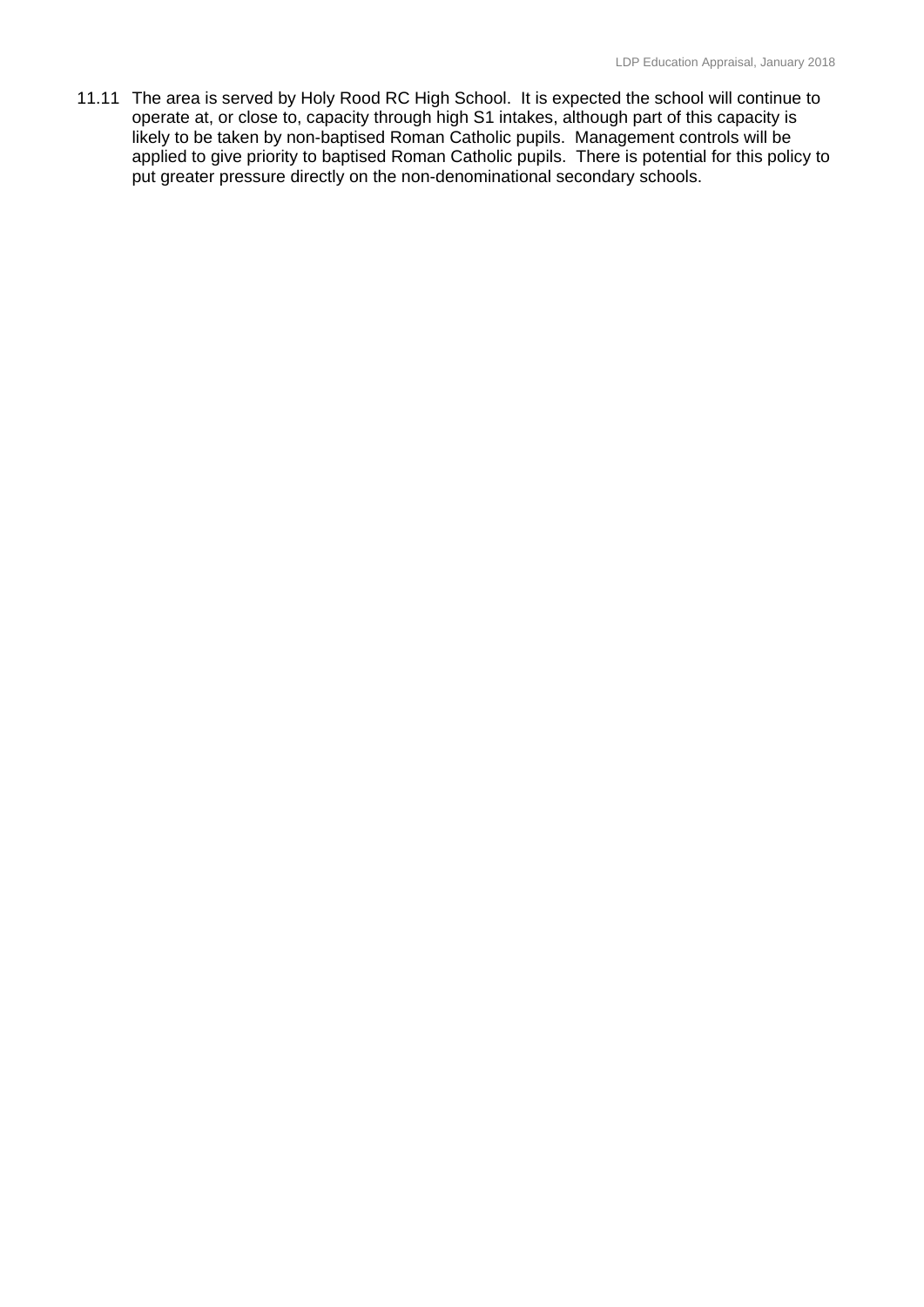## **12 Craigroyston Broughton Cumulative Assessment Area**

12.1 This area comprises the catchment area of Craigroyston Community High School and Broughton High School, including Granton Waterfront. All schools which have a catchment area that serves the area are set out in Table 12A. Three assessment sub-areas, based on primary school catchment areas, have been identified.

| <b>Table 12A: Craigroyston Broughton Schools</b> |                                                      |                |  |  |
|--------------------------------------------------|------------------------------------------------------|----------------|--|--|
|                                                  | Secondary                                            | Capacity       |  |  |
|                                                  | <b>Broughton High</b><br>Craigroyston Community High | 1,200<br>600   |  |  |
| Sub-area                                         | Primary                                              | Classes        |  |  |
| $CB-1$                                           | Forthview<br>Granton<br>Pirniehall                   | 14<br>18<br>13 |  |  |
| $CB-2$                                           | Craigroyston                                         | 15             |  |  |
| $CB-3$                                           | Ferryhill<br><b>Flora Stevenson</b><br>Stockbridge   | 13<br>21<br>9  |  |  |

12.2 The number of additional pupils expected to be generated in the Area as a result of new housing development is set out in Table 12B.

| Table 12B: Estimated number of pupils from new housing development |                                   |               |              |                          |                            |  |
|--------------------------------------------------------------------|-----------------------------------|---------------|--------------|--------------------------|----------------------------|--|
|                                                                    | <b>Assumed</b><br><b>Capacity</b> | <b>Houses</b> | <b>Flats</b> | <b>Primary</b><br>pupils | <b>Secondary</b><br>pupils |  |
| <b>EW2a Forth Quarter</b>                                          | 1,041                             | 208           | 833          |                          |                            |  |
| EW2b Central Development Area                                      | 1,747                             | 14            | 1,733        |                          |                            |  |
| <b>EW2c Granton Harbour</b>                                        | 1,636                             | 483           | 1,153        |                          |                            |  |
| Urban area - assumed capacity                                      | 140                               | 27            | 113          |                          |                            |  |
| Sub-Area CB-1 total                                                | 4,564                             | 732           | 3,832        | 488                      | 261                        |  |
| No housing capacity identified                                     |                                   |               |              |                          |                            |  |
| Sub-Area CB-2 total                                                | $\bf{0}$                          | $\bf{0}$      | $\bf{0}$     | $\Omega$                 | $\bf{0}$                   |  |
| Urban area - assumed capacity                                      | 388                               | 1             | 387          |                          |                            |  |
| Sub-Area CB-3 total                                                | 388                               | 1             | 387          | 27                       | 12                         |  |
| <b>Area Total</b>                                                  | 4,952                             | 733           | 4,219        | 515                      | 273                        |  |

12.3 The education infrastructure requirements to support new housing development anticipated within the Area is set out in Table 12C.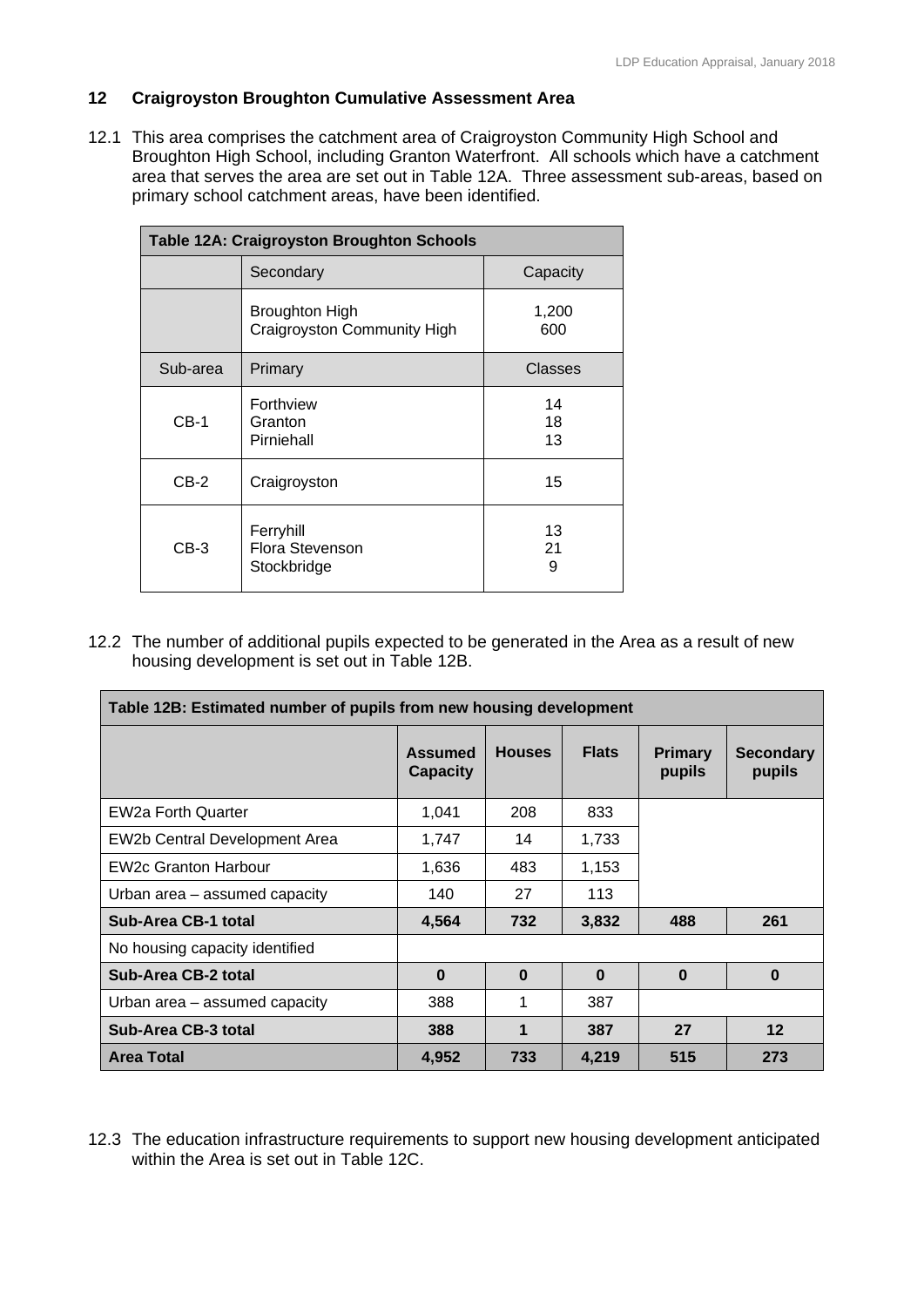| <b>Table 12C: Craigroyston Broughton Education Infrastructure Requirements</b>                                                                                            |
|---------------------------------------------------------------------------------------------------------------------------------------------------------------------------|
| Additional secondary school capacity $-273$ pupils (to mitigate the impact of<br>development within the catchment areas of Craigroyston Community HS and<br>Broughton HS) |
| 2 RC Primary School classes (St David's RC PS)                                                                                                                            |
| New 14 class Primary School and 80 nursery (Granton Waterfront)                                                                                                           |

## *Primary School Provision*

- 12.4 Sub-Area CB-1 includes the Granton Waterfront development area. Large parts of the Granton Waterfront development area have not yet formally been aligned to the catchment of a particular primary school. However, there is not sufficient capacity within existing schools in the area to serve the number of pupils expected to be generated.
- 12.5 Granton Primary School has recently been extended due to rising rolls but continues to face accommodation pressures. There is projected to be little spare capacity at Pirniehall Primary and Forthview Primary to accommodate a significant number of additional pupils.
- 12.6 It is therefore proposed that the additional school capacity that is required to support anticipated development in the area is delivered by establishing a new 14 class primary school on a site to the north of Waterfront Avenue.
- 12.7 The Council will conduct a statutory consultation at an appropriate time for the establishment of a new school to confirm its site and catchment boundaries. This is expected to take in most of the new housing sites at Granton Waterfront, and will alleviate potential accommodation pressures on existing primary schools.
- 12.8 There is a significant amount of committed development within the catchment area of Craigroyston Primary School as the redevelopment of Pennywell continues. The number of pupils attending Craigroyston Primary School is currently below its capacity, but the school roll is anticipated to increase as the developments complete. However, current projections indicate that there will be sufficient capacity to accommodate the pupils anticipated to be generated.
- 12.9 Using the pupil generation rates in Table 1, it is anticipated that 68 of the new primary school pupils generated within Sub-Area CB-1 and CB-2 will choose to attend a Roman Catholic school. All RC primary schools that serve this area are projected to have accommodation pressures. The most efficient way of ensuring that there is sufficient capacity in the RC sector for pupils from new development is by delivering two additional classrooms at St David's RC Primary School.
- 12.10 Primary schools within Sub-Area CB-3 will face accommodation pressures if significant new development comes forward, however no specific action has been identified at this time. Work is currently underway to identify a solution to deliver additional capacity at Stockbridge Primary School and plans are in place to increase capacity at Ferryhill Primary School. The requirement for catchment change has not been excluded and the potential development of the former Royal Bank of Scotland building on Dundas Street, which is partly within the catchment area of Stockbridge Primary School, may make this a necessity. In order that the impact of development can be mitigated, contributions may be required for the delivery of new primary school capacity in the area.

## *Secondary School Provision*

12.11 Additional school capacity will be needed in the area to accommodate the additional secondary pupils. Further detailed assessment is necessary to determine where the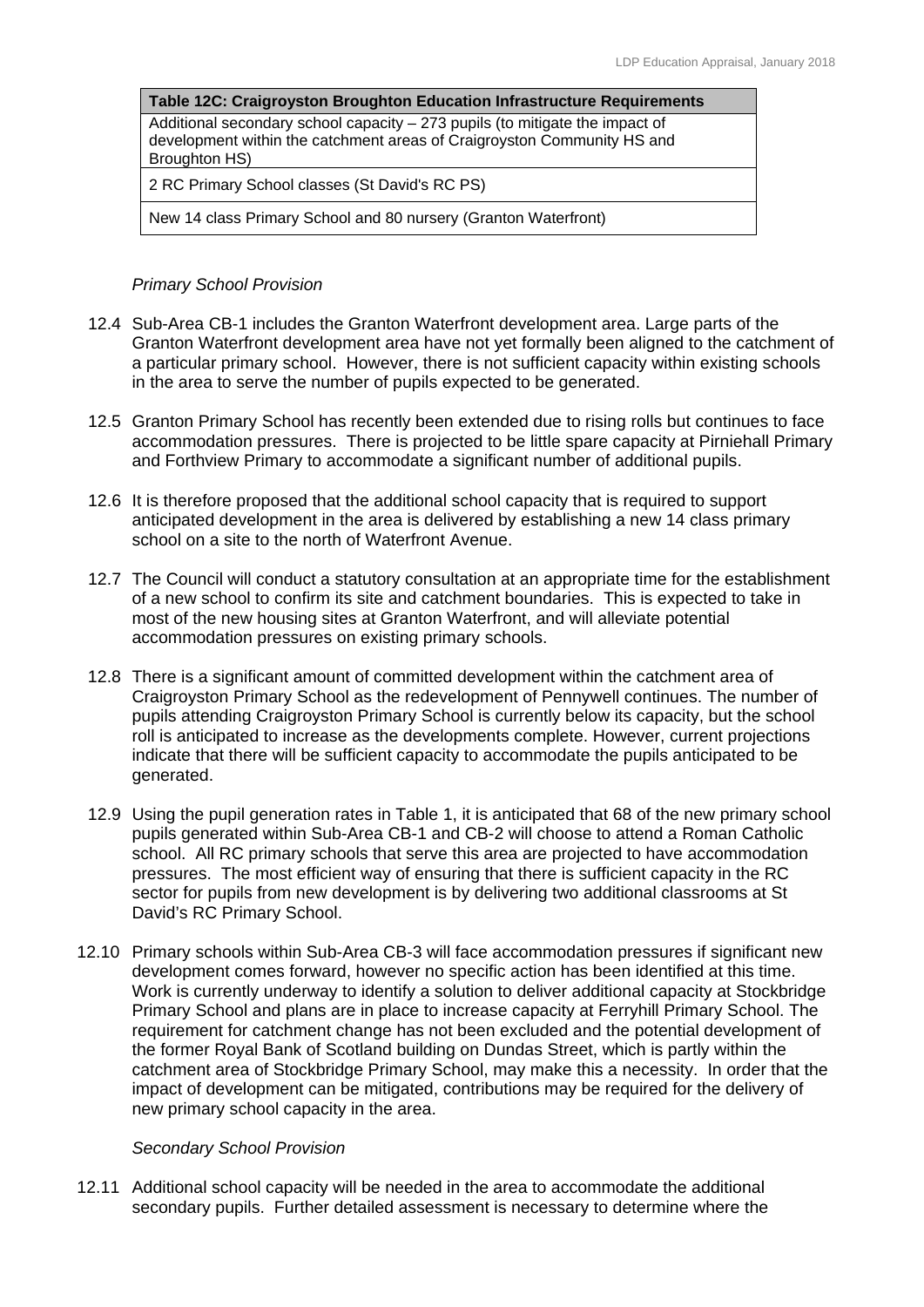additional capacity would be best provided; either at Craigroyston Community High School or Broughton High School, or a combination across both of these schools.

- demand for Roman Catholic places arising from residential development. 12.12 Using the pupil generation rates in Table 1, it is anticipated that 39 of the additional secondary pupils will choose to attend a school within the Roman Catholic sector. 19 will be from within the catchment of St Augustine's RC High. Projections indicate that new accommodation will be required at St Augustine's RC High School to cater for the additional
- 12.13 In relation to the additional Roman Catholic pupils that are anticipated from within the catchment of St Thomas of Aquin's RC High, it is expected the school will continue to operate at, or close to, capacity through high S1 intakes, although part of this capacity is likely to be taken by non-baptised Roman Catholic pupils. Management controls will be applied to give priority to baptised Roman Catholic pupils. There is potential for this policy to put greater pressure directly on the non-denominational secondary schools.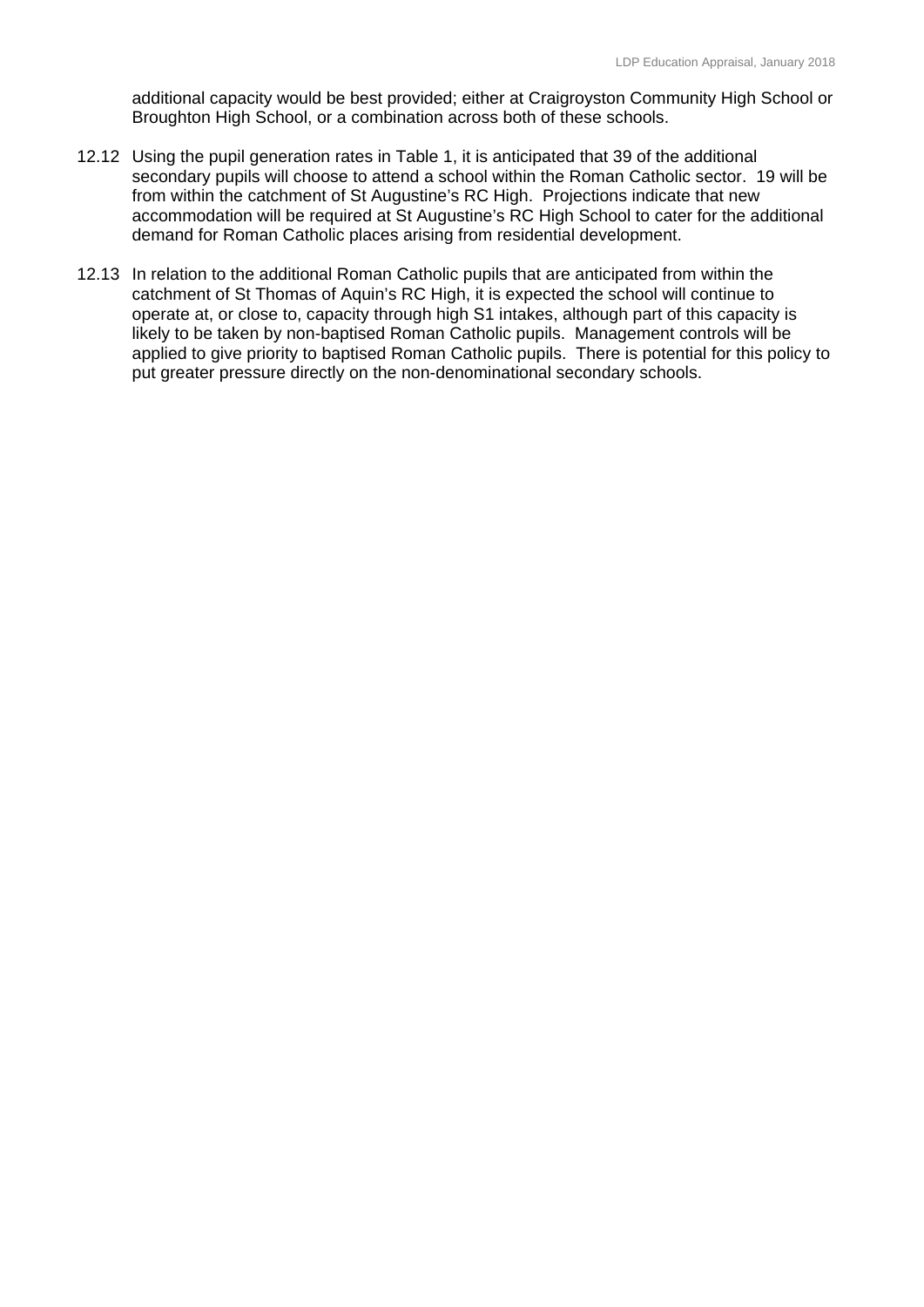## **13 Boroughmuir James Gillespie's Cumulative Assessment Area**

13.1 This area comprises the catchment area of Boroughmuir High School and James Gillespie's High School. All schools which have a catchment area that serve the area are set out in Table 13A. Two assessment sub-areas, based on primary school catchment areas, have been identified.

| Table 13A: Boroughmuir James Gillespie's Schools |                                                                                       |                            |  |  |
|--------------------------------------------------|---------------------------------------------------------------------------------------|----------------------------|--|--|
|                                                  | Secondary                                                                             | Capacity                   |  |  |
|                                                  | Boroughmuir<br>James Gillespie's                                                      | 1,165<br>1,300             |  |  |
| Sub-area                                         | Primary                                                                               | Classes                    |  |  |
| $BJ-1$                                           | <b>Preston Street</b><br><b>Royal Mile</b><br><b>Tollcross</b>                        | 12<br>7<br>12              |  |  |
| <b>BJ-2</b>                                      | <b>Bruntsfield</b><br>Buckstone<br>James Gillespie's<br>Sciennes<br>South Morningside | 21<br>16<br>20<br>21<br>21 |  |  |

13.2 The number of additional pupils expected to be generated in the Area as a result of new housing development is set out in Table 13B.

| Table 13B: Estimated number of pupils from new housing development |                                   |               |              |                          |                            |  |
|--------------------------------------------------------------------|-----------------------------------|---------------|--------------|--------------------------|----------------------------|--|
|                                                                    | <b>Assumed</b><br><b>Capacity</b> | <b>Houses</b> | <b>Flats</b> | <b>Primary</b><br>pupils | <b>Secondary</b><br>pupils |  |
| CC3 Fountainbridge (part)                                          | 78                                | 0             | 78           |                          |                            |  |
| Urban area - assumed capacity                                      | 96                                | 3             | 93           |                          |                            |  |
| Sub-Area BJ-1 total                                                | 174                               | 3             | 171          | 13                       | 6                          |  |
| CC3 Fountainbridge (part)                                          | 340                               | 0             | 340          |                          |                            |  |
| Urban area - assumed capacity                                      | 825                               | 148           | 677          |                          |                            |  |
| Sub-Area BJ-2 total                                                | 1,165                             | 148           | 1,017        | 115                      | 60                         |  |
| <b>Area Total</b>                                                  | 1.339                             | 151           | 1.188        | 128                      | 66                         |  |

13.3 The education infrastructure requirements to support new housing development anticipated within the Area are set out in Table 13C.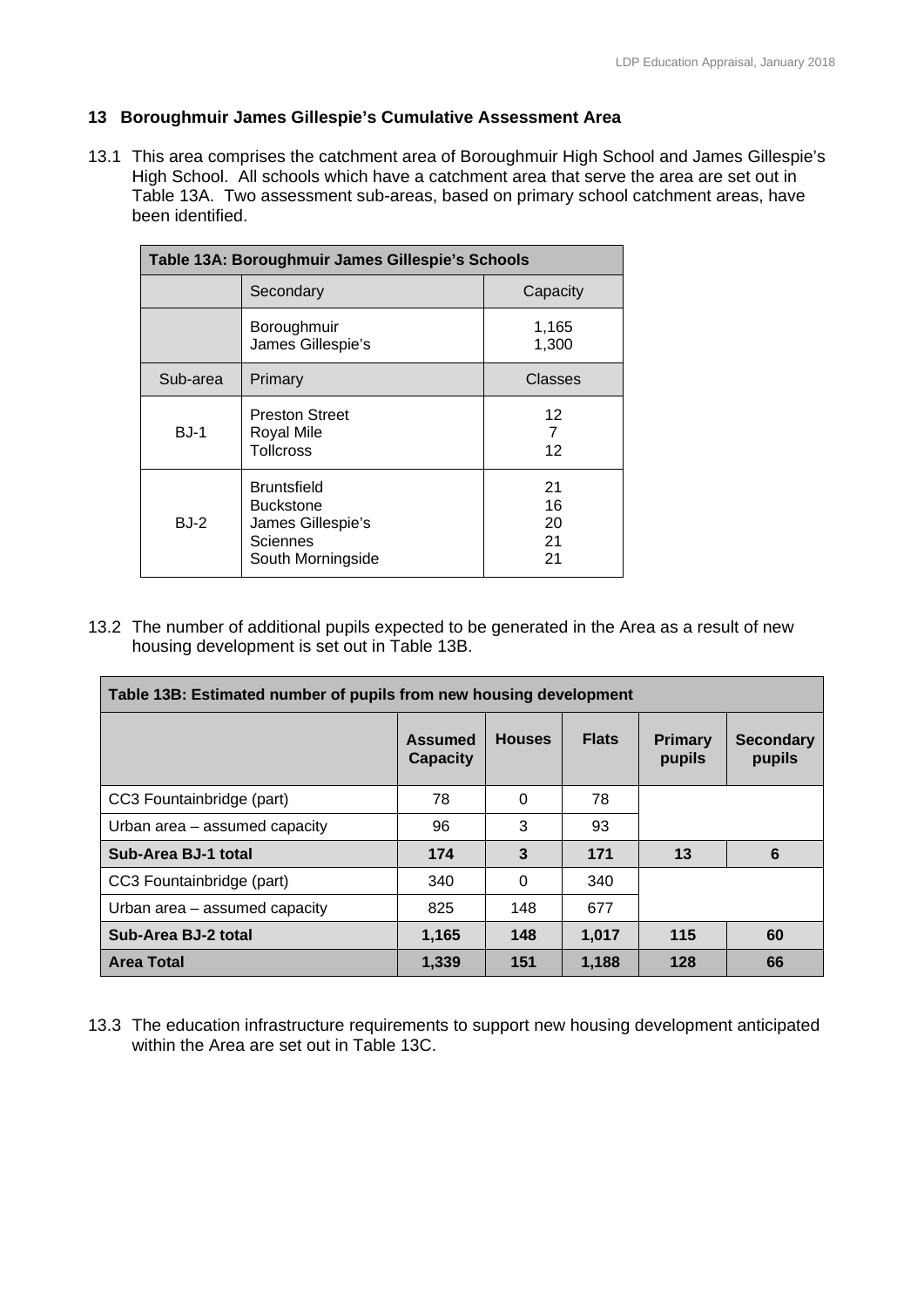### **Table 13C: Boroughmuir James Gillespie's Education Infrastructure Requirements**

Additional secondary school capacity – 66 pupils (to mitigate the impact of development within the catchment areas of Boroughmuir HS and James Gillespie's HS)

4 Primary School classes (to be delivered by the new South Edinburgh PS)

#### *Primary School Provision*

13.4 All non-denominational primary schools which serve Sub-Area BJ-2 are projected to face accommodation pressures. It is anticipated that new development in the area could generate 115 primary school pupils; therefore new housing development in the area will be required to contribute towards the delivery of four classrooms. It is likely that the most efficient way of providing this additional capacity is through the delivery of the proposed new primary school in south Edinburgh.

#### *Secondary School Provision*

- 13.5 Additional school capacity will be needed in the area to accommodate the anticipated increase in secondary pupils. Further detailed assessment is necessary to determine where the additional capacity would be best provided. One solution which is being considered is to establish a permanent shared annexe for James Gillespie's High School and Boroughmuir High School.
- 13.6 The area is served by St Thomas of Aquin's RC High School. It is expected the school will continue to operate at, or close to, capacity through high S1 intakes, although part of this capacity is likely to be taken by non-baptised Roman Catholic pupils. Management controls will be applied to give priority to baptised Roman Catholic pupils. There is potential for this policy to put greater pressure directly on the non-denominational secondary schools.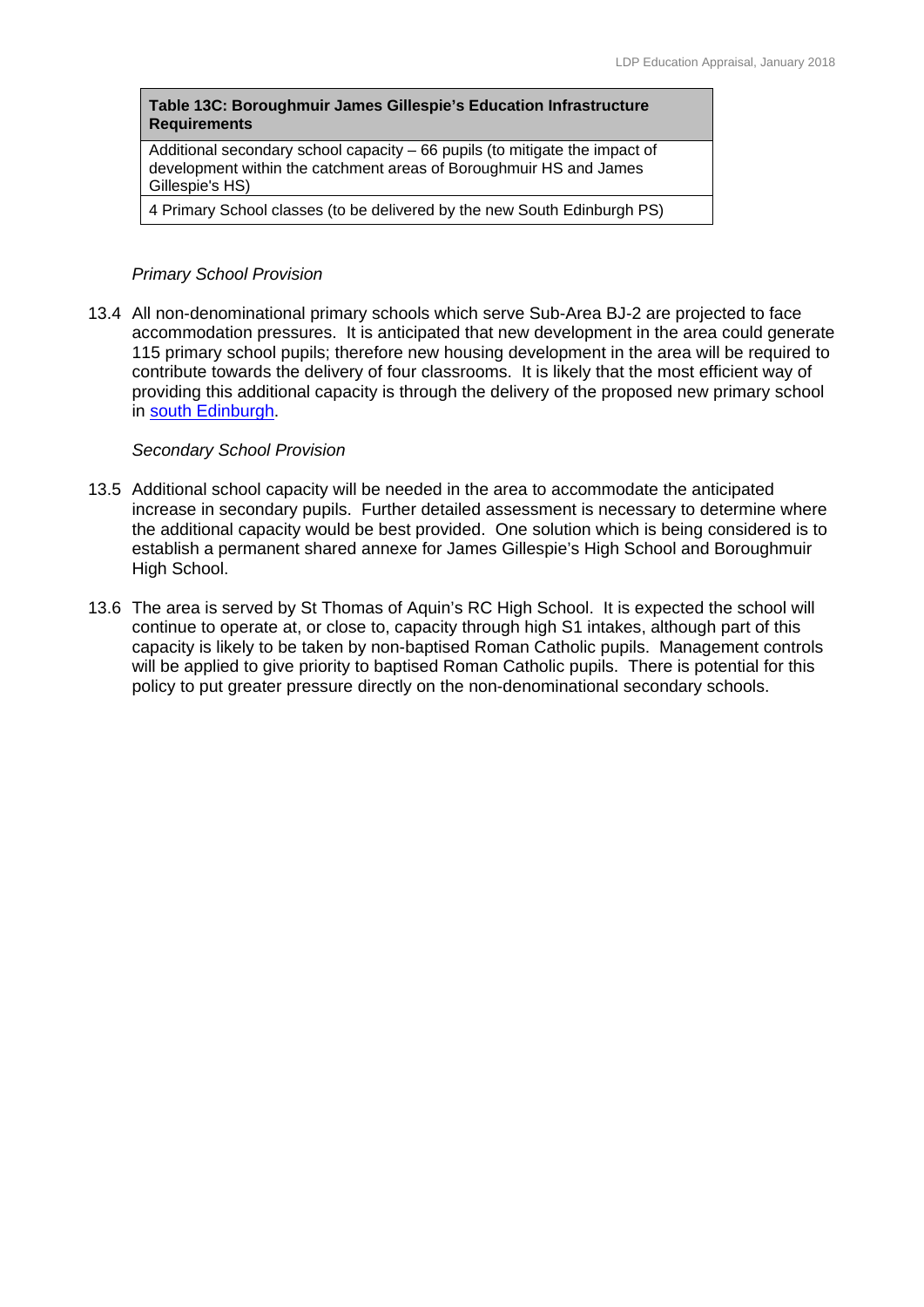## **14 Drummond Cumulative Assessment Area**

14.1 This area comprises the catchment area of Drummond High School. All schools which have a catchment area that serves the area are set out in Table 14A.

| <b>Table 14A: Drummond Schools</b>          |                |  |  |  |  |
|---------------------------------------------|----------------|--|--|--|--|
| Secondary                                   | Capacity       |  |  |  |  |
| Drummond High                               | 600            |  |  |  |  |
| Primary                                     | <b>Classes</b> |  |  |  |  |
| Abbeyhill<br><b>Broughton</b><br>Leith Walk | 9<br>16<br>14  |  |  |  |  |

14.2 The number of additional pupils expected to be generated in the Area as a result of new housing development is set out in Table 14B.

| Table 14B: Estimated number of pupils from new housing development |                                   |               |              |                          |                            |  |
|--------------------------------------------------------------------|-----------------------------------|---------------|--------------|--------------------------|----------------------------|--|
|                                                                    | <b>Assumed</b><br><b>Capacity</b> | <b>Houses</b> | <b>Flats</b> | <b>Primary</b><br>pupils | <b>Secondary</b><br>pupils |  |
| Urban area - assumed capacity                                      | 854                               | 19            | 835          |                          |                            |  |
| <b>Area Total</b>                                                  | 854                               | 19            | 835          | 64                       | 29                         |  |

14.3 The education infrastructure requirements to support new housing development anticipated within the Area are set out in Table 14C.

| Table 14C: Drummond Education Infrastructure Requirements                                                                                         |
|---------------------------------------------------------------------------------------------------------------------------------------------------|
| 2 Primary School classes (to mitigate the impact of development<br>within the catchment areas of Broughton PS, Abbeyhill PS and Leith<br>Walk PS) |

#### *Primary School Provision*

- 14.4 Significant new housing development is already underway or committed in the area, and more housing is expected as proposals for the redevelopment of other urban sites come forward. School projections indicate that there will not be sufficient spare capacity within existing primary schools to accommodate all new pupils expected to be generated.
- 14.5 A requirement for two additional classrooms to alleviate primary school accommodation pressures in the area has been identified, but school sites in the area are constrained. Where the additional capacity will be delivered will depend on where mitigation measures are required to alleviate the impact of pupil growth, and the outcome of feasibility studies. School catchment changes may be required.

## *Secondary School Provision*

14.6 School roll projections indicate that Drummond High School will be able to accommodate the anticipated growth in secondary school pupils from new housing development. This includes any increased pressure on the non-denominational sector as a result of management controls being applied at Holyrood RC High School to prioritise baptised pupils.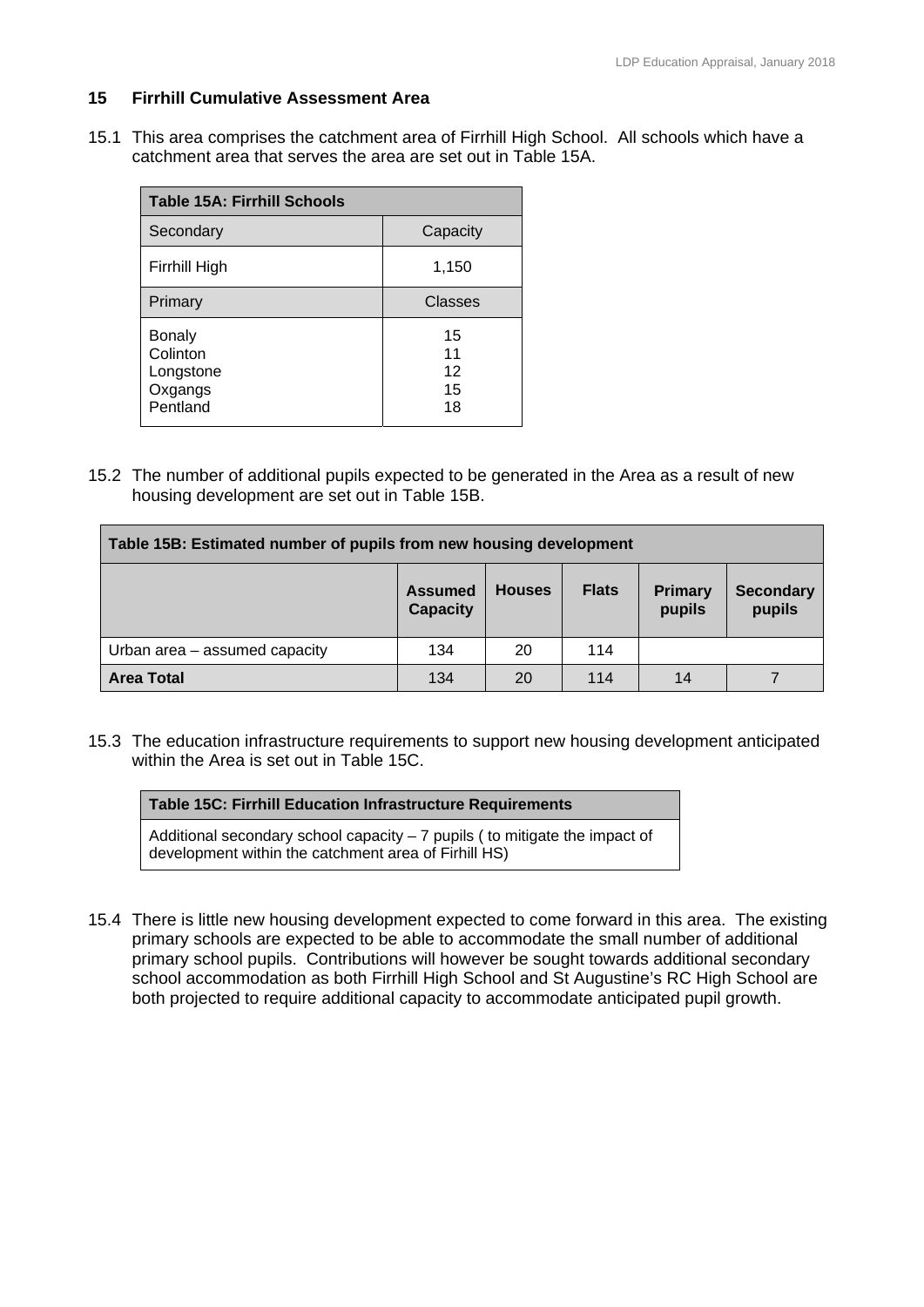## **16 Portobello Cumulative Assessment Area**

16.1 This area comprises the catchment area of Portobello High School. All schools which have a catchment area that serves the area are set out in Table 16A. Two assessment sub-areas, based on primary school catchment areas, have been identified.

| Table 16A: Portobello Schools |                                                               |                      |  |  |  |  |  |  |
|-------------------------------|---------------------------------------------------------------|----------------------|--|--|--|--|--|--|
|                               | Secondary                                                     | Capacity             |  |  |  |  |  |  |
|                               | Portobello High                                               | 1,400                |  |  |  |  |  |  |
| Sub-area                      | Primary                                                       | Classes              |  |  |  |  |  |  |
| $P-1$                         | <b>Brunstane</b><br>Duddingston<br>Parsons Green<br>Towerbank | 14<br>15<br>14<br>21 |  |  |  |  |  |  |
| $P-2$                         | The Royal High                                                | 14                   |  |  |  |  |  |  |

16.2 The number of additional pupils expected to be generated in the Area as a result of new housing development is set out in Table 16B.

| Table 16B: Estimated number of pupils from new housing development |                            |               |              |                          |                            |  |  |  |  |  |
|--------------------------------------------------------------------|----------------------------|---------------|--------------|--------------------------|----------------------------|--|--|--|--|--|
|                                                                    | Assumed<br><b>Capacity</b> | <b>Houses</b> | <b>Flats</b> | <b>Primary</b><br>pupils | <b>Secondary</b><br>pupils |  |  |  |  |  |
| Urban area - assumed capacity                                      | 56                         | 23            | 33           |                          |                            |  |  |  |  |  |
| Sub-Area P-1 total                                                 | 56                         | 23            | 33           | 9                        | 6                          |  |  |  |  |  |
| Urban area – assumed capacity                                      | 400                        | 160           | 240          |                          |                            |  |  |  |  |  |
| Sub-Area P-2 total                                                 | 400                        | 160           | 240          | 65                       | 39                         |  |  |  |  |  |
| <b>Area Total</b>                                                  | 456                        | 183           | 273          | 74                       | 45                         |  |  |  |  |  |

16.3 The education infrastructure requirements to support new housing development anticipated within the Area is set out in Table 16C.

| <b>Table 16C: Portobello Education Infrastructure Requirements</b>                                                        |
|---------------------------------------------------------------------------------------------------------------------------|
| 2 Primary School classes (to mitigate the impact of development<br>within the catchment of The Royal High Primary School) |

16.4 The only significant area of new housing development is expected within the catchment of The Royal High Primary School (Sub-Area P-1). A need for two additional classrooms has been identified. This is either to enable the existing school to accommodate a higher school roll or, given that it has a high proportion of out-of-catchment placements at the school, to mitigate the impact of new development on other schools which will have to accommodate an increase in catchment place requests.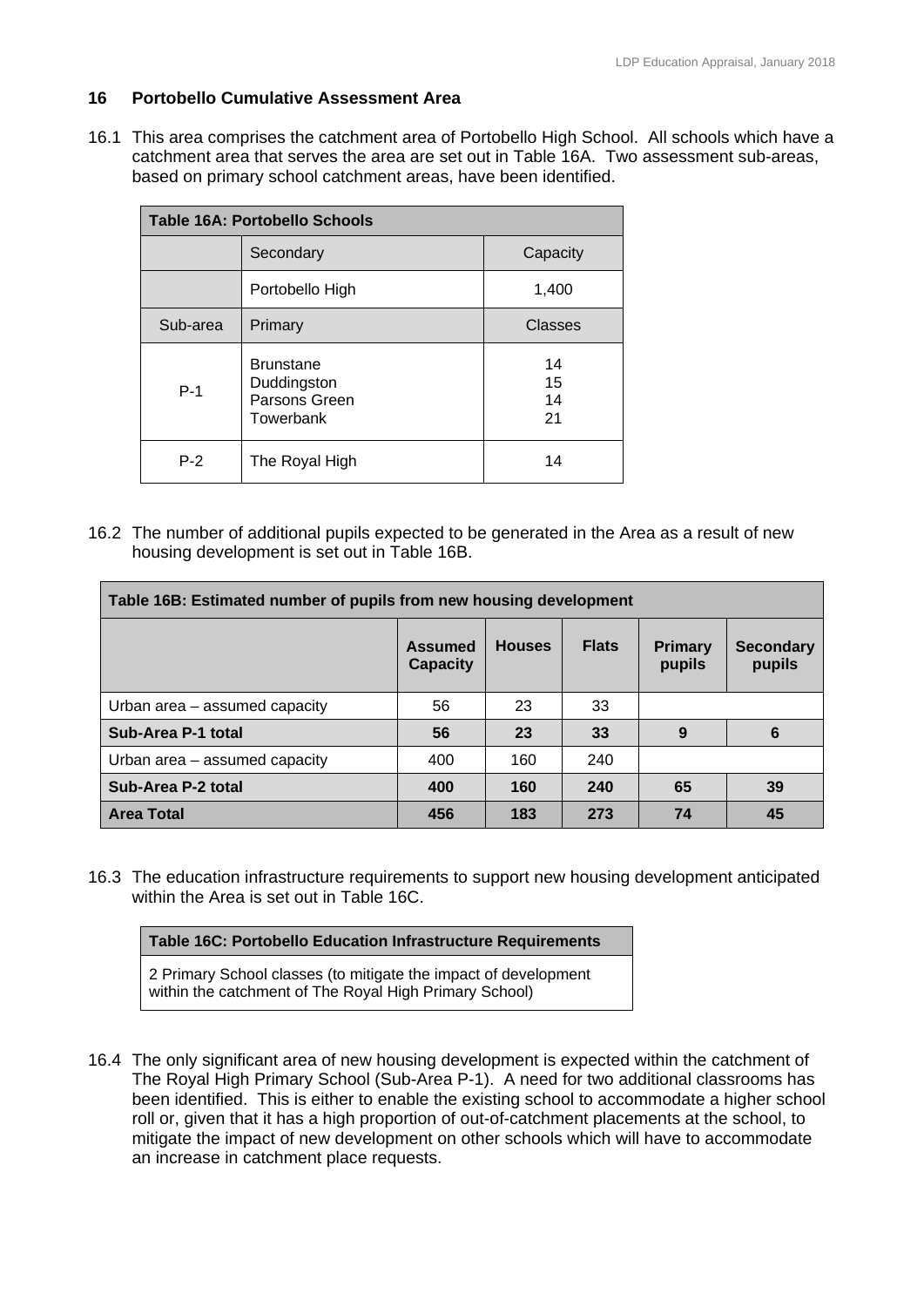16.5 School roll projections indicate that Portobello High School may be operating at, or close to, capacity. There could be increased pressure on the school if management controls are applied at Holyrood RC High School to prioritise baptised pupils. If additional new housing sites come forward, contributions towards increasing secondary school capacity in the area may therefore be required.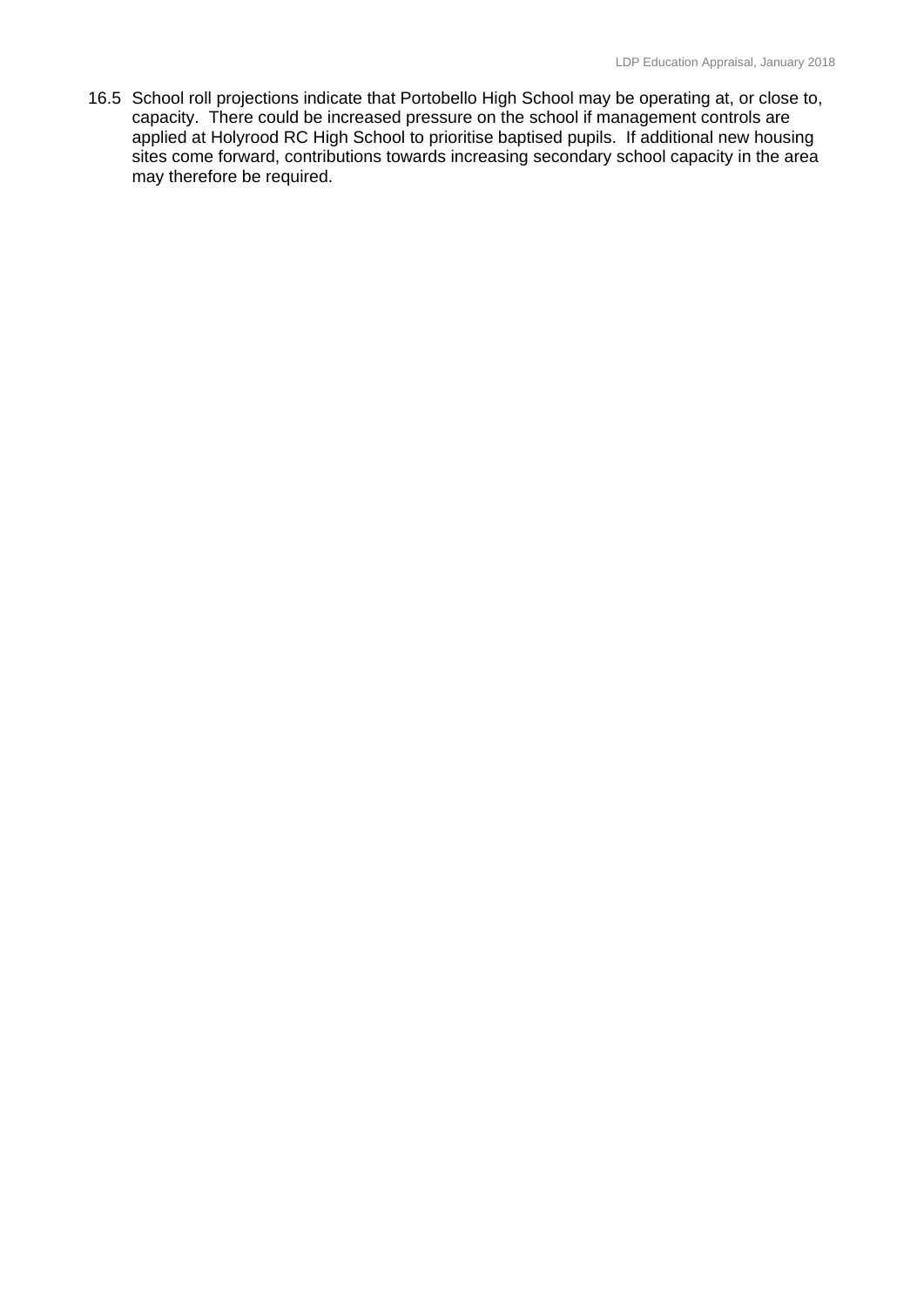## **17 Tynecastle Cumulative Assessment Area**

17.1 This area comprises the catchment area of Tynecastle High School. All schools which have a catchment area that serves the area are set out in Table 17A. Two assessment sub-areas, based on primary school catchment areas, have been identified.

| <b>Table 17A: Tynecastle Schools</b> |                                     |                |  |  |  |  |  |  |
|--------------------------------------|-------------------------------------|----------------|--|--|--|--|--|--|
|                                      | Secondary                           | Capacity       |  |  |  |  |  |  |
|                                      | <b>Tynecastle High</b>              | 900            |  |  |  |  |  |  |
| Sub-area                             | Primary                             | Classes        |  |  |  |  |  |  |
| $T-1$                                | Craiglockhart<br>Dalry<br>Stenhouse | 17<br>14<br>14 |  |  |  |  |  |  |
| $T-2$                                | <b>Balgreen</b>                     | 14             |  |  |  |  |  |  |

17.2 The number of additional pupils expected to be generated in the Area as a result of new housing development is set out in Table 17B.

| Table 17B: Estimated number of pupils from new housing development |                                   |               |              |                          |                            |  |  |  |  |  |  |
|--------------------------------------------------------------------|-----------------------------------|---------------|--------------|--------------------------|----------------------------|--|--|--|--|--|--|
|                                                                    | <b>Assumed</b><br><b>Capacity</b> | <b>Houses</b> | <b>Flats</b> | <b>Primary</b><br>pupils | <b>Secondary</b><br>pupils |  |  |  |  |  |  |
| CC3 Fountainbridge (part)                                          | 525                               | $\Omega$      | 525          |                          |                            |  |  |  |  |  |  |
| Urban area - assumed capacity                                      | 44                                | $\Omega$      | 44           |                          |                            |  |  |  |  |  |  |
| Sub-Area T-1 total                                                 | 569                               | $\bf{0}$      | 569          | 40                       | 17                         |  |  |  |  |  |  |
| Urban area - assumed capacity                                      | 656                               | 20            | 636          |                          |                            |  |  |  |  |  |  |
| Sub-Area T-2 total                                                 | 656                               | 20            | 636          | 51                       | 23                         |  |  |  |  |  |  |
| <b>Area Total</b>                                                  | 1,225                             | 20            | 1,205        | 91                       | 40                         |  |  |  |  |  |  |

17.3 The education infrastructure requirements to support new housing development anticipated within the Area is set out in Table 17C.

| <b>Table 17C: Tynecastle Education Infrastructure Requirements</b>        |
|---------------------------------------------------------------------------|
| Additional secondary school capacity - 5 pupils (St Augustine's RC<br>HS) |
| 2 Primary School class (Balgreen PS)                                      |

17.4 The only non-denominational primary school which serves this area where it is anticipated that there may be accommodation pressures as a result of new housing development is Balgreen Primary School. Plans are in place for the delivery of four additional classrooms at this school as required. Two of these additional classrooms will accommodate a growth in pupil numbers as a result of the new housing development that is anticipated.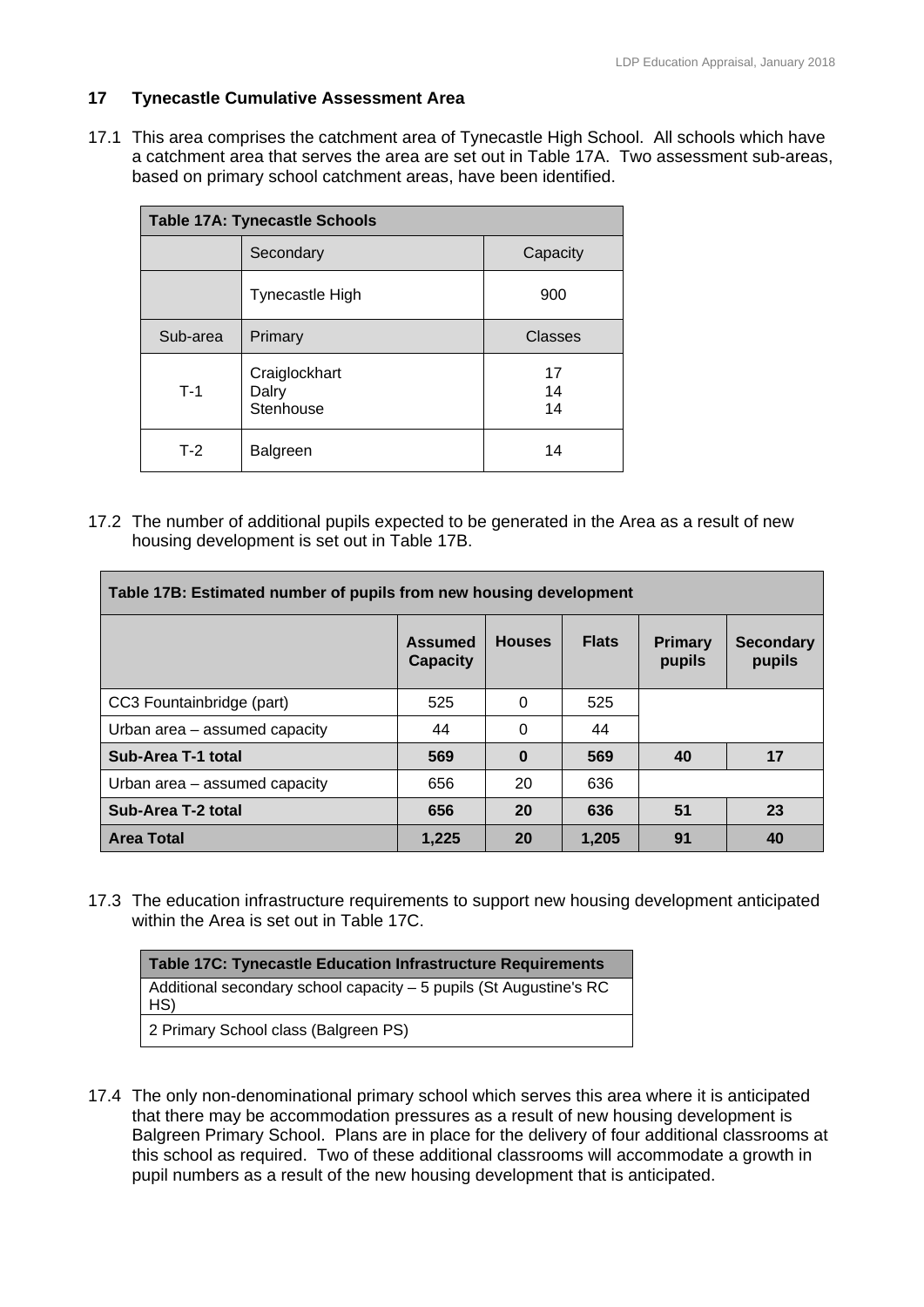- 17.5 School roll projections indicate that Tynecastle High School will be able to accommodate the anticipated growth in secondary school pupils from new housing development.
- 17.6 It is estimated that new accommodation will be required at St Augustine's RC High School to accommodate the additional demand arising from new housing in the area.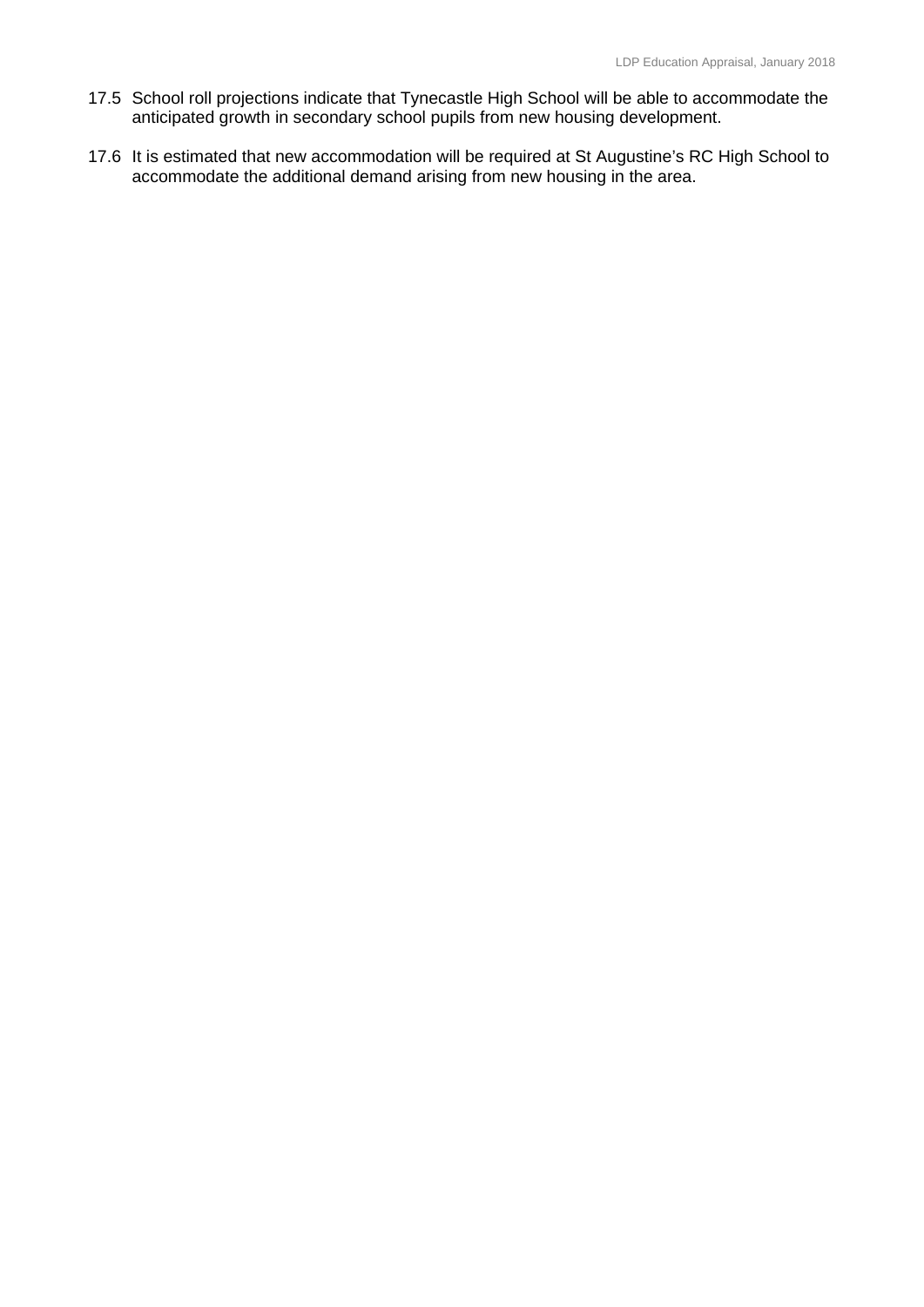## **Appendix 1 – School Catchment Areas Non-denominational Primary Schools**

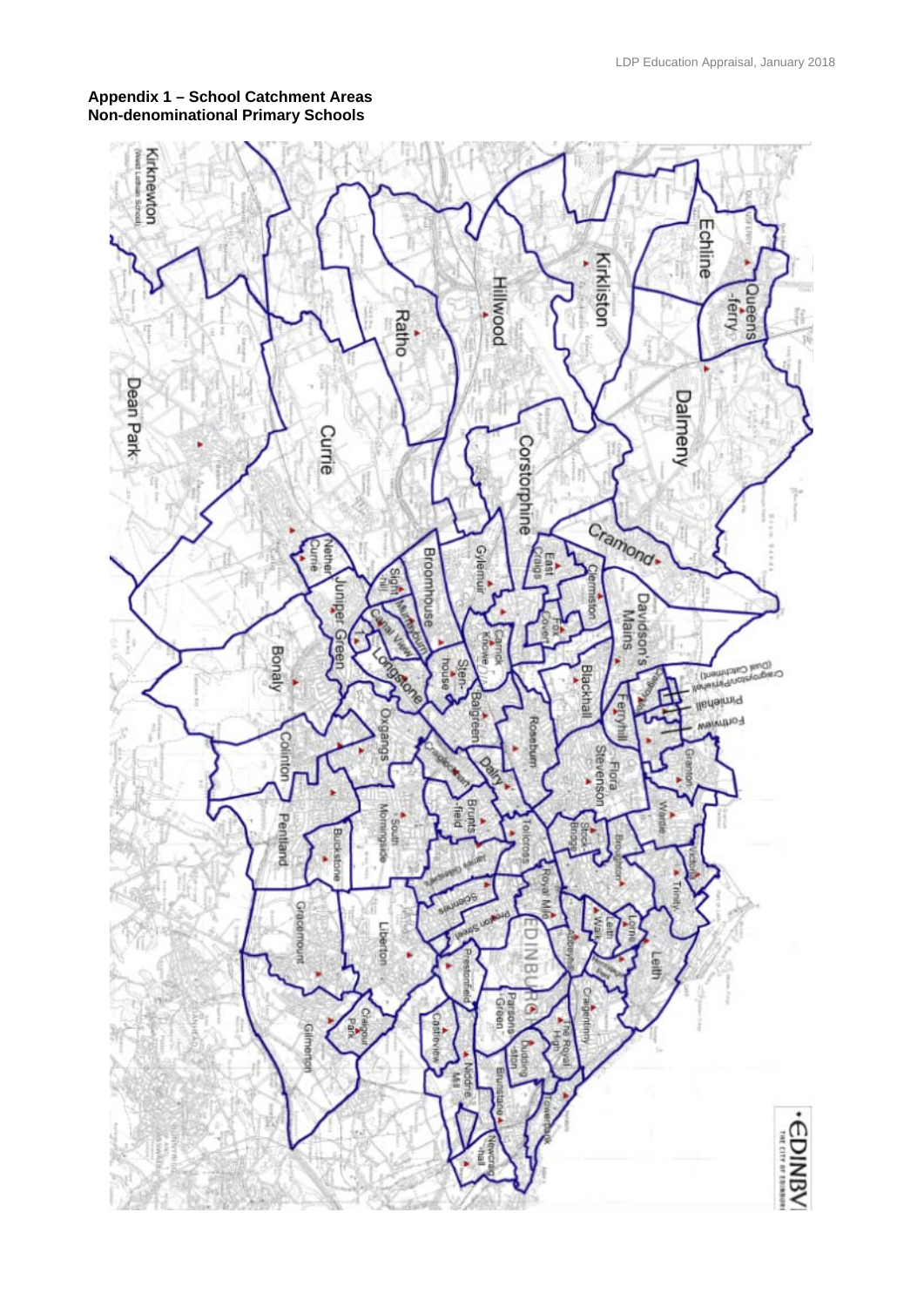#### **Appendix 1 – School Catchment Areas Non-denominational Secondary Schools**

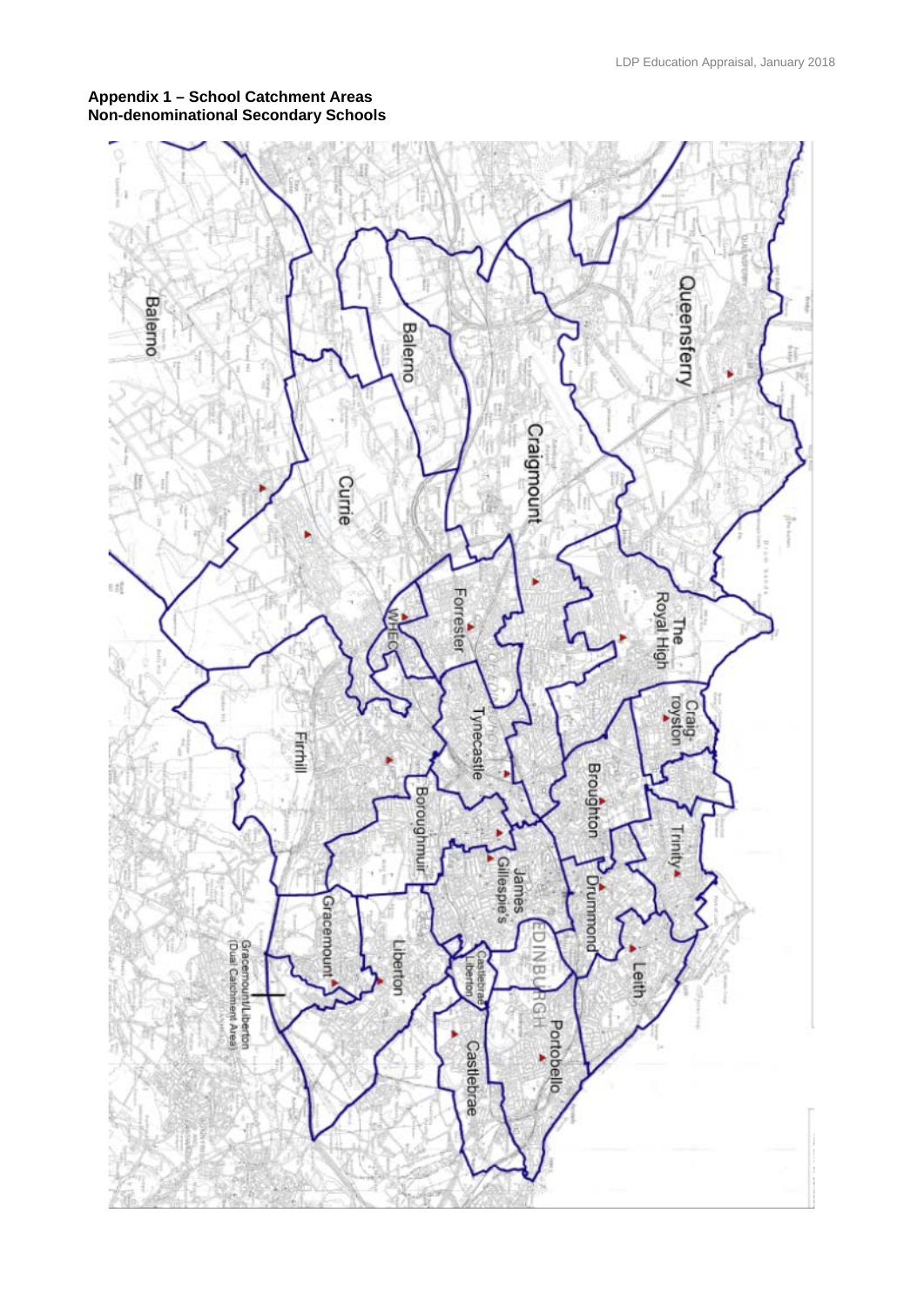# **Appendix 2 –Working Capacity for Primary Schools**

| <b>Class</b><br>Organisation | <b>Working</b><br><b>Capacity</b> | <b>GP</b><br><b>Requirements</b> |
|------------------------------|-----------------------------------|----------------------------------|
| $\overline{4}$               | 84                                | 1                                |
| 5                            | 112                               | 1                                |
| 6                            | 140                               | 1                                |
| $\overline{7}$               | 210                               | 1                                |
| 8                            | 217                               | $\overline{2}$                   |
| 9                            | 231                               | $\overline{2}$                   |
| 10                           | 259                               | $\overline{2}$                   |
| 11                           | 294                               | $\overline{2}$                   |
| 12                           | 315                               | $\overline{c}$                   |
| 13                           | 329                               | $\overline{2}$                   |
| 14                           | 420                               | $\overline{2}$                   |
| 15                           | 434                               | 3                                |
| 16                           | 462                               | 3                                |
| 17                           | 476                               | 3                                |
| 18                           | 504                               | 3                                |
| 19                           | 546                               | 3                                |
| 20                           | 560                               | 3                                |
| 21                           | 630                               | 3                                |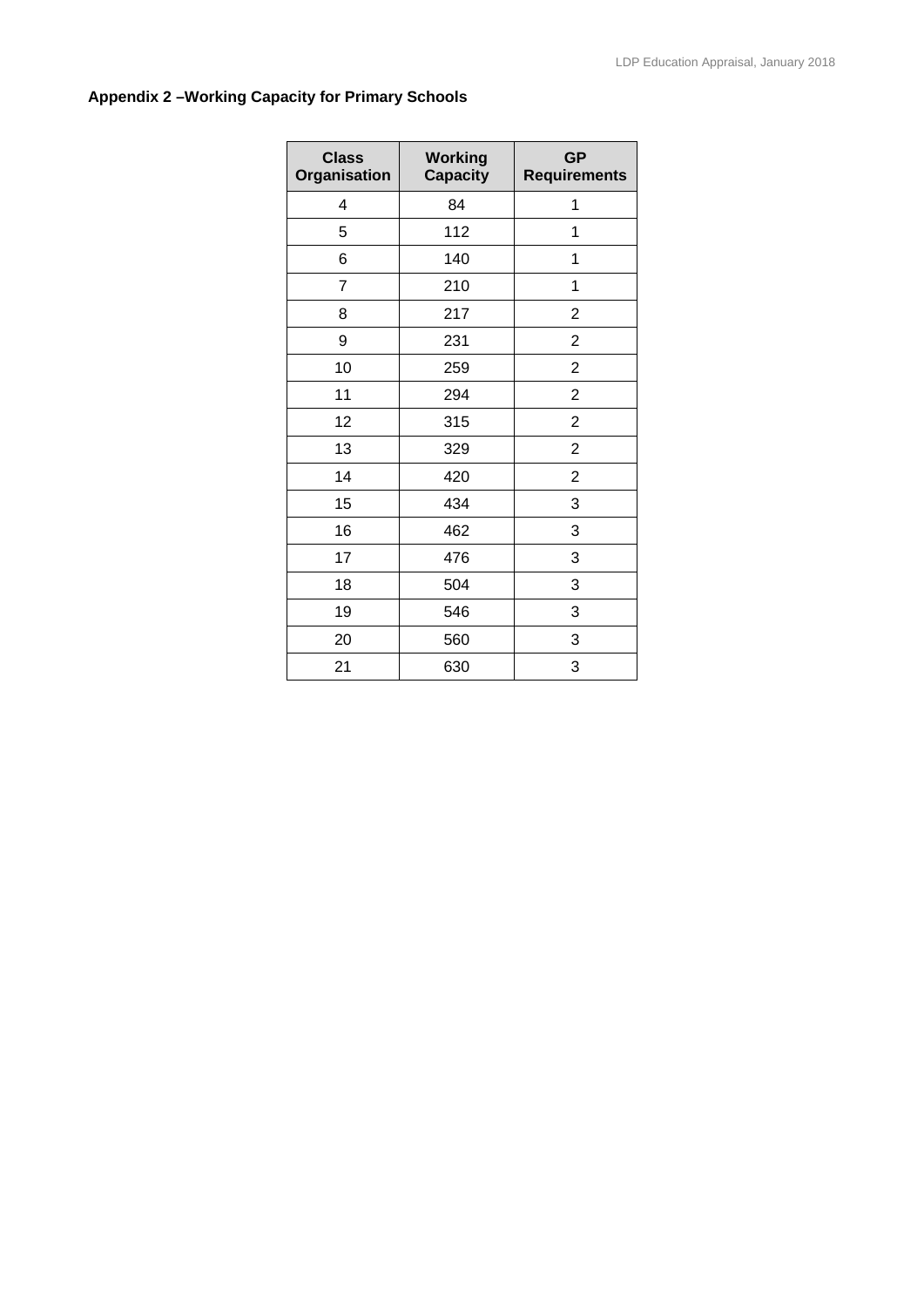# **Appendix 3 – Education Infrastructure Costings**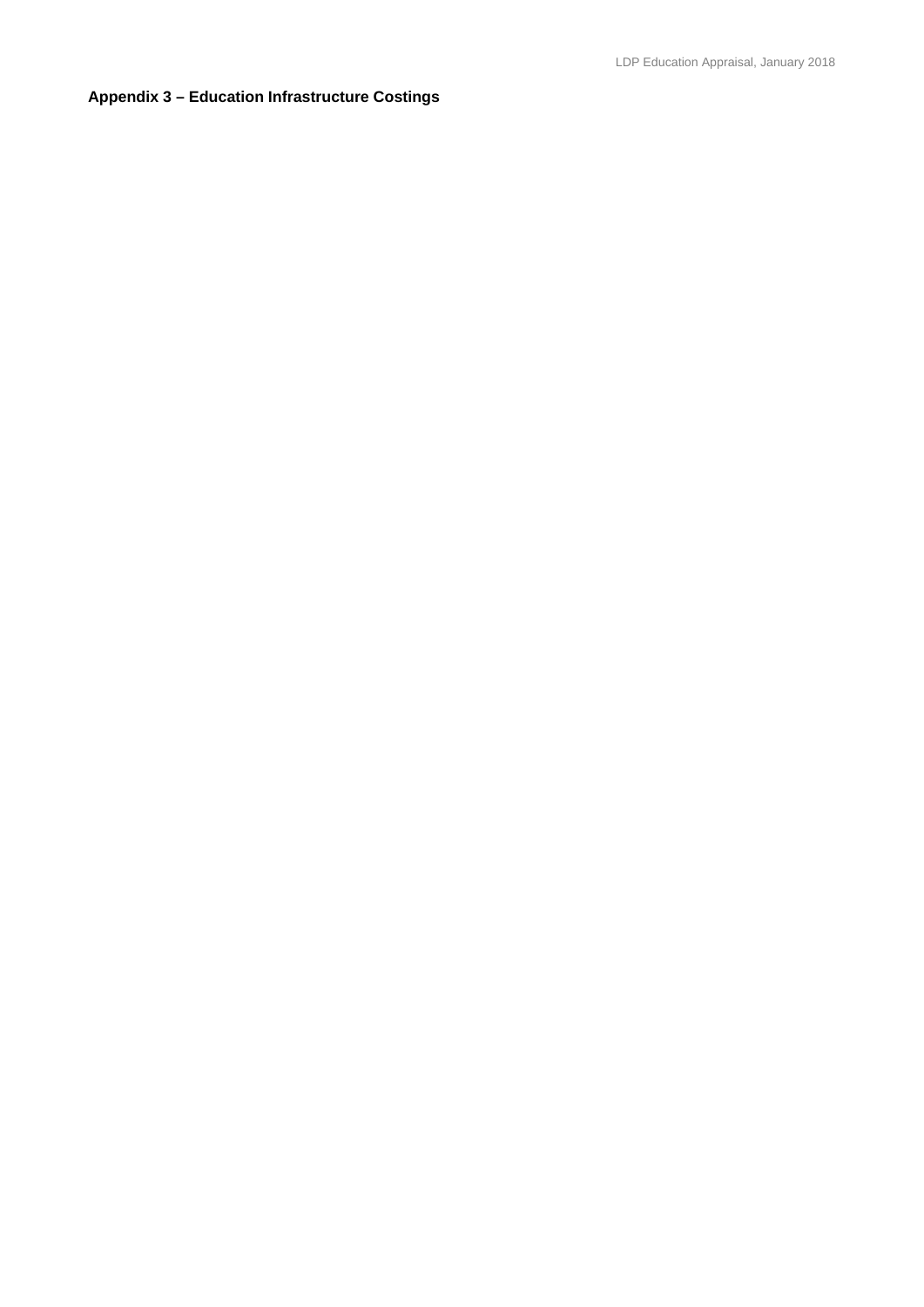| Action                                                                                            | Area m2 | Nursery<br>m2<br>(included) | Base<br>Cost/<br>m2 | Base<br>Date               | Base<br>Date<br>TPI | Q4<br>2017<br>TPI | Cost/m2<br>Q4 2017 | Net<br>Construction<br>Cost | Abnormal<br>Costs | $FF+E$  | Internal<br>Fees | <b>Net Total</b><br>Cost | Contingency<br>7.5% | <b>Total Cost</b><br>Q4 2017 |
|---------------------------------------------------------------------------------------------------|---------|-----------------------------|---------------------|----------------------------|---------------------|-------------------|--------------------|-----------------------------|-------------------|---------|------------------|--------------------------|---------------------|------------------------------|
| New Primary Schools: Cost / m2 based on SFT Cost Metric                                           |         |                             |                     |                            |                     |                   |                    |                             |                   |         |                  |                          |                     |                              |
| New 21 class Primary School and 120<br><b>Nursery</b>                                             | 5275    | 696                         |                     | $\frac{\mathsf{Q2}}{2012}$ | 230                 | 313               | £3,198             |                             |                   |         |                  | £16,869.679              | £1,265,226          | £18,134,905                  |
| New 14 class Primary School and 80<br><b>Nursery</b>                                              | 3938    | 464                         |                     |                            |                     |                   |                    |                             |                   |         |                  | £12,593,895              | £944,542            | £13,538,437                  |
| New 11 class Primary School and 80<br><b>Nursery</b>                                              | 3554    | 464                         | £2,350              |                            |                     |                   |                    |                             |                   |         |                  | £11,365,847              | £852,438            | £12,218,285                  |
| New 7 class Primary School and 60<br><b>Nursery</b>                                               | 2587    | 348                         |                     |                            |                     |                   |                    |                             |                   |         |                  | £8,273,338               | £620,500            | £8,893,839                   |
| Primary School extensions: Cost / m2 based on Rising Rolls 3                                      |         |                             |                     |                            |                     |                   |                    |                             |                   |         |                  |                          |                     |                              |
| <b>4 Class Extension</b>                                                                          | 412     |                             | £2,006              |                            |                     |                   | £2,325             | £958,095                    | £100,702          | £40,000 | £11,589          | £1,110,386               | £83,279             | £1,193,665                   |
| 3 Class Extension                                                                                 | 276     |                             | £2,290              | Q <sub>1</sub><br>2015     | 270                 | 313               | £2,655             | £732,698                    | £108,856          | £30,000 | £9,261           | £880,815                 | £66,061             | £946,876                     |
| 2 Class Extension                                                                                 | 213     |                             | £2,171              |                            |                     |                   | £2,517             | £536,068                    | £165,742          | £20,000 | £7,853           | £729,663                 | £54,725             | £784,388                     |
| <b>1 Class Extension</b>                                                                          |         |                             |                     |                            |                     |                   |                    |                             |                   |         |                  |                          |                     | £392,194                     |
| <b>Dining Hall Extension</b>                                                                      |         |                             |                     |                            |                     |                   |                    |                             |                   |         |                  |                          |                     | £392,194                     |
| Additional Secondary School Capacity: Cost / m2 based on Queensferry HS Pricing Report April 2017 |         |                             |                     |                            |                     |                   |                    |                             |                   |         |                  |                          |                     |                              |
| <b>Additional Secondary School</b><br><b>Capacity - Per Pupil</b>                                 | 11      |                             | £2,322              | $^{Q2}_{2017}$             | 299                 | 313               | £2,431             | £26,743                     | £1,559            | £115    | £1,981           | £30,398                  | £2,280              | £32,678                      |